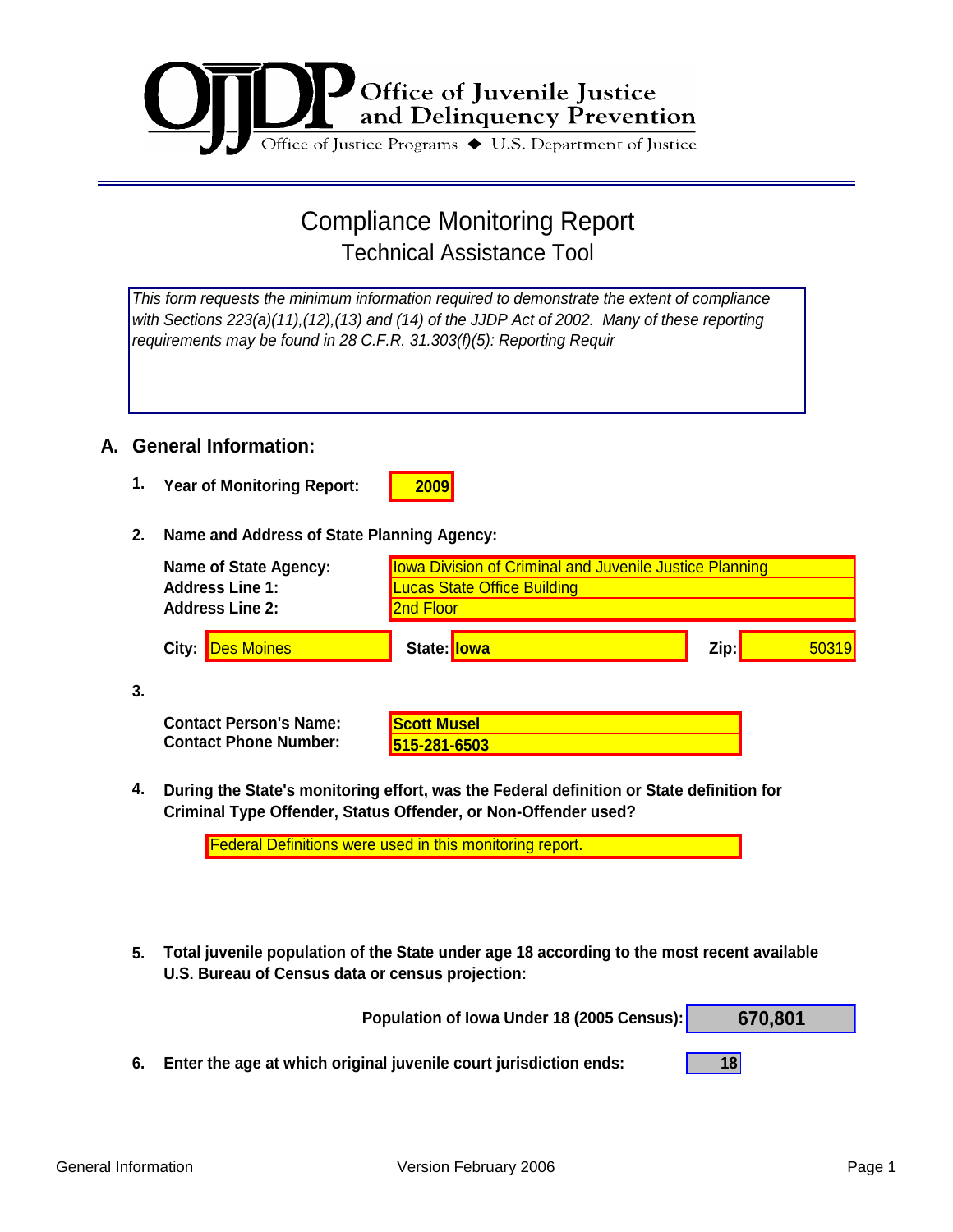#### **7. Enter the reporting period dates for this Compliance Monitoring Report. Please ensure that all reporting periods are consistent.**

|                                   | <b>Reporting Period</b> | <b>Reporting Period</b> | <b>Total Months</b> |
|-----------------------------------|-------------------------|-------------------------|---------------------|
| <b>Facility Classification</b>    | <b>Begins</b>           | <b>Ends</b>             | Reporting           |
| <b>Juvenile Detention Centers</b> | 07/01/08                | 07/01/09                | 12.00               |
| Juvenile Training Schools         | 07/01/08                | 07/01/09                | 12.00               |
| <b>Adult Jails</b>                | 07/01/08                | 07/01/09                | 12.00               |
| <b>Adult Lockups</b>              | 07/01/08                | 07/01/09                | 12.00               |

**8.**

**Enter the total number of public and private secure and nonsecure detention and correctional facilities, the total number of facilities reporting data, and the number of facilities which received an on-site inspection during the past twelve months. Please**

| <b>Facility Classification</b>        | <b>Total Number of</b><br><b>Facilities</b> | <b>Facilities</b><br><b>Reporting Data</b> | Facilities On-<br>Site Inspected |
|---------------------------------------|---------------------------------------------|--------------------------------------------|----------------------------------|
| Juvenile Detention Centers            | 10                                          | 10                                         |                                  |
| Juvenile Training Schools             |                                             |                                            |                                  |
| <b>Adult Jails</b>                    | 97                                          | 97                                         | 39                               |
| <b>Adult Lockups</b>                  | 28                                          | 28                                         |                                  |
| <b>Collocated Facility (Approved)</b> |                                             |                                            |                                  |
| Collocated Facility (Non-approved)    |                                             |                                            |                                  |
|                                       |                                             | Percentage                                 | Percentage                       |
| <b>Facility Classification</b>        |                                             | <b>Reporting Data</b>                      | Inspected                        |
| <b>Juvenile Detention Centers</b>     |                                             | 100.00%                                    | 90.00%                           |
| Juvenile Training Schools             |                                             | 100.00%                                    | 100.00%                          |
| <b>Adult Jails</b>                    |                                             | 100.00%                                    | 40.21%                           |
| <b>Adult Lockups</b>                  |                                             | 100.00%                                    | 21.43%                           |
| <b>Collocated Facility (Approved)</b> |                                             | 100.00%                                    | 100.00%                          |
| Collocated Facility (Non-approved)    |                                             | #N/A                                       | #N/A                             |

**Attach a list of all approved collocated facilities. Approved collocated facilities are juvenile detention centers or training schools located within the same building or on the same grounds as an adult jail or lockup and meet the regulatory criteria.**

**9.**

**Enter the number of public and private secure detention and correctional facilities which held juveniles during the past twelve months. If your State has received approval from OJJDP to use the Removal Exception, also indicate the number of facilities lo**

|                                                                                                                                                            | <b>Total Number of</b>    |  |                                           |  |
|------------------------------------------------------------------------------------------------------------------------------------------------------------|---------------------------|--|-------------------------------------------|--|
|                                                                                                                                                            | <b>Facilities Holding</b> |  | <b>Total Number of Facilities Meeting</b> |  |
| <b>Facility Classification</b>                                                                                                                             | <b>Juveniles</b>          |  | the Removal Exception                     |  |
| <b>Adult Jails</b>                                                                                                                                         |                           |  |                                           |  |
| <b>Adult Lockups</b>                                                                                                                                       |                           |  |                                           |  |
| Please attach a list of all facilities located in areas meeting the Removal Exception and indicate the<br>county or jurisdiction in which each is located. |                           |  |                                           |  |
|                                                                                                                                                            |                           |  |                                           |  |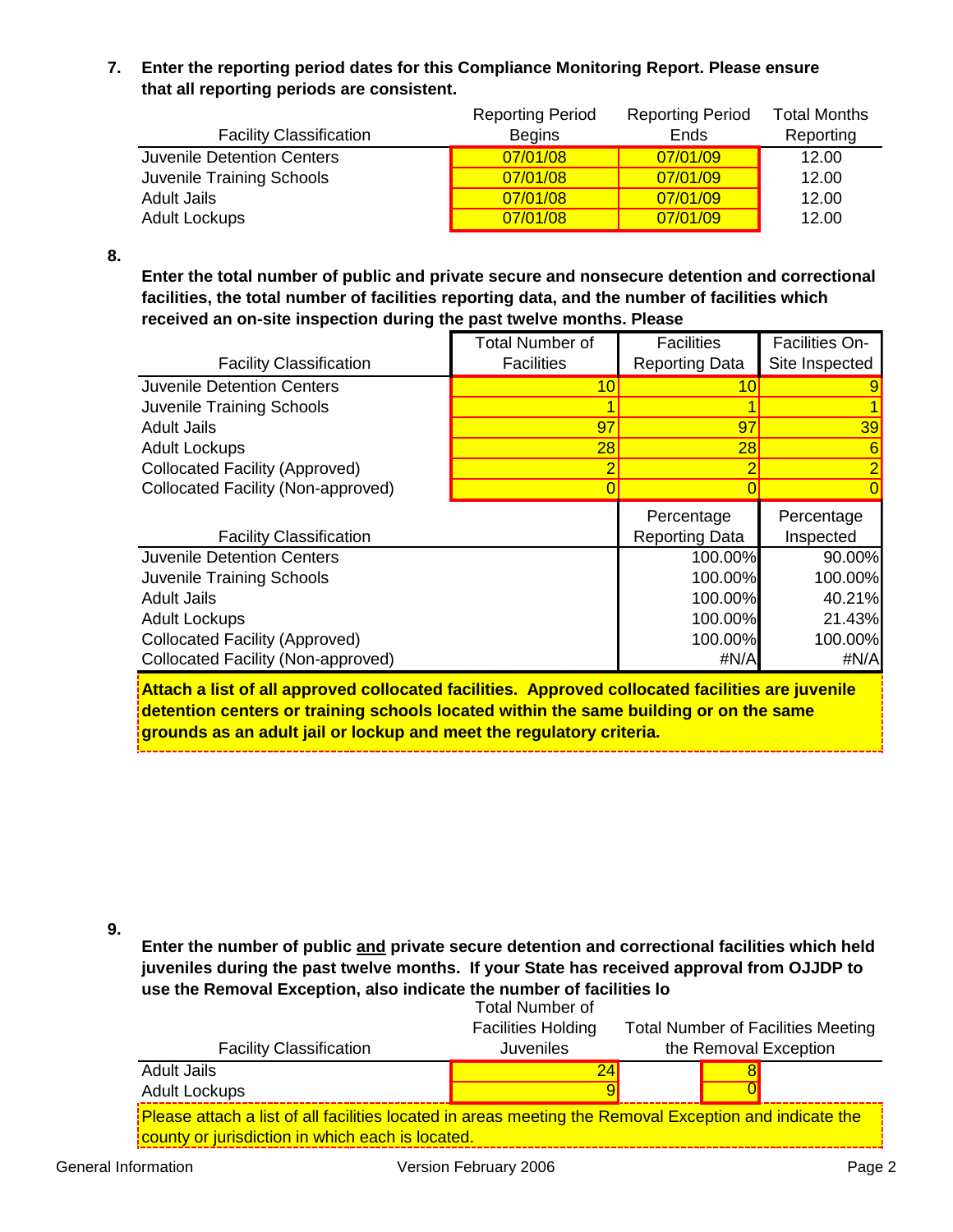# **B. Section 223(a)(11): Removal of status offenders and non-offenders from secure detention and correctional facilities.**

**1. out-of-state runaways and Federal wards, securely detained for any length of time in the following public and private facilities: Enter the total number of accused and adjudicated status offenders and nonoffenders, including status offender Valid Court Order violators,**

(Do not include juveniles held in violation of the Youth Handgun Safety Act or similar State law.)

|                                | Accused       |               | Adjudicated Total Violations After Adjusting |
|--------------------------------|---------------|---------------|----------------------------------------------|
|                                | <b>Number</b> | <b>Number</b> | for Non-Reporting Facilities and             |
| <b>Facility Classification</b> | Reported      | Reported      | Annualizing                                  |
| <b>Adult Jails</b>             |               |               | 0.00                                         |
| <b>Adult Lockups</b>           |               |               | 17.00                                        |

**2. Enter the total number of accused status offenders and Federal wards, securely detained for longer than 24 hours (not including weekends or holidays) in the following public and private facilities:**

(Do not include juveniles who have violated a Valid Court Order; juveniles held in violation of the Youth Handgun Safety Act or a similar State law or juveniles held pursuant to the Interstate Compact on Juveniles.):

|                                  |               | <b>Total Violations After Adjusting</b> |
|----------------------------------|---------------|-----------------------------------------|
|                                  | <b>Number</b> | for Non-Reporting Facilities and        |
| <b>Facility Classification</b>   | Reported      | Annualizing                             |
| Juvenile Detention Centers       |               | 0.00                                    |
| <b>Juvenile Training Schools</b> |               | 0.00                                    |

**3. Enter the total number of adjudicated status offenders and Federal wards, including nonoffenders (***both adjudicated and accused* **), securely detained for any length of time in the following public and private facilities:**

(Do not include juveniles who have violated a Valid Court Order; juveniles held in violation of the Youth Handgun Safety Act or a similar State law or juveniles held pursuant to the Interstate Compact on Juveniles.):

|                                |                 | <b>Total Violations After Adjusting</b> |
|--------------------------------|-----------------|-----------------------------------------|
|                                | <b>Number</b>   | for Non-Reporting Facilities and        |
| <b>Facility Classification</b> | Reported        | Annualizing                             |
| Juvenile Detention Centers     | 30 <sub>l</sub> | 30.00                                   |
| Juvenile Training Schools      |                 | 0.00                                    |

| Section 223(a)(11): Total Number of Violations                                                                                                       | 47.00 |
|------------------------------------------------------------------------------------------------------------------------------------------------------|-------|
| Section 223(a)(11): Rate of status offender and<br>nonoffender detention and correctional institution-<br>alization per 100,000 population under 18: | 7.01  |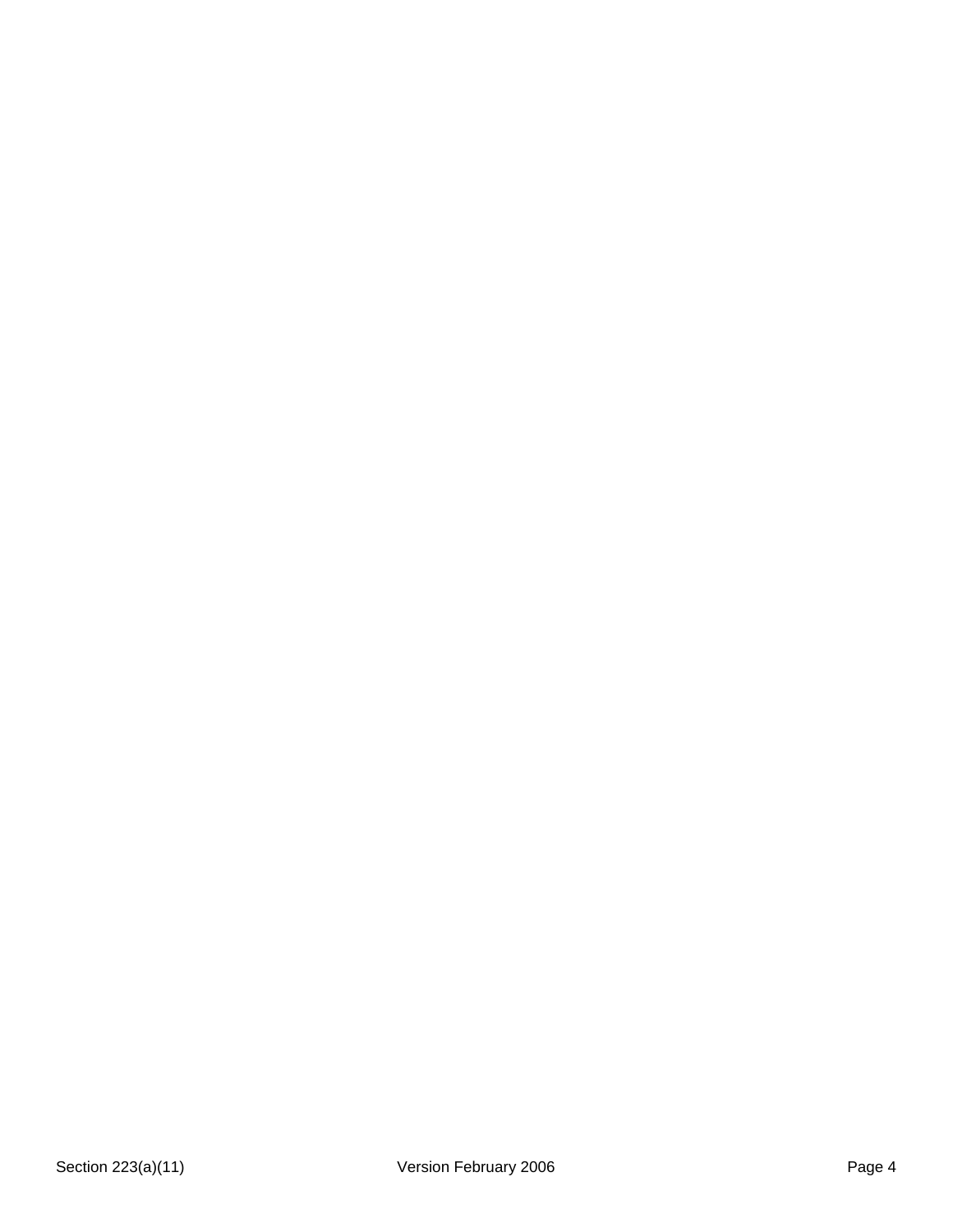**4. Enter the total number of status offenders securely detained in the following public and private facilities pursuant to a judicial determination that the juvenile has violated a Valid Court Order:**

|                                | Number of VCOs | Total VCOs After Adjusting for<br>Non-Reporting Facilities and |
|--------------------------------|----------------|----------------------------------------------------------------|
| <b>Facility Classification</b> | Reported       | Annualizing                                                    |
| Juvenile Detention Centers     |                | 0.00                                                           |
| Juvenile Training Schools      |                | 0.00                                                           |

**5. Enter the total number of juveniles held pursuant to Title 18 U.S.C., Section 922(x) (The Youth Handgun Safety Act), securely detained for any length of time in the following public and private facilities:**

| <b>Facility Classification</b>   | Number of $922(x)$<br>Juveniles Reported | Total 922(x) Juveniles After<br>Adjusting for Non-Reporting<br><b>Facilities and Annualizing</b> |
|----------------------------------|------------------------------------------|--------------------------------------------------------------------------------------------------|
| Juvenile Detention Centers       |                                          | 0.00                                                                                             |
| <b>Juvenile Training Schools</b> |                                          | 0.00                                                                                             |
| <b>Adult Jails</b>               |                                          | 0.00                                                                                             |
| <b>Adult Lockups</b>             |                                          | 0.00                                                                                             |

**6. Enter the total number of out-of-State runaways (not held pursuant to the Interstate Comact for Juveniles) and Federal wards securely held beyond 24 hours in a juvenile detention center or training school:**

| detention center or training school: |                            |          |                                                                        |  |  |  |
|--------------------------------------|----------------------------|----------|------------------------------------------------------------------------|--|--|--|
|                                      |                            |          |                                                                        |  |  |  |
| Out-of-State<br>Federal              |                            |          |                                                                        |  |  |  |
| Runaways                             | Wards                      | Runaways | <b>Federal Wards</b>                                                   |  |  |  |
|                                      |                            | 3.00     | 0.00                                                                   |  |  |  |
|                                      |                            | 0.00     | 0.00                                                                   |  |  |  |
|                                      | Juvenile Detention Centers |          | After Adjusting for Non-Reporting<br><b>Facilities and Annualizing</b> |  |  |  |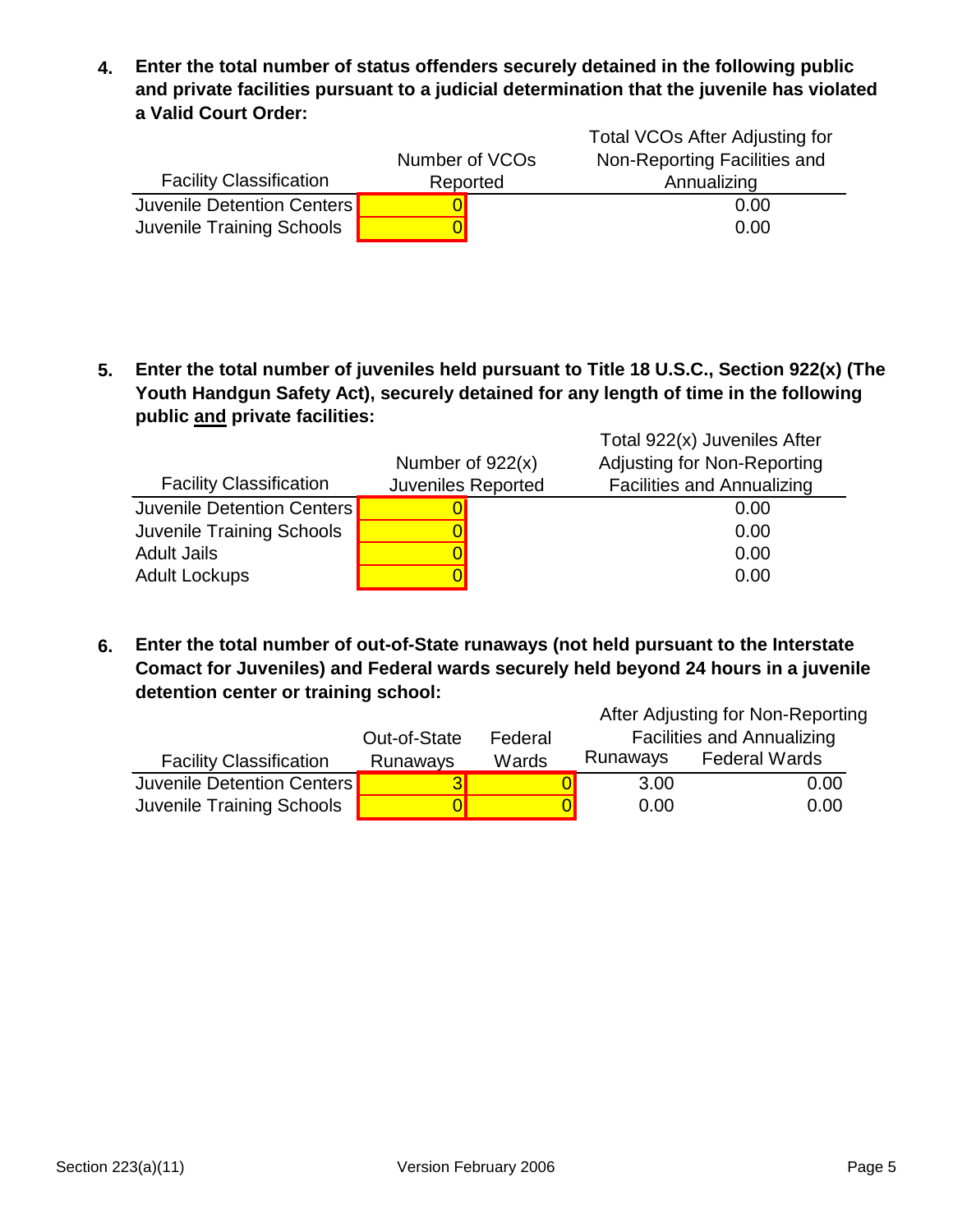## **C. Section 223(a)(12): Separation of Juveniles and Adults.**

**1. Enter the number of public and private correctional facilities used for secure detention and confinement of both juvenile offenders and adult offenders which did not provide sight and sound separation:**

|                                  | Number of Facilities That Did |                         |  |
|----------------------------------|-------------------------------|-------------------------|--|
|                                  | Not Provide Sight and Sound   |                         |  |
| <b>Facility Classification</b>   |                               | Separation of Juveniles |  |
| <b>Juvenile Detention Center</b> |                               |                         |  |
| Juvenile Training School         |                               |                         |  |
| <b>Adult Jails</b>               |                               |                         |  |
| <b>Adult Lockups</b>             |                               |                         |  |

**2. Enter the number of juvenile offenders and nonoffenders not sight and sound separated from adult criminal offenders:**

|                                |          | <b>Total Violations After Adjusting</b> |
|--------------------------------|----------|-----------------------------------------|
|                                | Number   | for Non-Reporting Facilities            |
| <b>Facility Classification</b> | Reported | and Annualizing                         |
| Juvenile Detention Center      |          | 0.00                                    |
| Juvenile Training School       |          | 0.00                                    |
| <b>Adult Jails</b>             |          | 0.00                                    |
| <b>Adult Lockups</b>           |          | 0.00                                    |

**3. List the number of collocated facilities within the state that utilize the same staff to work with both juvenile and the adult offenders:**

**None** 

**Section 223(a)(12): Total Number of Violations:**

**0.00**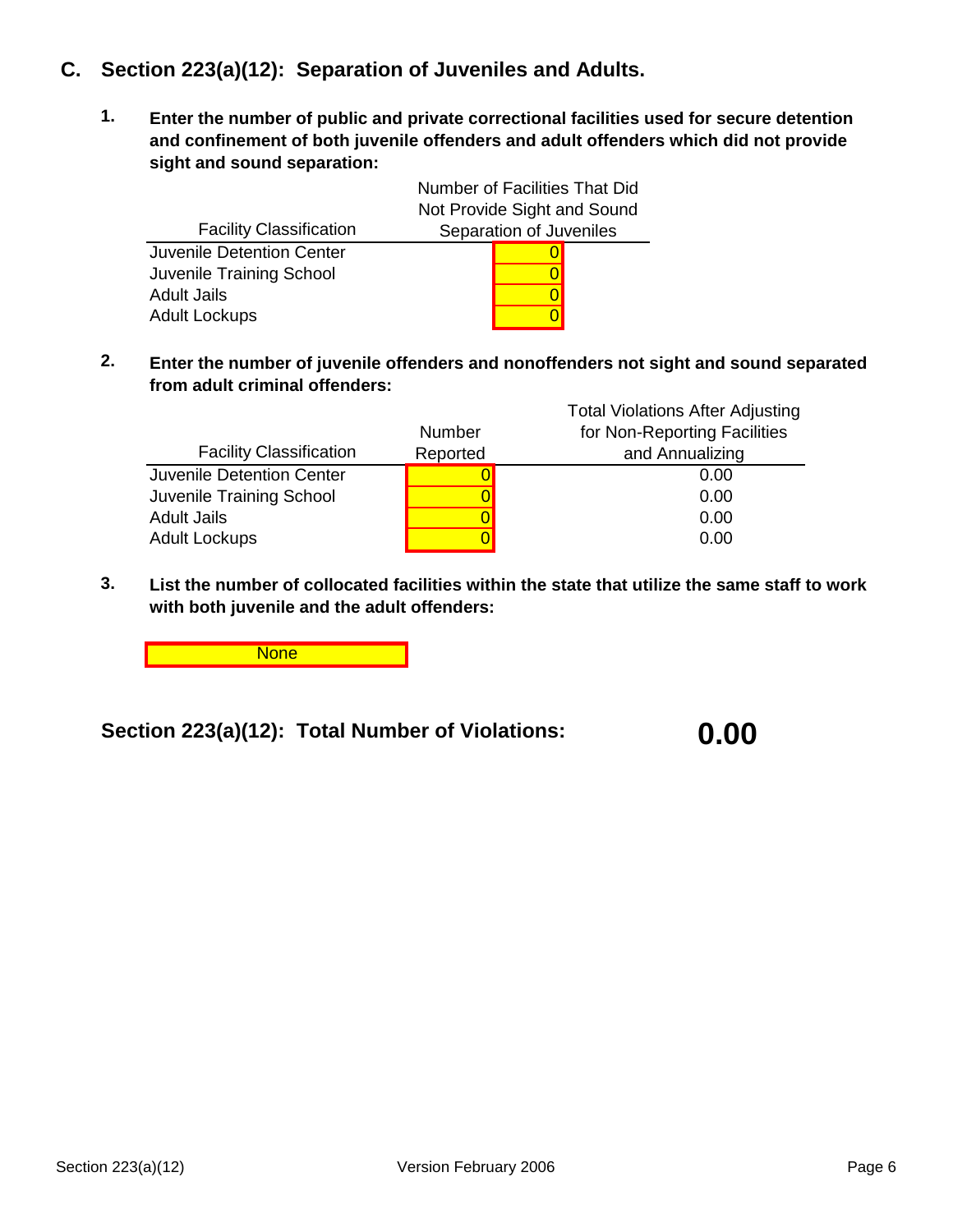## **D. Section 223(a)(13): Removal of juveniles from adult jails and lockups.**

**1. Enter the total number of accused juvenile criminal-type offenders held securely in adult jails, lockups, and non-approved collocated facilities in excess of six (6) hours:** Total Violations After Adjusting (Include juveniles held longer than six hours in those counties meeting the removal exception criteria.)

| Total Violations After Adjusting |
|----------------------------------|
| for Non-Reporting Facilities and |
| Annualizing                      |
| 2.00                             |
| 0.00                             |
|                                  |

**2.**

**Enter the total number of accused juvenile criminal-type offenders held securely in adult jails, lockups, and non-approved collocated facilities for less than six (6) hours for purposes other than identification, investigation, processing, release to pare**

|                      |          | <b>Total Violations After Adjusting</b> |
|----------------------|----------|-----------------------------------------|
|                      | Number   | for Non-Reporting Facilities and        |
|                      | Reported | Annualizing                             |
| <b>Adult Jails</b>   |          | 0.00                                    |
| <b>Adult Lockups</b> |          | 0.00                                    |

**3.**

**Enter the total number of adjudicated juvenile criminal-type offenders held securely in adult jails, lockups, and non-approved collocated facilities in excess of six hours prior to or following a court appearance or for any length of time not related to a**

|                      |          | <b>Total Violations After Adjusting</b> |
|----------------------|----------|-----------------------------------------|
|                      | Number   | for Non-Reporting Facilities and        |
|                      | Reported | Annualizing                             |
| <b>Adult Jails</b>   |          | 0.00                                    |
| <b>Adult Lockups</b> |          | 0.00                                    |

**4.**

**If your State has received approval from OJJDP to use the Removal (Rural) Exception, enter the total number of juveniles accused of a criminal-type offense who were held in excess of six hours but less than forty-eight hours awaiting an initial court appe**

|                      | Number   | Total After Adjusting for Non-<br><b>Reporting Facilities and</b> |
|----------------------|----------|-------------------------------------------------------------------|
|                      | Reported | Annualizing                                                       |
| <b>Adult Jails</b>   |          | 0.00                                                              |
| <b>Adult Lockups</b> |          | 0.00                                                              |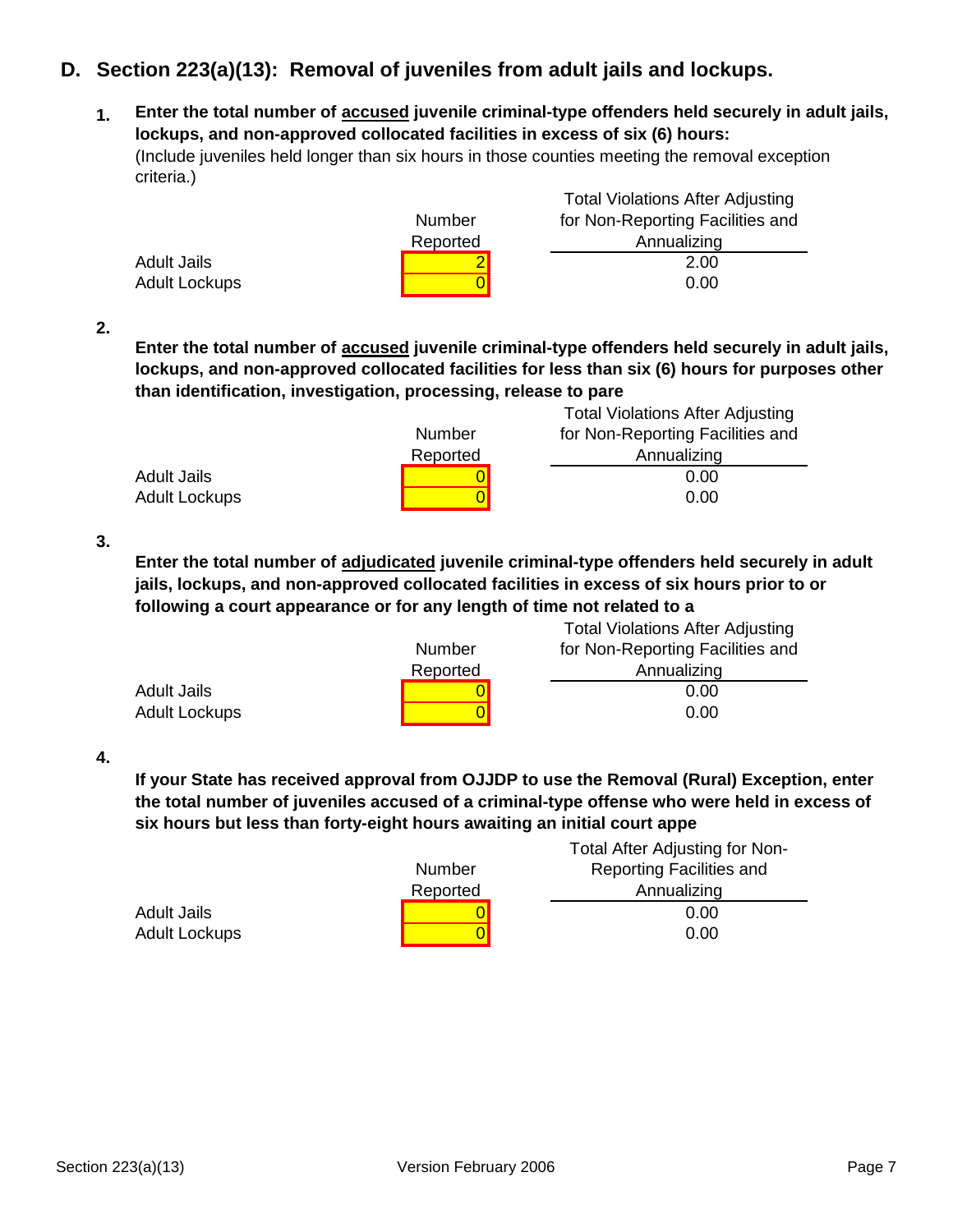**If your State has received approval from OJJDP to use the Removal Exception, enter the total number of juveniles accused of a criminal-type offense who were held in excess of forty-eight hours but less than an additional forty-eight hours awaiting an init**

|                      | Number   | Total After Adjusting for Non-<br><b>Reporting Facilities and</b> |
|----------------------|----------|-------------------------------------------------------------------|
|                      | Reported | Annualizing                                                       |
| <b>Adult Jails</b>   |          | 0.00                                                              |
| <b>Adult Lockups</b> |          | 0.00                                                              |

**6.**

**If your State has received approval from OJJDP to use the Removal Exception, enter the total number of juveniles accused of a criminal-type offense who were held in excess of twentyfour hours but not more than an additional twenty-four hours after the ti**

|                      |          | Total After Adjusting for Non-  |
|----------------------|----------|---------------------------------|
|                      | Number   | <b>Reporting Facilities and</b> |
|                      | Reported | Annualizing                     |
| Adult Jails          |          | 0.00                            |
| <b>Adult Lockups</b> |          | 0.00                            |

## **Section 223(a)(13): Jail Removal Violations:**

| Section 223(a)(13): Rate of jail removal violations per<br>100,000 population under the age of juvenile court<br>jurisdiction:                                                                                                                                          | 2.83    |
|-------------------------------------------------------------------------------------------------------------------------------------------------------------------------------------------------------------------------------------------------------------------------|---------|
| Total juvenile population of the State under the age at which<br>original juvenile court jurisdiction ends, according to the most<br>recent available U.S. Bureau of Census data or census projection.<br>(This was previously reported in the "General Info" section.) | 670,801 |
| TOTAL NUMBER OF JAIL REMOVAL VIOLATIONS:                                                                                                                                                                                                                                | 19.00   |
| Add accused and adjudicated status offenders held securely in<br>adult jails and lockups reported in DSO worksheet                                                                                                                                                      | 17.00   |
| Subtract total Jail Removal Exceptions reported above in numbers<br>4-6                                                                                                                                                                                                 | 0.00    |
| Total Jail removal violations listed above in numbers 1-3                                                                                                                                                                                                               | 2.00    |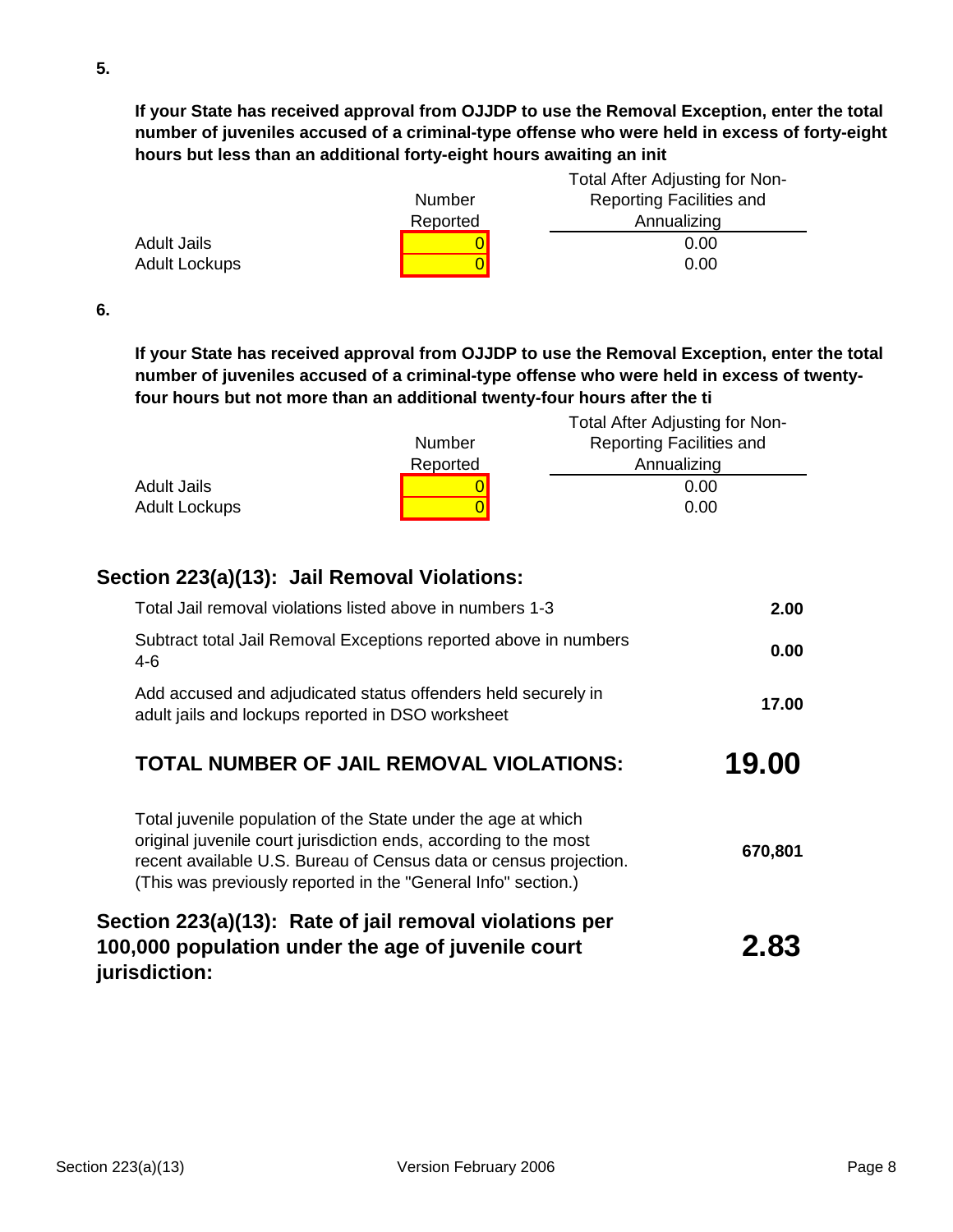# Iowa Compliance Monitoring Report 2009 State Summary: DSO

**Section 223(a)(11): Removal of status offenders and non-offenders from secure detention and correctional facilities.**

| Rate of status offender and nonoffender detention and correctional | 7.01 |
|--------------------------------------------------------------------|------|
| institutionalization per 100,000 population under 18:              |      |

The State is eligible for a finding of full compliance with de minimis exceptions if the State adequately meets Criteria B and C. Please attach a narrative to your report which addresses the items listed in Criteria B and C on the next two pages.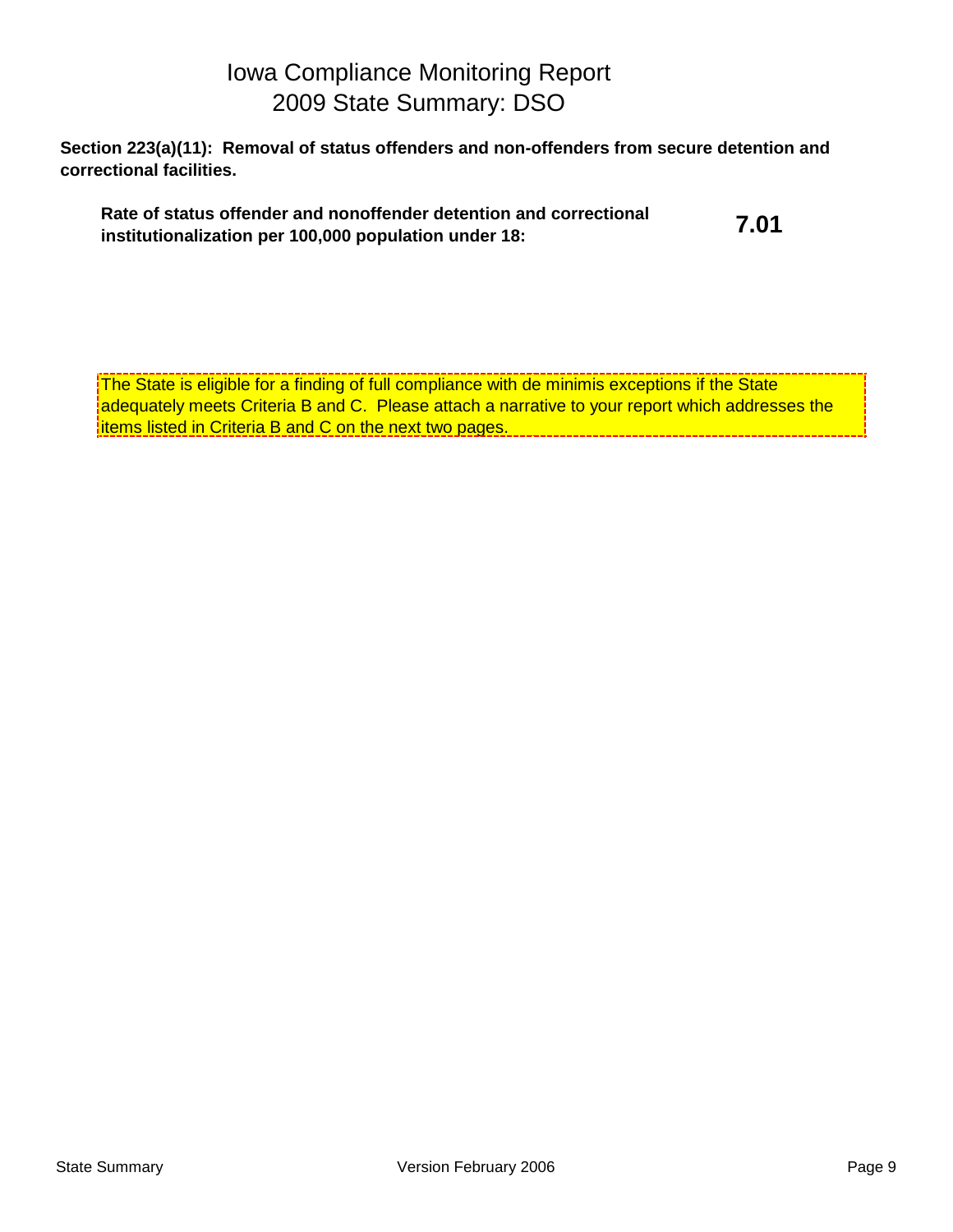compliance. Therefore, information should also be included on any newly established law or policy which can reasonably be expected to reduce the State's rate of institutionalization in the future.

T. A prier description of the non-compliant incluents must be provided which includes a statement **by were in apparent violation of** offenders/nonoffenders held in juvenile detention or correctional facilities during the 12 month 1. A brief description of the non-compliant incidents must be provided which includes a statement period for State X, 3 were accused status offenders held in jail in excess of 24 hours, 6 were accused status offenders held in detention facilities in excess of 24 hours, 2 were adjudicated status offenders held in a juvenile correctional facility, 3 were accused status offenders held in excess of 24 hours in a diagnostic evaluation facility, and 1 was an adjudicated status offender placed in a mental health facility pursuant to the court's status offenders jurisdiction.) Do not use actual names of juveniles.

2. Describe whether the instances of non-compliance were in apparent violation of State law or established executive or judicial policy. A statement should be made for each circumstance discussed in item 1 above. A copy of the pertinent/applicable law or established policy should be attached. (For example: The 3 accused status offenders were held in apparent violation of a State law which does not permit the placement of status offenders in jail under any circumstances. Attachment "X" is a copy of this law. The 6 status offenders held in juvenile detention were placed there pursuant to a disruptive behavior clause in our statute which allows status offenders to be placed in juvenile detention facilities for a period of up to 72 hours if their behavior in a shelter care facility warrants secure placement. Attachment "X" is a copy of this statute. A similar statement must be provided for each circumstance.)

#### **Criterion C:**

Criterion C is the extent to which an acceptable plan has been developed which is designed to eliminate the noncompliant incidents within a reasonable time, where the instances of noncompliance either (1) indicate a pattern or practice, or (2) appear to be consistent with State law or established executive or judicial policy, or both.

If the State determines that the instances of non-compliance (1) do not indicate a pattern or practice, and (2) are inconsistent with and in apparent violation of State law or established executive or judicial policy, then the State must explain the basis for this determination. In such case no plan would be required as part of the request for a finding of full compliance.

The following must be addressed as elements of an acceptable plan for the elimination of non-compliant incidents that will result in the modification or enforcement of state law or executive or judicial policy to ensure consistency between the State's practices and the JJDP Act deinstitutionalization requirements.

1. If the instances of non-compliance are sanctioned by or consistent with State law or executive or judicial policy, then the plan must detail a strategy to modify the law or policy to prohibit non-compliant placement so that it is consistent with the Federal deinstitutionalization requirement.

 $2.$  of non-compliance are in apparent violation of  $C<sub>1</sub>$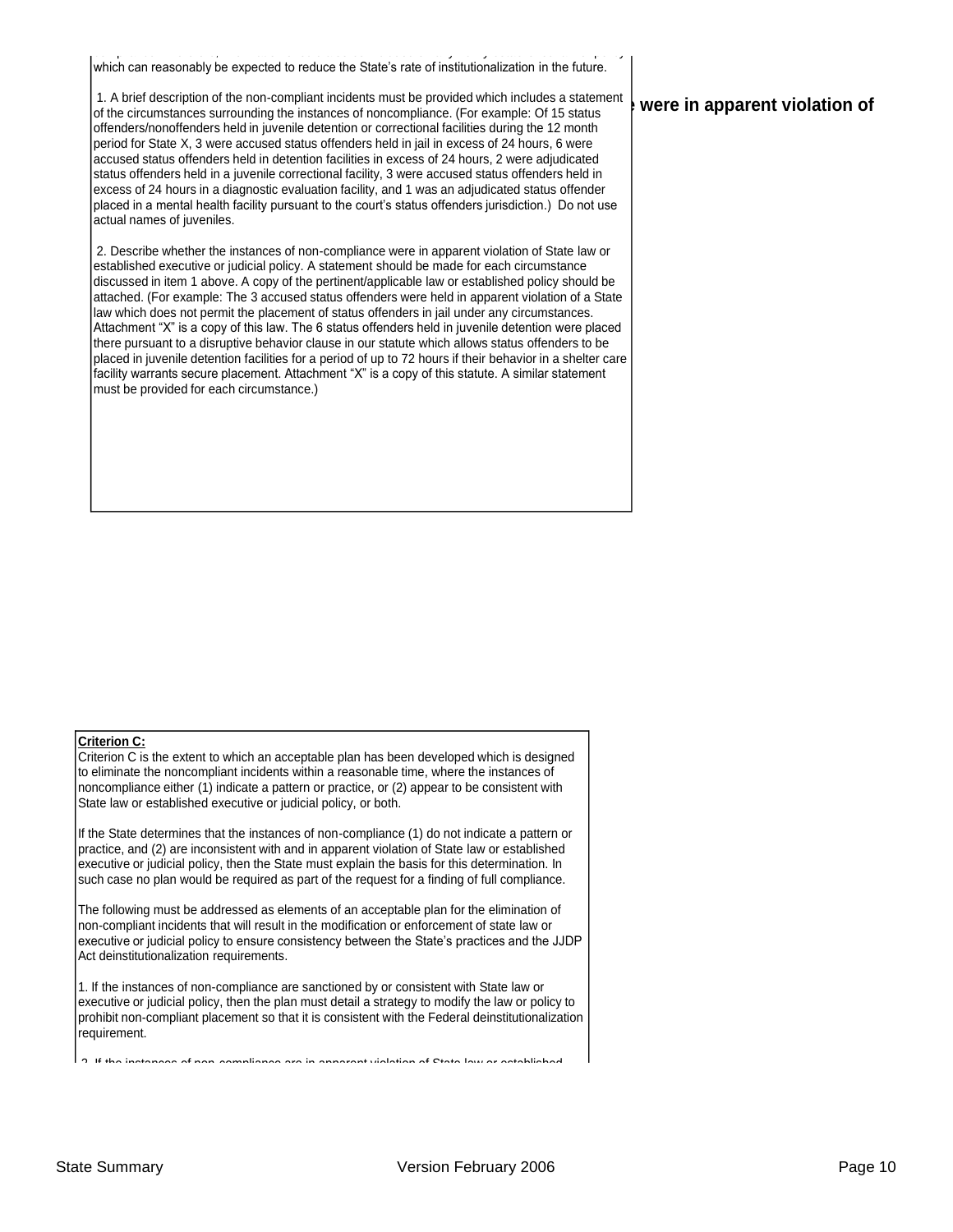#### **Criterion C: The extent to which an acceptable plan has been developed.**

#### **Criterion C:**

Criterion C is the extent to which an acceptable plan has been developed which is designed to eliminate the noncompliant incidents within a reasonable time, where the instances of noncompliance either (1) indicate a pattern or practice, or (2) appear to be consistent with State law or established executive or judicial policy, or both.

If the State determines that the instances of non-compliance (1) do not indicate a pattern or practice, and (2) are inconsistent with and in apparent violation of State law or established executive or judicial policy, then the State must explain the basis for this determination. In such case no plan would be required as part of the request for a finding of full compliance.

The following must be addressed as elements of an acceptable plan for the elimination of non-compliant incidents that will result in the modification or enforcement of state law or executive or judicial policy to ensure consistency between the State's practices and the JJDP Act deinstitutionalization requirements.

1. If the instances of non-compliance are sanctioned by or consistent with State law or executive or judicial policy, then the plan must detail a strategy to modify the law or policy to prohibit non-compliant placement so that it is consistent with the Federal deinstitutionalization requirement.

2. If the instances of non-compliance are in apparent violation of State law or established executive or judicial policy, but amount to or constitute a pattern or practice rather than isolated instances of noncompliance, the plan must detail a strategy which will be employed to rapidly identify violations and ensure the prompt enforcement of applicable State law or executive or judicial policy.

3. The plan must be targeted specifically to the agencies, courts, or facilities responsible for the placement of status offenders and nonoffenders in compliance with DSO. It must include a specific strategy to eliminate instances of non-compliance through statutory reform, changes in facility policy and procedure, modification of court policy and practice, or other appropriate means.

If OJJDP makes a finding that a State is in full compliance with de minimis exceptions based, in part, upon the submission of an acceptable plan under Criteria C above, the State will be required to include the plan as part of its current or next submitted formula grant plan as appropriate. OJJDP will measure the State's success in implementing the plan by comparison of the data in the next monitoring report indicating the extent to which non-compliant incidences have been eliminated.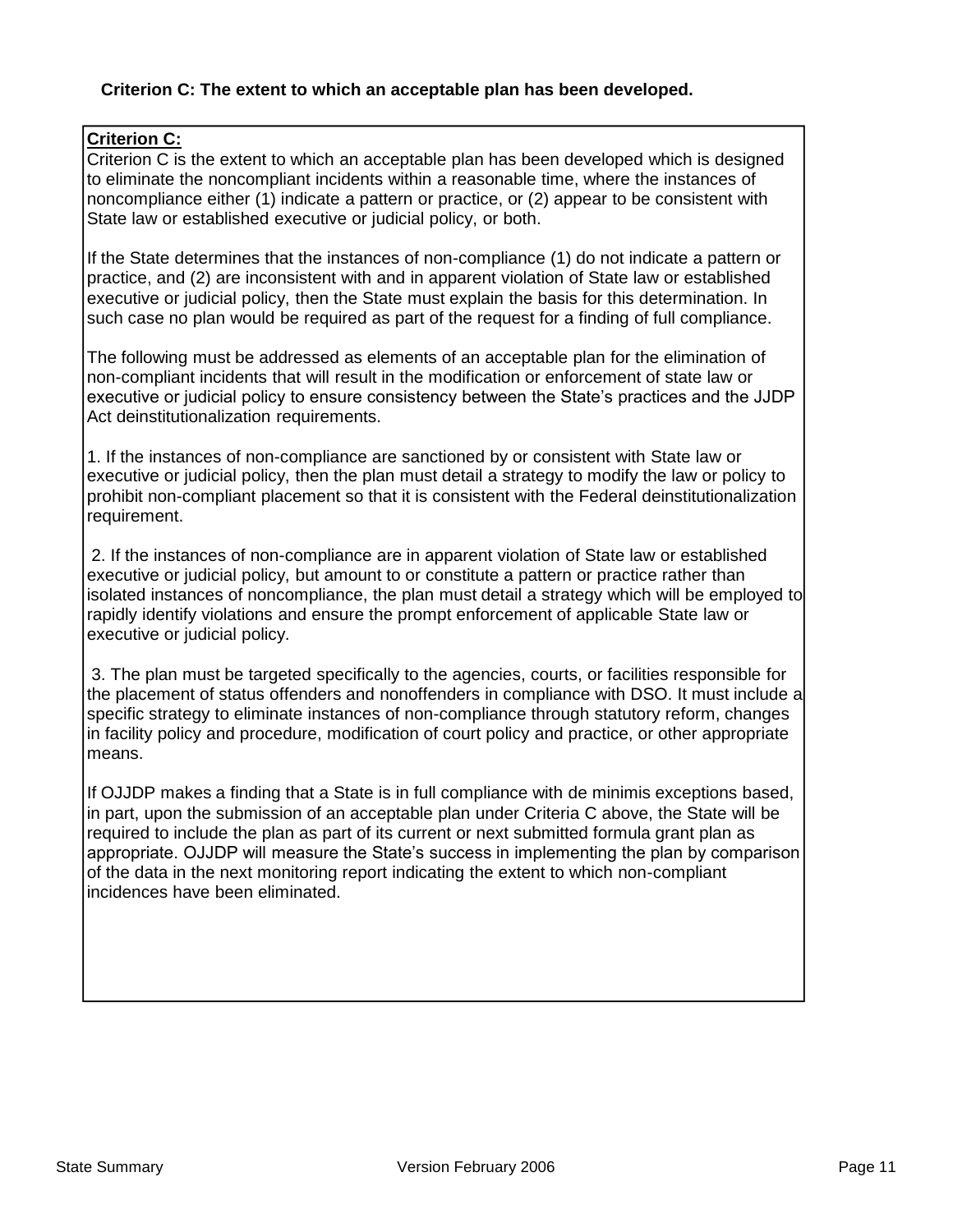# Iowa Compliance Monitoring Report 2009 State Summary: Separation

#### **Section 223(a)(12): Separation of Juveniles and Adults.**

#### **The number of juvenile offenders and nonoffenders not separated from adult criminal offenders:**

**0**

The State is in full compliance with this requirement. The State does not need to address the items listed below.

Attach a summary to discuss the extent of the State's compliance in implementing Section 223(a)(12), and how reductions have been achieved, including the identification of State legislation which directly impacts on compliance. Discuss any proposed or recently passed legislation or policy which has either positive or negative impact on achieving or maintaining compliance. As part of this summary, answer the following:

1. Did all instances of noncompliance violate State law, court rule, or established executive or judicial policy?

2. Did the instances of noncompliance indicate a pattern or practice?

3. Are existing mechanisms for enforcing the State's separation law, court rule, or other established executive or judicial policy such that the instances of noncompliance are unlikely to recur in the future?

4. Describe the State's plan to eliminate the noncompliant incidents.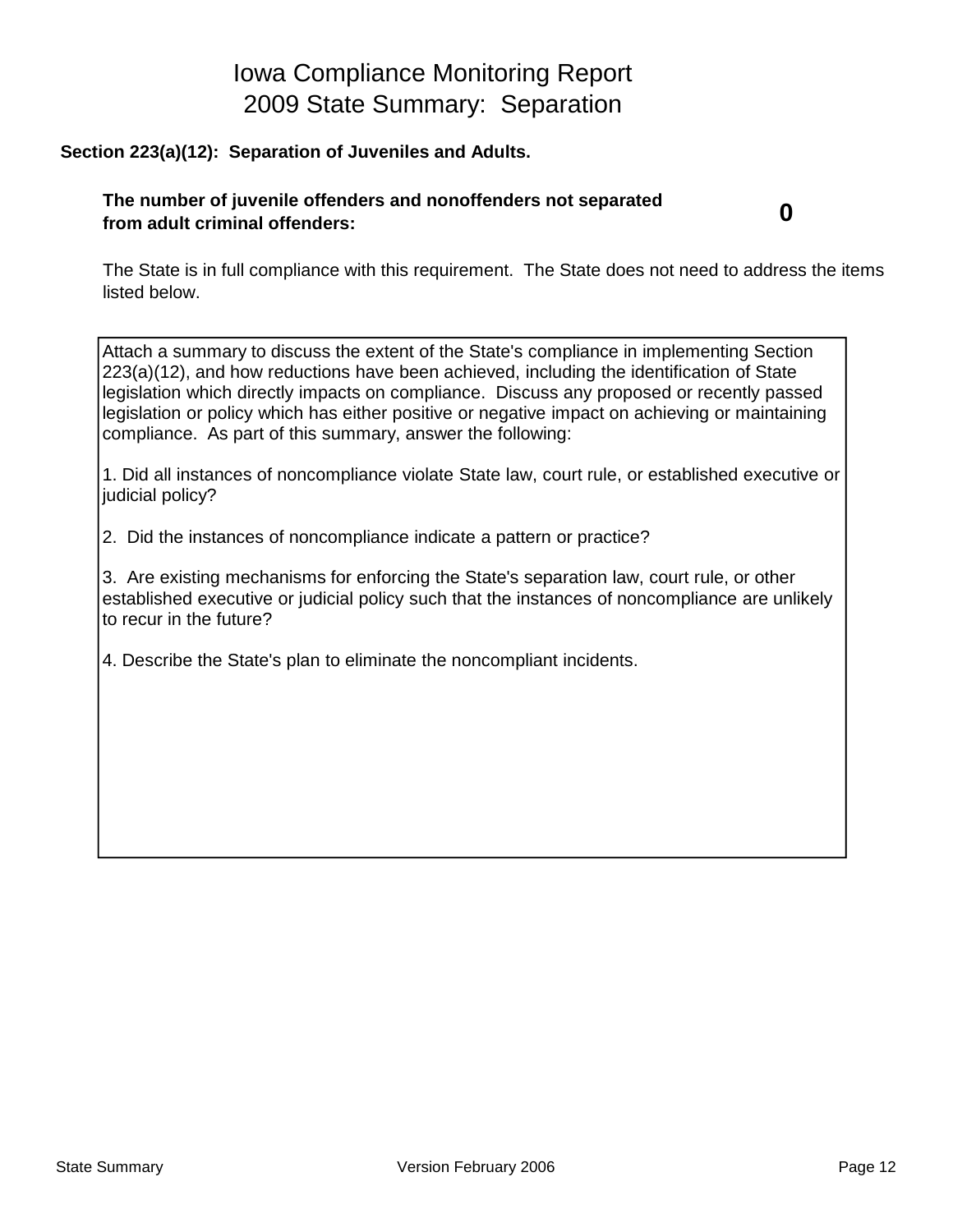# Iowa Compliance Monitoring Report 2009 State Summary: Jail Removal

**Section 223(a)(13): Removal of juveniles from adult jails and lockups.**

#### **Rate of jail removal violations per 100,000 population under 18: 2.83**

Please attach a narrative to the State's monitoring report which includes the numerical de minimis information listed below. It is not necessary to address the substantive de minimis information.

#### **Numerical De Minimis: The extent that noncompliance is insignificant or of slight consequence.**

Acceptable Plan: Describe the State's plan to eliminate the noncompliant incidents through the enactment or enforcement of State law, rule, or statewide executive or judicial policy, education, the provision of alternatives, or other effective means.

#### **Substantive De Minimis: The extent that noncompliance is insignificant or of slight consequence.**

1. Recently Enacted Changes in State Law Exception to Substantive De Minimis: Describe recently enacted changes in State law which have gone into effect, and which can reasonably be expected to have a substantial, significant, and positive impact on the State's achieving full (100%) compliance, or full compliance with the with de minimis exceptions by the end of the monitoring period immediately following the monitoring period under consideration.

2. Were all instances of noncompliance in violation of or departures from State law, court rule, or other Statewide executive or judicial policy?

3. Do the instances of noncompliance indicate a pattern or practice, or do they constitute isolated instances?

4. Are existing mechanisms for enforcement of the State law, court rule, or other Statewide executive or judicial policy such that the instances of noncompliance are unlikely to recur in the future?

5. Describe the State's plan to eliminate the noncompliant incidents and to monitor the existing enforcement mechanism.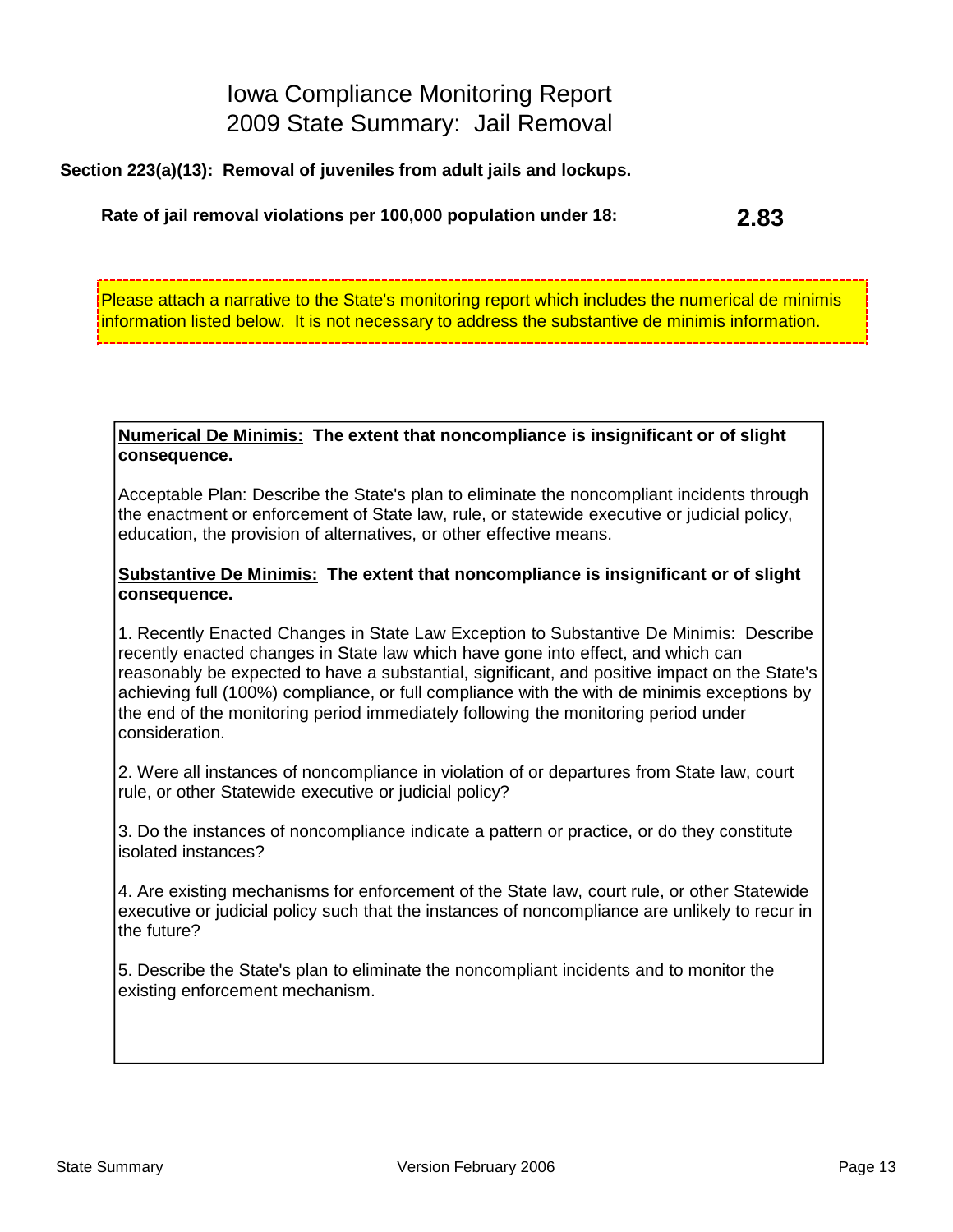# Iowa Compliance Monitoring Report **2009 Compliance Monitoring Report Checklist**

#### **Please include the following information with the State's Compliance Monitoring Report:**



A copy of this Compliance Monitoring Report, including the State Summary pages, this checklist, and the OJJDP Worksheet page.



Not applicable.



A master list of your State's monitoring universe. This Master List should include: each facility identified that might hold juvenile pursuant to public authority; each facility classified according to OJJDP regulation; the date of last inspection; and r



A list of all approved collocated facilities. Approved collocated facitilies are juvenile detention centers or training schools located within the same building or on the same grounds as an adult jail or lockup and meet the regulatory criteria.



Not applicable.



Not applicable.



Not applicable.

A list of all facilities located in areas meeting the Rural Exception and indicate the county or jurisdiction in which each is located.



Not applicable.



A report which addresses the items listed in the State Summary: DSO section on de minimis Criterion B.



A report which addresses the items listed in the State Summary: DSO section on de minimis Criterion C.



Not applicable.



Please attach a narrative to the State's monitoring report which includes the numerical de minimis information listed in the State Summary: Jail Removal section. It is not necessary to address the substantive de minimis information.



Not applicable.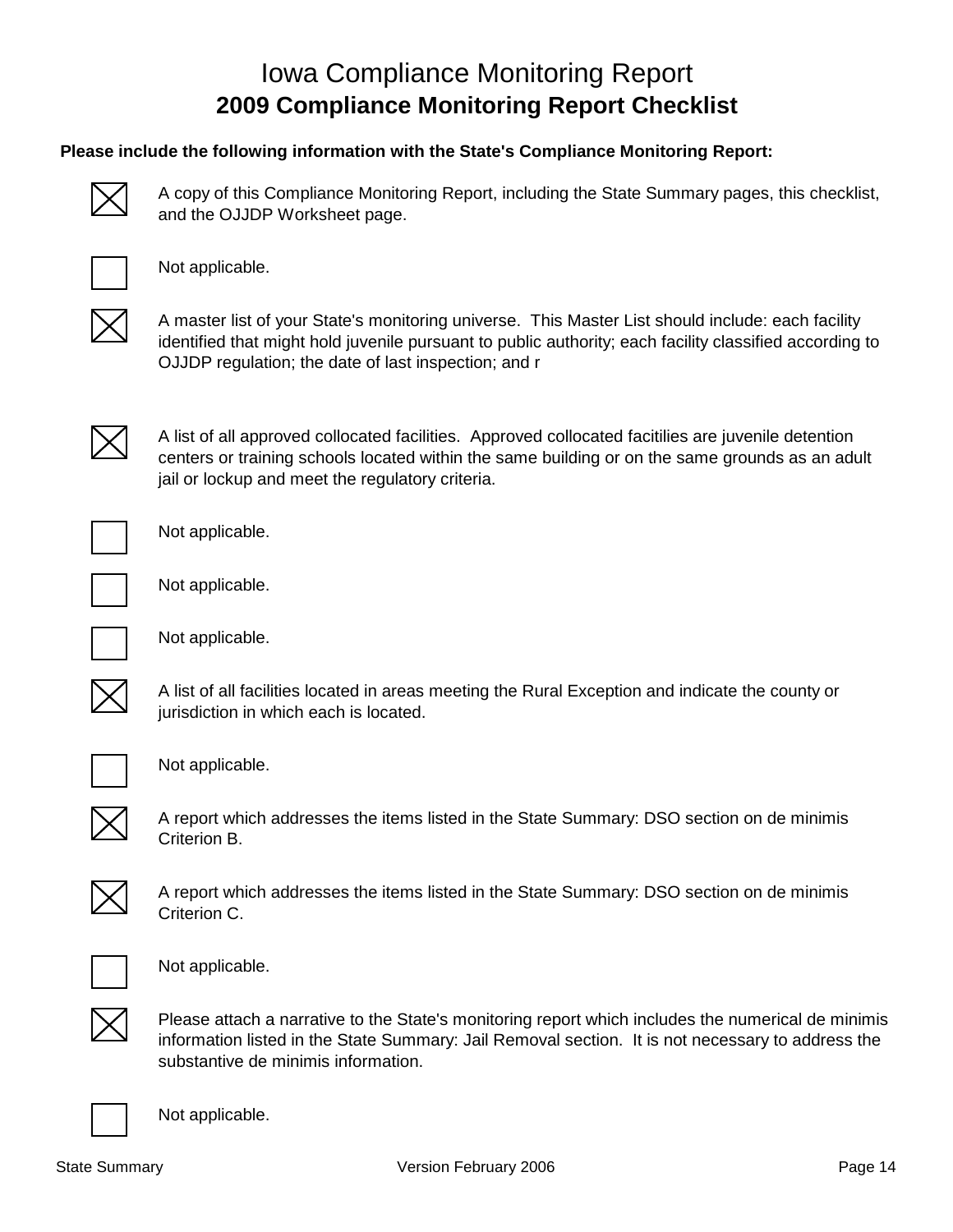**Please print and submit this Monitoring Report Data Worksheet with your Annual Compliance Monitoring Report. It is used by OJJDP to track States' compliance. DO NOT MAKE ANY CHANGES TO THIS WORKSHEET.**

|                                                                                                          | <b>Monitoring Report Data Worksheet</b> |       |                           |      |                 |                        |         |             |       |  |  |  |
|----------------------------------------------------------------------------------------------------------|-----------------------------------------|-------|---------------------------|------|-----------------|------------------------|---------|-------------|-------|--|--|--|
| State:                                                                                                   | Iowa                                    | Year: | 2009                      | Sup: |                 | Reviewer:              |         |             |       |  |  |  |
| Juvenile Population:<br># Under 18: 670801<br><b>State Age of Majority: 18</b><br># by State Definition: |                                         |       |                           |      |                 |                        |         |             |       |  |  |  |
|                                                                                                          | Section 223(a)(11) DSO                  |       | Current Dates (Start/End) |      |                 |                        | Accused | Adjudicated | Total |  |  |  |
|                                                                                                          |                                         |       | 07/01/08                  |      | 07/01/09 Totals |                        |         |             |       |  |  |  |
| Number of VCOs:                                                                                          |                                         | 0     |                           |      |                 | Juvenile Detention     | 0       | 30          |       |  |  |  |
|                                                                                                          |                                         |       |                           |      |                 | <b>Training School</b> | 0       | 0           |       |  |  |  |
|                                                                                                          |                                         |       |                           |      |                 | Adult Jails            | 0       | 0           |       |  |  |  |
|                                                                                                          |                                         |       |                           |      |                 | <b>Adult Lockups</b>   | 17      | 0           |       |  |  |  |
|                                                                                                          |                                         |       |                           |      |                 | <b>ONA</b>             | 0       | 0           |       |  |  |  |
|                                                                                                          | Out of State Runaways:                  |       |                           | 3    |                 | Federal Wards:         |         | Ω           |       |  |  |  |

| Section 223(a)(12) Separation | Current Dates (Start/End) |          |                | # Facilities | # of      |
|-------------------------------|---------------------------|----------|----------------|--------------|-----------|
|                               | 07/01/08                  | 07/01/09 |                | w/o Sep      | Juveniles |
|                               |                           |          | <b>Current</b> |              |           |
|                               |                           |          | Jails + Other  |              |           |
|                               |                           |          | Lockups        |              |           |

| Section 223(a)(13) Removal |  |  |  |                         | Current Dates (Start/End) |               |      |                   |
|----------------------------|--|--|--|-------------------------|---------------------------|---------------|------|-------------------|
|                            |  |  |  |                         | 07/01/08                  | 07/01/09      |      |                   |
| <b>Facilities</b>          |  |  |  | Criminal Type Offenders |                           |               |      |                   |
|                            |  |  |  | #                       | # Accused                 | # Adjudicated | # SO | <b>Exceptions</b> |

|       |         |         |         |            | # Accused |       | # Adjudicated |       | # SO    |       |              | Exceptions |
|-------|---------|---------|---------|------------|-----------|-------|---------------|-------|---------|-------|--------------|------------|
| Jails | Holding | Lockups | Holding | Exceptions | in Jail   | in LU | In Jail       | in LU | in Jail | In LU | Total # Held | Held       |
| - Q7  | 24      | 28      |         |            |           |       |               |       |         |       |              |            |
|       |         |         |         |            |           |       |               |       |         |       |              |            |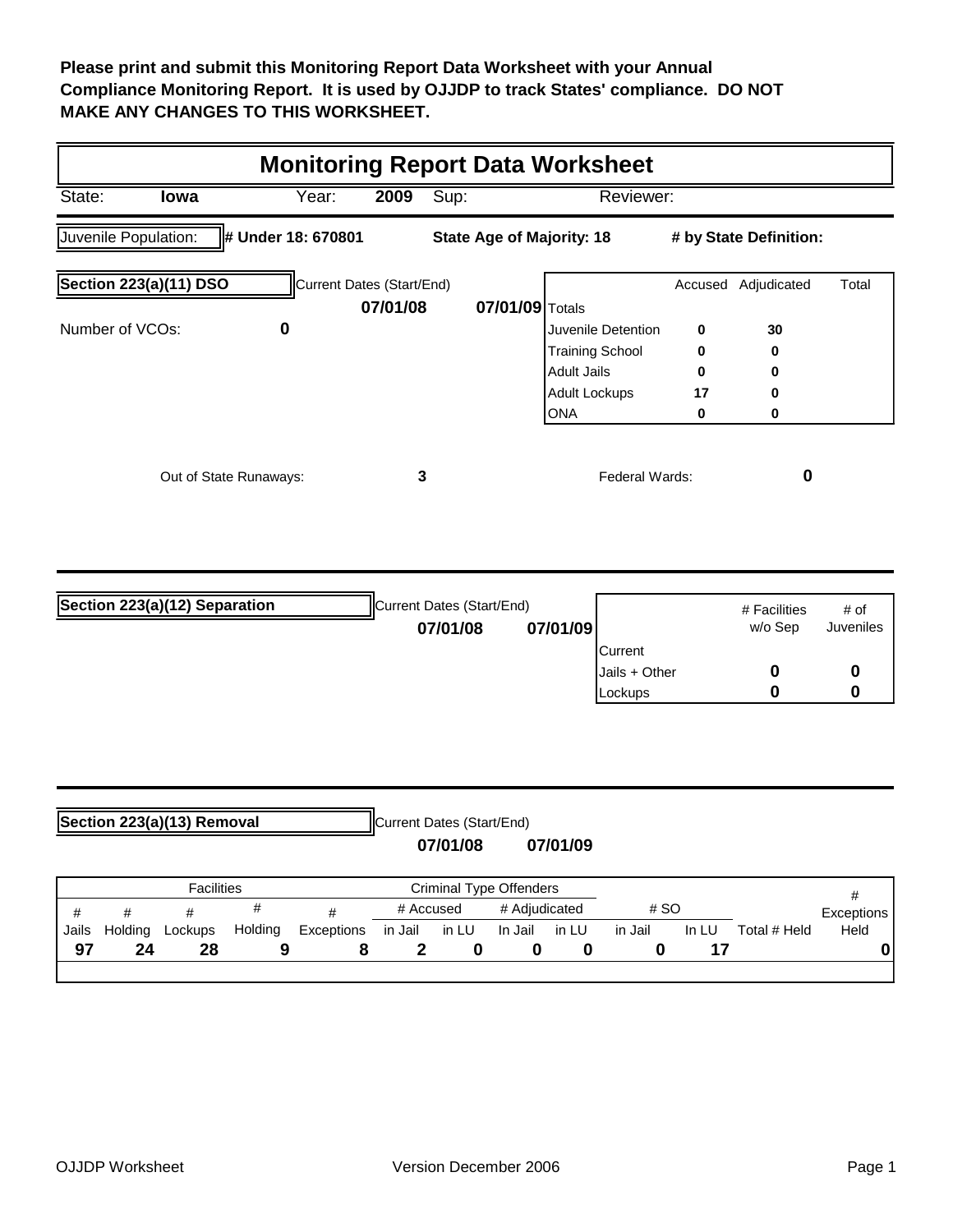**8a. Number of local law enforcement agencies with authority to take individuals into custody that do not have any permenant secure holding capacity.**

|                                         | Total Number of   | <b>Facilities On-Site</b> | Percentage |
|-----------------------------------------|-------------------|---------------------------|------------|
| <b>Facility Classification</b>          | <b>Facilities</b> | Inspected                 | Inspected  |
| Non-Secure Adult Police Departments     | 291               | 92                        | 31.62%     |
| <b>Iowa Department of Public Safety</b> | 16                | 13                        | 81.25%     |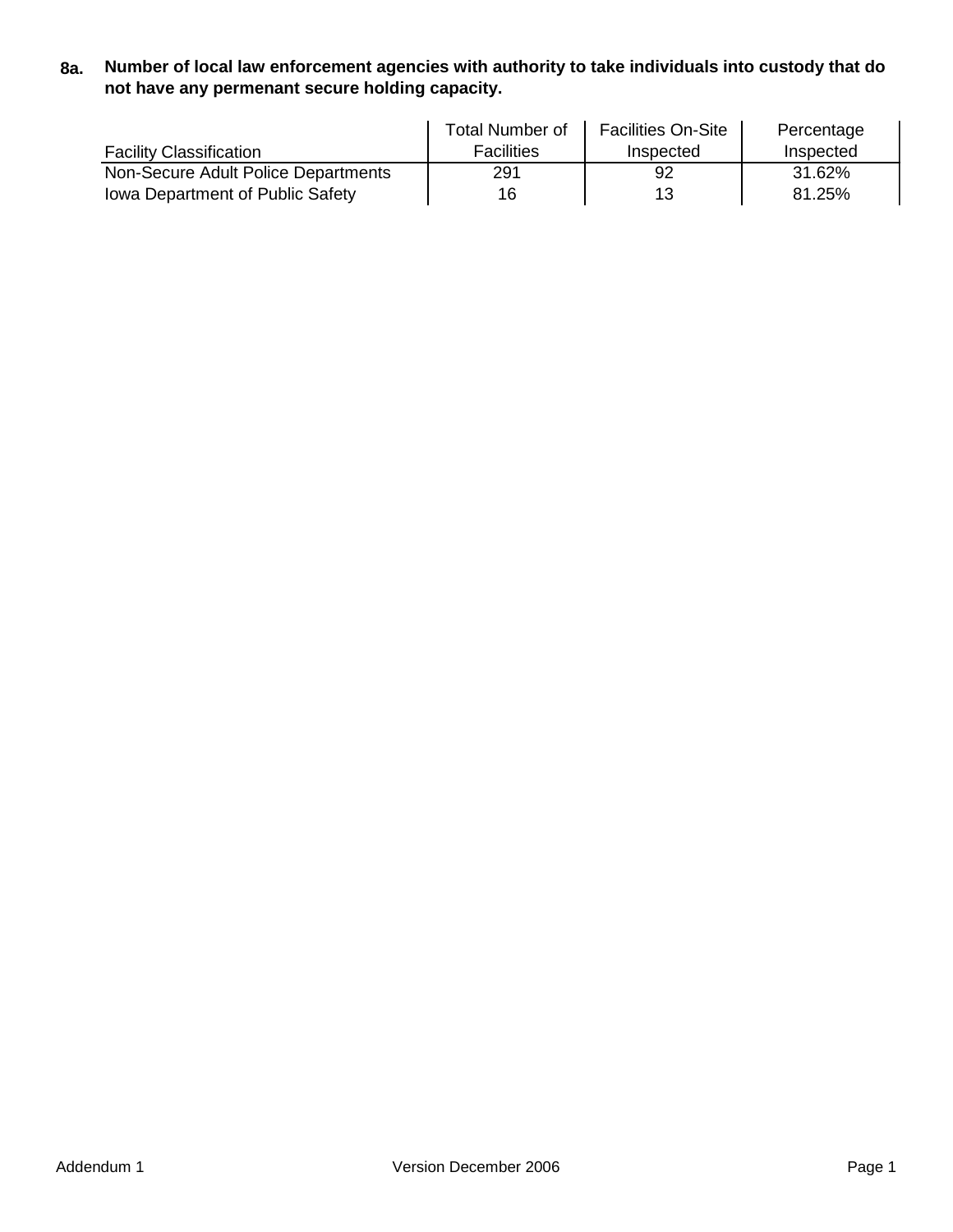|                                         |                       |                              | Secure/    | Public/        | Adult/   | Data             | <b>Last Date</b> |
|-----------------------------------------|-----------------------|------------------------------|------------|----------------|----------|------------------|------------------|
| <b>Facility</b>                         | Location              | <b>Classification</b>        | Non-Secure | <b>Private</b> | Juvenile | <b>Collected</b> | <b>Visited</b>   |
| <b>Ackley Police Department</b>         | Ackley                | Non-Secure Police Department | Non-Secure | Public         | Adult    | No               | 10/27/2008       |
| <b>Adair Police Department</b>          | Adair                 | Non-Secure Police Department | Non-Secure | Public         | Adult    | No               | 7/9/2008         |
| Adel Police Department                  | Adel                  | Adult Lock-Up                | Secure     | Public         | Adult    | Yes              | 4/20/2007        |
| Afton Police Department                 | Afton                 | Non-Secure Police Department | Non-Secure | Public         | Adult    | No               | 6/15/2007        |
| <b>Akron Police Department</b>          | Akron                 | Non-Secure Police Department | Non-Secure | Public         | Adult    | No               | 5/19/2009        |
| Albia Police Department                 | Albia                 | Non-Secure Police Department | Non-Secure | Public         | Adult    | No               | 9/28/2007        |
| Algona Police Department                | Algona                | Non-Secure Police Department | Non-Secure | Public         | Adult    | No               | 8/6/2008         |
| Alta Police Department                  | Alta                  | Non-Secure Police Department | Non-Secure | Public         | Adult    | No               | 5/19/2009        |
| Altoona Police Department               | Altoona               | Non-Secure Police Department | Non-Secure | Public         | Adult    | No               | 9/21/2007        |
| Ames Police Department                  | Ames                  | Adult Lock-Up                | Secure     | Public         | Adult    | Yes              | 3/9/2009         |
| Anamosa Police Department               | Anamosa               | Non-Secure Police Department | Non-Secure | Public         | Adult    | No               | 3/16/2009        |
| Anita Police Department                 | Anita                 | Non-Secure Police Department | Non-Secure | Public         | Adult    | No               | 6/15/2007        |
| <b>Ankeny Police Department</b>         | Ankeny                | Adult Lock-Up                | Secure     | Public         | Adult    | Yes              | 8/17/2006        |
| <b>Aplington Police Department</b>      | Aplington             | Non-Secure Police Department | Non-Secure | Public         | Adult    | No               | 10/27/2008       |
| Armstrong Police Department             | Armstrong             | Non-Secure Police Department | Non-Secure | Public         | Adult    | No               |                  |
| Arnolds Park Police Department          | <b>Arnolds Park</b>   | Non-Secure Police Department | Non-Secure | Public         | Adult    | No               | 8/6/2008         |
| <b>Asbury Police Department</b>         | Asbury                | Non-Secure Police Department | Non-Secure | Public         | Adult    | No               | 8/13/2008        |
| Atalissa Police Department              | Atalissa              | Non-Secure Police Department | Non-Secure | Public         | Adult    | No               | 5/28/2009        |
| <b>Atlantic Police Department</b>       | Atlantic              | Non-Secure Police Department | Non-Secure | Public         | Adult    | No               | 6/15/2007        |
| <b>Audubon Police Department</b>        | Audubon               | Non-Secure Police Department | Non-Secure | Public         | Adult    | No               | 6/19/2007        |
| Aurelia Police Department               | Aurelia               | Non-Secure Police Department | Non-Secure | Public         | Adult    | No               | 5/19/2009        |
| Avoca Police Department                 | Avoca                 | Non-Secure Police Department | Non-Secure | Public         | Adult    | No               | 11/16/2007       |
| <b>Bancroft Police Department</b>       | Bancroft              | Non-Secure Police Department | Non-Secure | Public         | Adult    | No               | 7/9/2008         |
| <b>Baxter Police Department</b>         | <b>Baxter</b>         | Non-Secure Police Department | Non-Secure | Public         | Adult    | No               | 8/16/2007        |
| <b>Bedford Police Department</b>        | Bedford               | Non-Secure Police Department | Non-Secure | Public         | Adult    | No               | 6/15/2007        |
| <b>Belle Plaine Police Department</b>   | <b>Belle Plaine</b>   | Non-Secure Police Department | Non-Secure | Public         | Adult    | No               | 3/23/2009        |
| <b>Bellevue Police Department</b>       | Bellevue              | Non-Secure Police Department | Non-Secure | Public         | Adult    | No               | 3/17/2009        |
| <b>Belmond Police Department</b>        | Belmond               | Non-Secure Police Department | Non-Secure | Public         | Adult    | No               | 4/1/2008         |
| <b>Bettendorf Police Department</b>     | Bettendorf            | Adult Lock-Up                | Secure     | Public         | Adult    | Yes              | 5/27/2009        |
| <b>Blencoe Police Department</b>        | <b>Blencoe</b>        | Non-Secure Police Department | Non-Secure | Public         | Adult    | No               | 4/23/2007        |
| <b>Bloomfield Police Department</b>     | <b>Bloomfield</b>     | Non-Secure Police Department | Non-Secure | Public         | Adult    | No               | 8/21/2007        |
| <b>Blue Grass Police Department</b>     | <b>Blue Grass</b>     | Non-Secure Police Department | Non-Secure | Public         | Adult    | No               | 5/27/2009        |
| Boone Police Department                 | Boone                 | Adult Lock-Up                | Secure     | Public         | Adult    | Yes              | 3/27/2009        |
| <b>Britt Police Department</b>          | <b>Britt</b>          | Non-Secure Police Department | Non-Secure | Public         | Adult    | No               | 7/9/2008         |
| <b>Buffalo Center Police Department</b> | <b>Buffalo Center</b> | Non-Secure Police Department | Non-Secure | Public         | Adult    | No               | 7/9/2008         |
| <b>Buffalo Police Department</b>        | <b>Buffalo</b>        | Non-Secure Police Department | Non-Secure | Public         | Adult    | No               | 5/28/2009        |
| <b>Burlington Police Department</b>     | <b>Burlington</b>     | Non-Secure Police Department | Non-Secure | Public         | Adult    | No               | 8/7/2007         |
| <b>Calmar Police Department</b>         | Calmar                | Non-Secure Police Department | Non-Secure | Public         | Adult    | No               | 7/29/2008        |
| Camanche Police Department              | Camanche              | Non-Secure Police Department | Non-Secure | Public         | Adult    | No               | 3/17/2009        |
| <b>Carlisle Police Department</b>       | Carlisle              | Non-Secure Police Department | Non-Secure | Public         | Adult    | No               | 9/21/2007        |
| <b>Carroll Police Department</b>        | Carroll               | Non-Secure Police Department | Non-Secure | Public         | Adult    | No               | 3/30/2009        |
| Carter Lake Police Department           | Carter Lake           | Non-Secure Police Department | Non-Secure | Public         | Adult    | No               | 6/19/2007        |
| Cascade Police Department               | Cascade               | Non-Secure Police Department | Non-Secure | Public         | Adult    | No               | 8/13/2008        |
| <b>Cedar Falls Police Department</b>    | <b>Cedar Falls</b>    | Adult Lock-Up                | Secure     | Public         | Adult    | Yes              | 11/14/2008       |
| Cedar Rapids Police Department          | Cedar Rapids          | Non-Secure Police Department | Non-Secure | Public         | Adult    | <b>No</b>        | 3/23/2009        |
|                                         |                       |                              |            |                |          |                  |                  |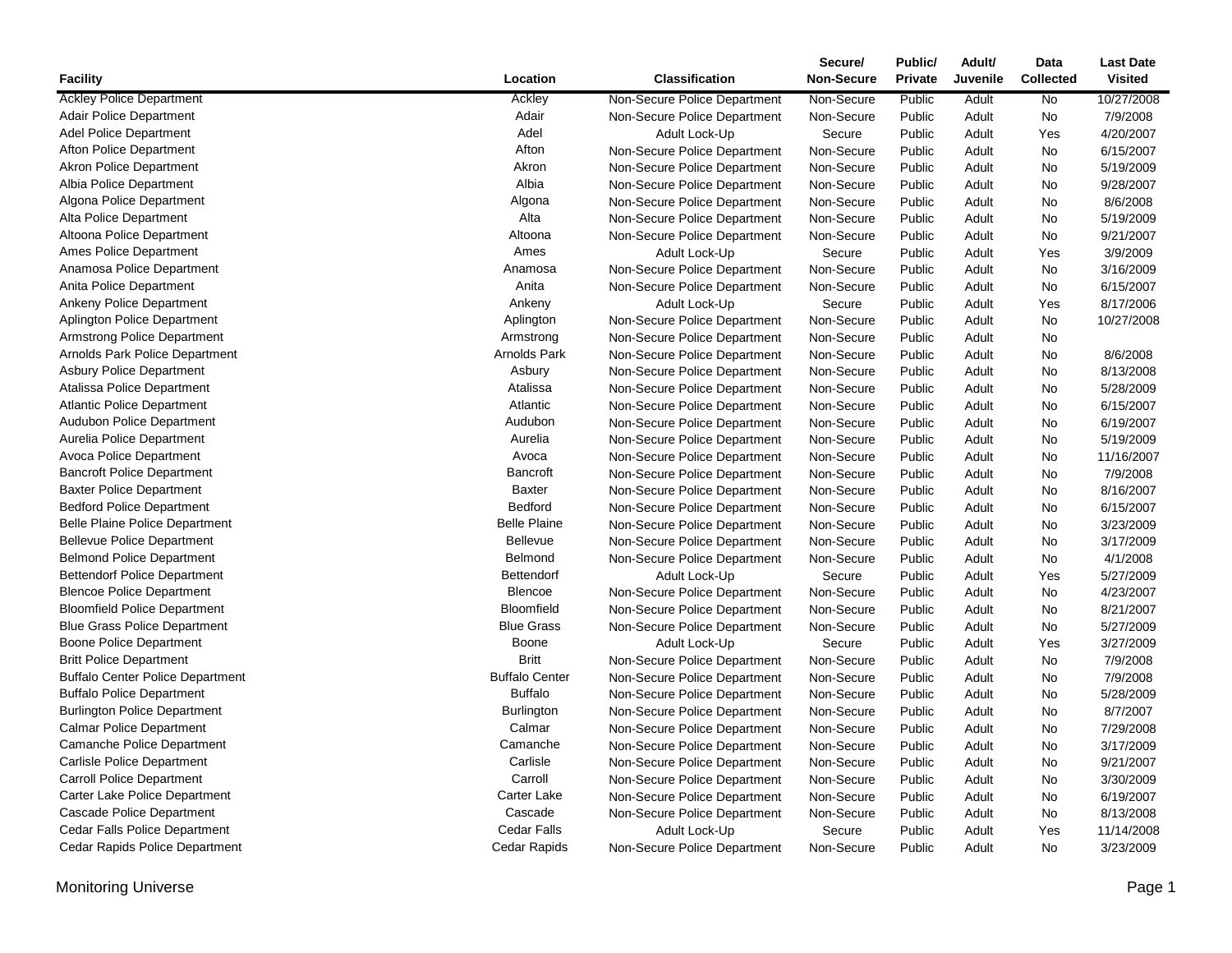|                                            |                       |                                               | Secure/              | Public/          | Adult/         | Data             | <b>Last Date</b> |
|--------------------------------------------|-----------------------|-----------------------------------------------|----------------------|------------------|----------------|------------------|------------------|
| <b>Facility</b>                            | Location              | <b>Classification</b>                         | <b>Non-Secure</b>    | Private          | Juvenile       | <b>Collected</b> | <b>Visited</b>   |
| Centerville Police Department              | Centerville           | Non-Secure Police Department                  | Non-Secure           | Public           | Adult          | No               | 9/28/2007        |
| <b>Chariton Police Department</b>          | Chariton              | Non-Secure Police Department                  | Non-Secure           | Public           | Adult          | No               | 9/21/2007        |
| <b>Charles City Police Department</b>      | <b>Charles City</b>   | Non-Secure Police Department                  | Non-Secure           | Public           | Adult          | No               | 10/27/2008       |
| <b>Charter Oak Police Department</b>       | <b>Charter Oak</b>    | Non-Secure Police Department                  | Non-Secure           | Public           | Adult          | No               | 7/2/2008         |
| <b>Cherokee Police Department</b>          | Cherokee              | Non-Secure Police Department                  | Non-Secure           | Public           | Adult          | No               | 5/19/2009        |
| <b>Clarence Police Department</b>          | Clarence              | Non-Secure Police Department                  | Non-Secure           | Public           | Adult          | No               | 5/28/2009        |
| Clarinda Police Department                 | Clarinda              | Non-Secure Police Department                  | Non-Secure           | Public           | Adult          | No               | 6/12/2007        |
| <b>Clarion Police Department</b>           | Clarion               | Non-Secure Police Department                  | Non-Secure           | Public           | Adult          | No               | 4/1/2008         |
| <b>Clarksville Police Department</b>       | Clarksville           | Non-Secure Police Department                  | Non-Secure           | Public           | Adult          | No               | 10/27/2008       |
| Clear Lake Police Department               | Clear Lake            | Non-Secure Police Department                  | Non-Secure           | Public           | Adult          | No               | 9/2/2008         |
| <b>Clermont Police Department</b>          | Clermont              | Non-Secure Police Department                  | Non-Secure           | Public           | Adult          | No               | 7/29/2008        |
| <b>Clinton Police Department</b>           | Clinton               | Non-Secure Police Department                  | Non-Secure           | Public           | Adult          | <b>No</b>        | 3/17/2009        |
| <b>Clive Police Department</b>             | Clive                 | Adult Lock-Up                                 | Secure               | Public           | Adult          | Yes              | 10/4/2007        |
| <b>Colfax Police Department</b>            | Colfax                | Non-Secure Police Department                  | Non-Secure           | Public           | Adult          | <b>No</b>        | 8/16/2007        |
| <b>Columbus Junction Police Department</b> | Columbus Jct.         | Non-Secure Police Department                  | Non-Secure           | Public           | Adult          | No               | 8/7/2007         |
| <b>Conesville Police Department</b>        | Conesville            | Non-Secure Police Department                  | Non-Secure           | Public           | Adult          | No               | 5/28/2009        |
| Coon Rapids Police Department              | Coon Rapids           | Non-Secure Police Department                  | Non-Secure           | Public           | Adult          | No               | 3/27/2009        |
| <b>Coralville Police Department</b>        | Coralville            | Adult Lock-Up                                 | Secure               | Public           | Adult          | Yes              | 6/25/2007        |
| <b>Corning Police Department</b>           | Corning               | Non-Secure Police Department                  | Non-Secure           | Public           | Adult          | No               | 6/15/2007        |
| <b>Correctionville Police Department</b>   | Correctionville       | Non-Secure Police Department                  | Non-Secure           | Public           | Adult          | No               | 3/18/2009        |
| Corydon Police Department                  | Corydon               | Non-Secure Police Department                  | Non-Secure           | Public           | Adult          | No               | 9/28/2007        |
| <b>Council Bluffs Police Department</b>    | <b>Council Bluffs</b> | Non-Secure Police Department                  | Non-Secure           | Public           | Adult          | No               | 6/19/2007        |
| <b>Cresco Police Department</b>            | Cresco                | Non-Secure Police Department                  | Non-Secure           | Public           | Adult          | No               | 7/29/2008        |
| <b>Creston Police Department</b>           | Creston               | Non-Secure Police Department                  | Non-Secure           | Public           | Adult          | No               | 6/15/2007        |
| Dallas Center Police Department            | <b>Dallas Center</b>  | Non-Secure Police Department                  | Non-Secure           | Public           | Adult          | No               | 4/20/2007        |
| Davenport Police Department                | Davenport             | Non-Secure Police Department                  | Non-Secure           | Public           | Adult          | No               | 5/27/2009        |
| Dayton Police Department                   | Dayton                | Non-Secure Police Department                  | Non-Secure           | Public           | Adult          | No               | 3/23/2009        |
| De Soto Police Department                  | De Soto               | Non-Secure Police Department                  | Non-Secure           | Public           | Adult          | No               | 4/20/2007        |
| De Witt Police Department                  | De Witt               | Adult Lock-Up                                 | Secure               | Public           | Adult          | Yes              | 3/17/2009        |
| Decorah Police Department                  | Decorah               | Non-Secure Police Department                  | Non-Secure           | Public           | Adult          | No               | 7/29/2008        |
| Delhi Police Department                    | Delhi, IA             | Non-Secure Police Department                  | Non-Secure           | Public           | Adult          | No               | 7/29/2008        |
| Denison Police Department                  | Denison               | Non-Secure Police Department                  | Non-Secure           | Public           | Adult          | No               | 7/2/2008         |
| Denver Police Department                   | Denver                | Non-Secure Police Department                  | Non-Secure           | Public           | Adult          | No               | 11/7/2008        |
| Des Moines Police Department               | Des Moines            | Adult Lock-Up                                 | Secure               | Public           | Adult          | Yes              | 10/19/2007       |
| <b>Dexter Police Department</b>            | <b>Dexter</b>         | Non-Secure Police Department                  | Non-Secure           | Public           | Adult          | No               | 4/20/2007        |
| Donnellson Police Department               | Donnellson            | Non-Secure Police Department                  | Non-Secure           | Public           | Adult          | No               | 11/27/2007       |
| <b>Dubuque Police Department</b>           | Dubuque               | Non-Secure Police Department                  | Non-Secure           | Public           | Adult          | No               | 6/2/2008         |
| Duncombe Police Department                 | Duncombe              | Non-Secure Police Department                  | Non-Secure           | Public           | Adult          | No               | 8/18/2009        |
| <b>Dunkerton Police Department</b>         | Dunkerton             | Non-Secure Police Department                  | Non-Secure           | Public           | Adult          | <b>No</b>        | 11/14/2008       |
| Dunlap Police Department                   | Dunlap                | Non-Secure Police Department                  | Non-Secure           | Public           | Adult          | No               | 4/23/2007        |
| <b>Durant Police Department</b>            | Durant                | Non-Secure Police Department                  | Non-Secure           | Public           | Adult          | No               | 5/27/2009        |
| <b>Dyersville Police Department</b>        | <b>Dyersville</b>     |                                               |                      |                  |                | Yes              | 8/13/2008        |
| <b>Dysart Police Department</b>            | <b>Dysart</b>         | Adult Lock-Up<br>Non-Secure Police Department | Secure<br>Non-Secure | Public<br>Public | Adult          | No               | 3/23/2009        |
| Eagle Grove Police Department              | Eagle Grove           | Non-Secure Police Department                  | Non-Secure           | Public           | Adult          | No               | 4/1/2008         |
|                                            | Earlham               |                                               |                      | Public           | Adult<br>Adult | <b>No</b>        |                  |
| Earlham Police Department                  |                       | Non-Secure Police Department                  | Non-Secure           |                  |                |                  | 6/6/2007         |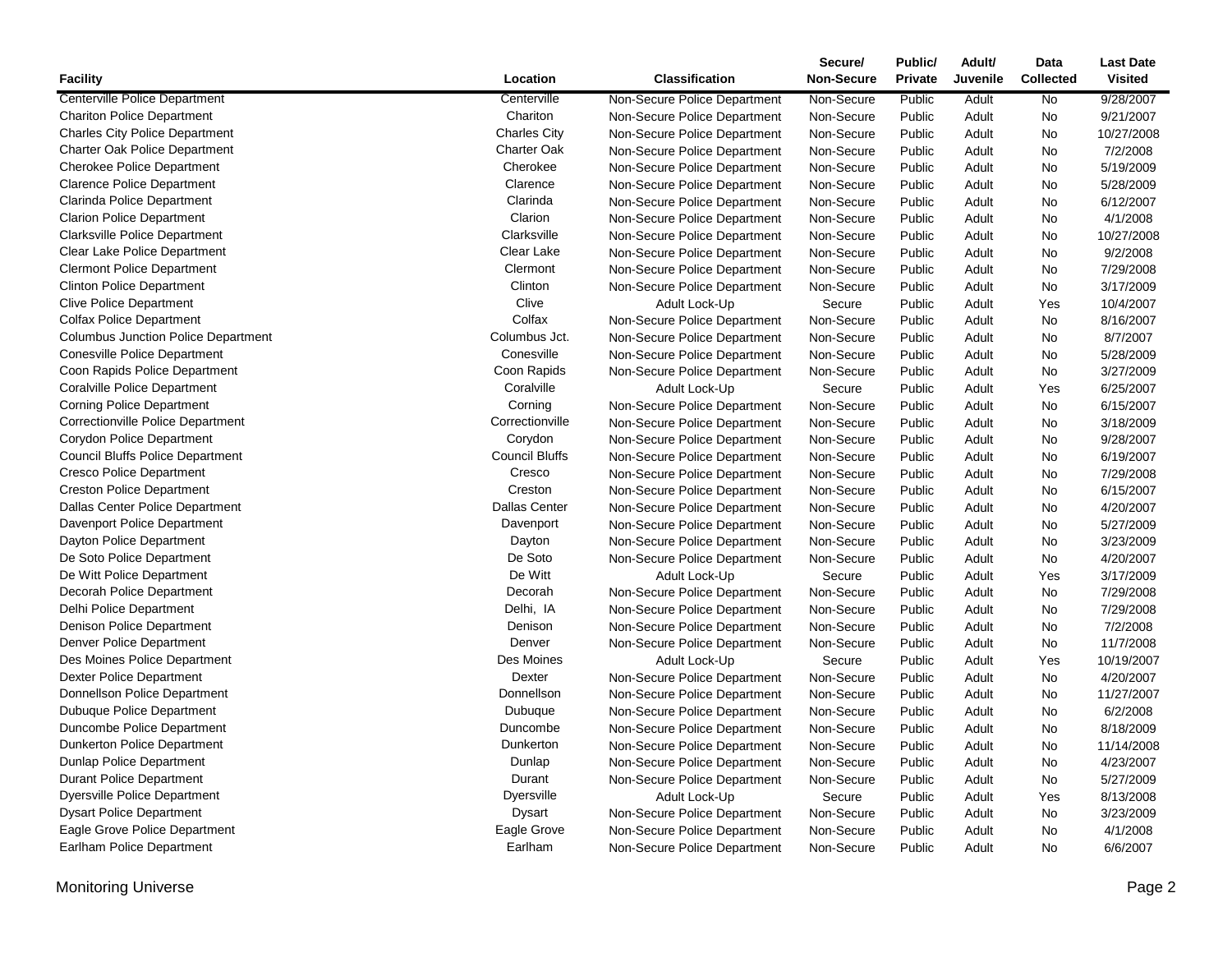|                                             |                       |                              | Secure/           | Public/        | Adult/          | Data             | <b>Last Date</b> |
|---------------------------------------------|-----------------------|------------------------------|-------------------|----------------|-----------------|------------------|------------------|
| Facility                                    | Location              | <b>Classification</b>        | <b>Non-Secure</b> | <b>Private</b> | <b>Juvenile</b> | <b>Collected</b> | <b>Visited</b>   |
| <b>Eddyville Police Department</b>          | Eddyville             | Non-Secure Police Department | Non-Secure        | Public         | Adult           | No               | 8/21/2007        |
| Eldon Police Department                     | Eldon                 | Non-Secure Police Department | Non-Secure        | Public         | Adult           | No               | 8/21/2007        |
| <b>Eldora Police Department</b>             | Eldora                | Non-Secure Police Department | Non-Secure        | Public         | Adult           | No               | 3/11/2008        |
| <b>Eldridge Police Department</b>           | Eldridge              | Non-Secure Police Department | Non-Secure        | Public         | Adult           | No               | 5/27/2009        |
| <b>Elkader Police Department</b>            | Elkader               | Non-Secure Police Department | Non-Secure        | Public         | Adult           | No               | 10/17/2008       |
| Ellsworth/Jewell/Stanhope Police Department | Ellsworth             | Non-Secure Police Department | Non-Secure        | Public         | Adult           | No               | 4/1/2008         |
| <b>Emmetsburg Police Department</b>         | Emmetsburg            | Non-Secure Police Department | Non-Secure        | Public         | Adult           | No               | 7/25/2008        |
| <b>Epworth Police Department</b>            | Epworth               | Non-Secure Police Department | Non-Secure        | Public         | Adult           | No               |                  |
| <b>Essex Police Department</b>              | Essex                 | Non-Secure Police Department | Non-Secure        | Public         | Adult           | No               | 6/12/2007        |
| <b>Estherville Police Department</b>        | Estherville           | Non-Secure Police Department | Non-Secure        | Public         | Adult           | No               | 8/6/2008         |
| <b>Evansdale Police Department</b>          | Evansdale             | Non-Secure Police Department | Non-Secure        | Public         | Adult           | No               | 11/14/2008       |
| <b>Exira Police Department</b>              | Exira                 | Non-Secure Police Department | Non-Secure        | Public         | Adult           | No               | 6/19/2007        |
| <b>Fairbank Police Department</b>           | Fairbank              | Non-Secure Police Department | Non-Secure        | Public         | Adult           | No               | 8/27/2008        |
| <b>Fairfield Police Department</b>          | Fairfield             | Non-Secure Police Department | Non-Secure        | Public         | Adult           | No               | 6/25/2007        |
| <b>Farley Police Department</b>             | Farley                | Non-Secure Police Department | Non-Secure        | Public         | Adult           | No               | 8/13/2008        |
| Farnhamville Police Department              | Farnhamville          | Non-Secure Police Department | Non-Secure        | Public         | Adult           | No               | 3/30/2009        |
| <b>Fayette Police Department</b>            | Fayette               | Non-Secure Police Department | Non-Secure        | Public         | Adult           | No               | 7/29/2008        |
| <b>Fonda Police Department</b>              | Fonda                 | Non-Secure Police Department | Non-Secure        | Public         | Adult           | <b>No</b>        | 7/25/2008        |
| Fontanelle Police Department                | Fontanelle            | Non-Secure Police Department | Non-Secure        | Public         | Adult           | No               | 6/27/2007        |
| <b>Forest City Police Department</b>        | <b>Forest City</b>    | Non-Secure Police Department | Non-Secure        | Public         | Adult           | No               | 7/9/2008         |
| Fort Madison Police Department              | Fort Madison          | Non-Secure Police Department | Non-Secure        | Public         | Adult           | No               | 11/27/2007       |
| Fort Dodge Police Department                | Fort Dodge            | Non-Secure Police Department | Non-Secure        | Public         | Adult           | No               | 3/30/2009        |
| Garnavillo Police Department                | Garnavillo            | Non-Secure Police Department | Non-Secure        | Public         | Adult           | No               | 10/17/2008       |
| <b>Garner Police Department</b>             | Garner                | Non-Secure Police Department | Non-Secure        | Public         | Adult           | No               | 7/9/2008         |
| Gilbertville Police Department              | Gilbertville          | Non-Secure Police Department | Non-Secure        | Public         | Adult           | No               | 11/14/2008       |
| Gilman Police Department                    | Gilman                | Non-Secure Police Department | Non-Secure        | Public         | Adult           | No               | 3/9/2009         |
| <b>Gilmore City Police Department</b>       | Gilmore City          | Non-Secure Police Department | Non-Secure        | Public         | Adult           | No               | 7/25/2008        |
| <b>Glenwood Police Department</b>           | Glenwood              | Non-Secure Police Department | Non-Secure        | Public         | Adult           | No               | 6/12/2007        |
| Gowrie Police Department                    | Gowrie                | Non-Secure Police Department | Non-Secure        | Public         | Adult           | No               | 3/30/2009        |
| <b>Granger Police Department</b>            | Granger               | Non-Secure Police Department | Non-Secure        | Public         | Adult           | No               | 6/27/2007        |
| Greene Police Department                    | Greene                | Non-Secure Police Department | Non-Secure        | Public         | Adult           | No               | 10/27/2008       |
| <b>Greenfield Police Department</b>         | Greenfield            | Non-Secure Police Department | Non-Secure        | Public         | Adult           | No               | 6/27/2007        |
| <b>Grinnell Police Department</b>           | Grinnell              | Adult Lock-Up                | Secure            | Public         | Adult           | Yes              | 8/31/2006        |
| <b>Griswold Police Department</b>           | Griswold              | Non-Secure Police Department | Non-Secure        | Public         | Adult           | No               | 6/15/2007        |
| <b>Grundy Center Police Department</b>      | <b>Grundy Center</b>  | Non-Secure Police Department | Non-Secure        | Public         | Adult           | No               | 9/12/2008        |
| <b>Guthrie Center Police Department</b>     | <b>Guthrie Center</b> | Non-Secure Police Department | Non-Secure        | Public         | Adult           | No               | 6/19/2007        |
| <b>Guttenberg Police Department</b>         | Guttenberg            | Non-Secure Police Department | Non-Secure        | Public         | Adult           | No               | 10/17/2008       |
| Hamburg Police Department                   | Hamburg               | Non-Secure Police Department | Non-Secure        | Public         | Adult           | No               | 9/5/2007         |
| Hampton Police Department                   | Hampton               | Adult Lock-Up                | Secure            | Public         | Adult           | Yes              | 9/2/2008         |
| Harlan Police Department                    | Harlan                | Non-Secure Police Department | Non-Secure        | Public         | Adult           | <b>No</b>        | 6/19/2007        |
| <b>Hartley Police Department</b>            | Hartley               | Non-Secure Police Department | Non-Secure        | Public         | Adult           | No               | 6/24/2008        |
| Hawarden Police Department                  | Hawarden              | Non-Secure Police Department | Non-Secure        | Public         | Adult           | No               | 6/4/2008         |
| Hiawatha Police Department                  | Hiawatha              | Non-Secure Police Department | Non-Secure        | Public         | Adult           | No               | 3/16/2009        |
| <b>Hinton Police Department</b>             | Hinton                | Non-Secure Police Department | Non-Secure        | Public         | Adult           | No               | 5/19/2009        |
| <b>Hudson Police Department</b>             | Hudson                | Non-Secure Police Department | Non-Secure        | Public         | Adult           | No               | 11/14/2008       |
|                                             |                       |                              |                   |                |                 |                  |                  |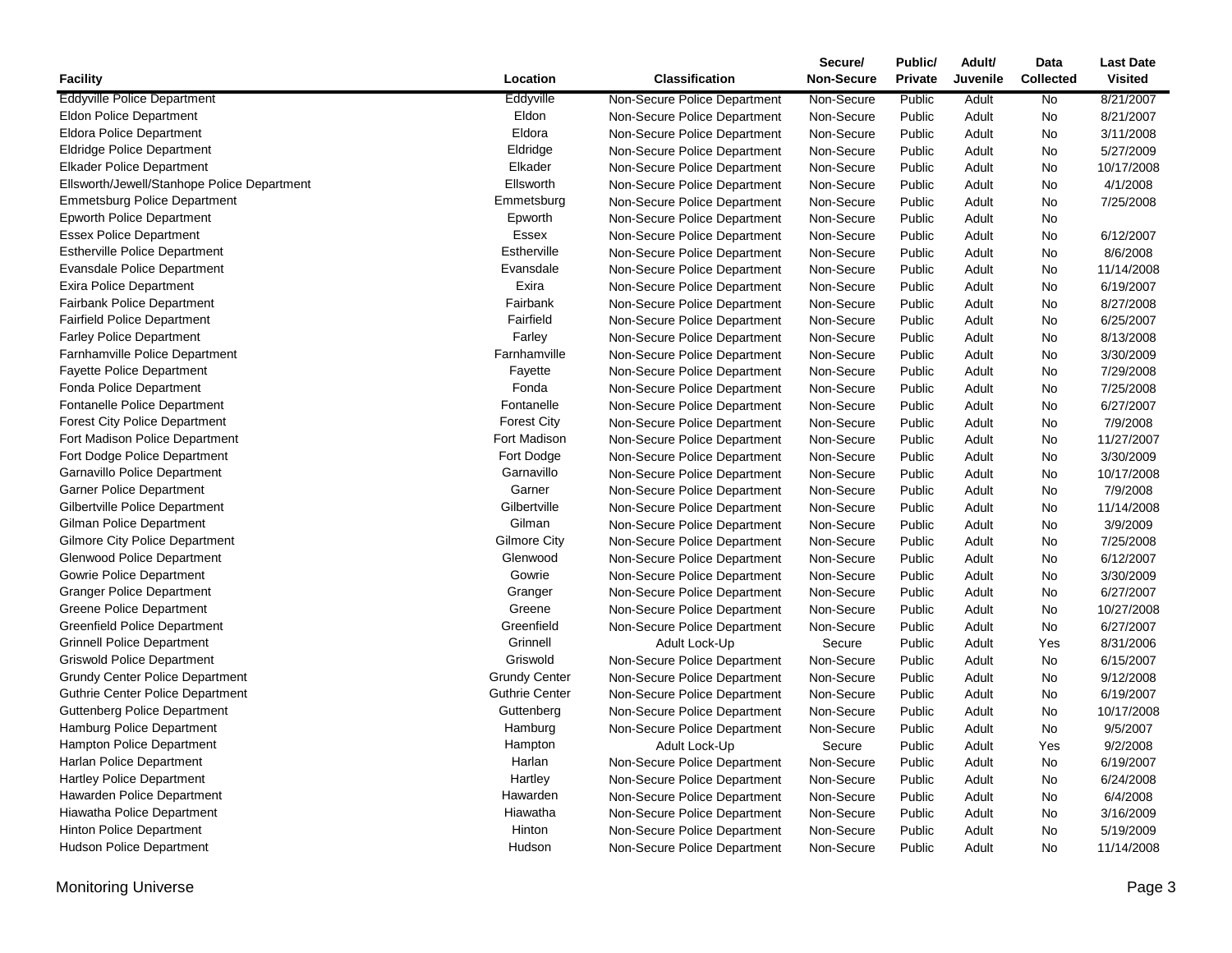|                                     |                   |                              | Secure/           | Public/        | Adult/   | Data             | <b>Last Date</b> |
|-------------------------------------|-------------------|------------------------------|-------------------|----------------|----------|------------------|------------------|
| <b>Facility</b>                     | Location          | <b>Classification</b>        | <b>Non-Secure</b> | <b>Private</b> | Juvenile | <b>Collected</b> | <b>Visited</b>   |
| <b>Humboldt Police Department</b>   | Humboldt          | Non-Secure Police Department | Non-Secure        | Public         | Adult    | No               | 7/25/2008        |
| <b>Huxley Police Department</b>     | Huxley            | Non-Secure Police Department | Non-Secure        | Public         | Adult    | No               | 3/9/2009         |
| Independence Police Department      | Independence      | Non-Secure Police Department | Non-Secure        | Public         | Adult    | <b>No</b>        | 8/27/2008        |
| Indianola Police Department         | Indianola         | Adult Lock-Up                | Secure            | Public         | Adult    | Yes              | 9/21/2007        |
| Iowa City Police Department         | Iowa City         | Non-Secure Police Department | Non-Secure        | Public         | Adult    | No               | 6/25/2007        |
| Iowa Falls Police Department        | Iowa Falls        | Adult Lock-Up                | Secure            | Public         | Adult    | Yes              | 9/2/2008         |
| Janesville Police Department        | Janesville        | Non-Secure Police Department | Non-Secure        | Public         | Adult    | No               |                  |
| Jefferson Police Department         | Jefferson         | Non-Secure Police Department | Non-Secure        | Public         | Adult    | No               | 3/27/2009        |
| Jesup Police Department             | Jesup             | Non-Secure Police Department | Non-Secure        | Public         | Adult    | No               |                  |
| Johnston Police Department          | Johnston          | Non-Secure Police Department | Non-Secure        | Public         | Adult    | No               | 4/25/2007        |
| Kanawha Police Department           | Kanawha           | Non-Secure Police Department | Non-Secure        | Public         | Adult    | No               | 7/9/2008         |
| Kellogg Police Department           | Kellogg           | Non-Secure Police Department | Non-Secure        | Public         | Adult    | <b>No</b>        | 8/16/2007        |
| Keokuk Police Department            | Keokuk            | Adult Lock-Up                | Secure            | Public         | Adult    | Yes              | 7/27/2007        |
| Keota Police Department             | Keota             | Non-Secure Police Department | Non-Secure        | Public         | Adult    | No               | 8/7/2007         |
| <b>Kingsley Police Department</b>   | Kingsley          | Non-Secure Police Department | Non-Secure        | Public         | Adult    | No               | 5/18/2009        |
| Knoxville Police Department         | Knoxville         | Non-Secure Police Department | Non-Secure        | Public         | Adult    | No               | 8/21/2007        |
| Lake City Police Department         | Lake City         | Non-Secure Police Department | Non-Secure        | Public         | Adult    | No               | 3/30/2009        |
| Lake Mills Police Department        | <b>Lake Mills</b> | Non-Secure Police Department | Non-Secure        | Public         | Adult    | No               | 7/9/2008         |
| Lake Park Police Department         | <b>Lake Park</b>  | Non-Secure Police Department | Non-Secure        | Public         | Adult    | No               | 8/6/2008         |
| Lake View Police Department         | Lake View         | Non-Secure Police Department | Non-Secure        | Public         | Adult    | No               | 4/13/2009        |
| Lamoni Police Department            | Lamoni            | Non-Secure Police Department | Non-Secure        | Public         | Adult    | No               | 6/6/2007         |
| <b>Lansing Police Department</b>    | Lansing           | Non-Secure Police Department | Non-Secure        | Public         | Adult    | No               | 7/30/2008        |
| LaPorte City Police Department      | LaPorte City      | Non-Secure Police Department | Non-Secure        | Public         | Adult    | No               | 11/14/2008       |
| Laurel Police Department            | Laurel            | Non-Secure Police Department | Non-Secure        | Public         | Adult    | No               | 3/9/2009         |
| Laurens Police Department           | Laurens           | Non-Secure Police Department | Non-Secure        | Public         | Adult    | No               | 7/25/2008        |
| LeClaire Police Department          | LeClaire          | Non-Secure Police Department | Non-Secure        | Public         | Adult    | No               | 5/27/2009        |
| LeMars Police Department            | LeMars            | Non-Secure Police Department | Non-Secure        | Public         | Adult    | No               | 5/18/2009        |
| Lenox Police Department             | Lenox             | Non-Secure Police Department | Non-Secure        | Public         | Adult    | No               | 6/15/2007        |
| Leon Police Department              | Leon              | Non-Secure Police Department | Non-Secure        | Public         | Adult    | No               | 6/6/2007         |
| <b>Lisbon Police Department</b>     | Lisbon            | Non-Secure Police Department | Non-Secure        | Public         | Adult    | No               | 3/16/2009        |
| Logan Police Department             | Logan             | Non-Secure Police Department | Non-Secure        | Public         | Adult    | No               | 4/23/2007        |
| Long Grove Police Department        | Long Grove        | Non-Secure Police Department | Non-Secure        | Public         | Adult    | No               | 5/27/2009        |
| <b>Madrid Police Department</b>     | Madrid            | Non-Secure Police Department | Non-Secure        | Public         | Adult    | No               | 8/18/2009        |
| <b>Manchester Police Department</b> | Manchester        | Non-Secure Police Department | Non-Secure        | Public         | Adult    | No               | 8/27/2008        |
| Manilla Police Department           | Manilla           | Non-Secure Police Department | Non-Secure        | Public         | Adult    | No               | 5/20/2009        |
| Manly Police Department             | Manly             | Non-Secure Police Department | Non-Secure        | Public         | Adult    | No               | 4/11/2008        |
| <b>Manning Police Department</b>    | Manning           | Non-Secure Police Department | Non-Secure        | Public         | Adult    | No               | 3/27/2009        |
| Manson Police Department            | Manson            | Non-Secure Police Department | Non-Secure        | Public         | Adult    | No               | 4/13/2009        |
| <b>Mapleton Police Department</b>   | Mapleton          | Non-Secure Police Department | Non-Secure        | Public         | Adult    | No               | 4/23/2007        |
| Maquoketa Police Department         | Maquoketa         | Non-Secure Police Department | Non-Secure        | Public         | Adult    | No               | 3/17/2009        |
| <b>Marcus Police Department</b>     | Marcus            | Non-Secure Police Department | Non-Secure        | Public         | Adult    | No               | 3/19/2009        |
| Marengo Police Department           | Marengo           | Non-Secure Police Department | Non-Secure        | Public         | Adult    | No               | 6/25/2007        |
| <b>Marion Police Department</b>     | Marion            | Non-Secure Police Department | Non-Secure        | Public         | Adult    | No               | 3/19/2009        |
| Mar-Mac Police District             | Marquette         | Non-Secure Police Department | Non-Secure        | Public         | Adult    | <b>No</b>        | 10/17/2008       |
| Marshalltown Police Department      | Marshalltown      | Non-Secure Police Department | Non-Secure        | Public         | Adult    | No               | 3/9/2009         |
|                                     |                   |                              |                   |                |          |                  |                  |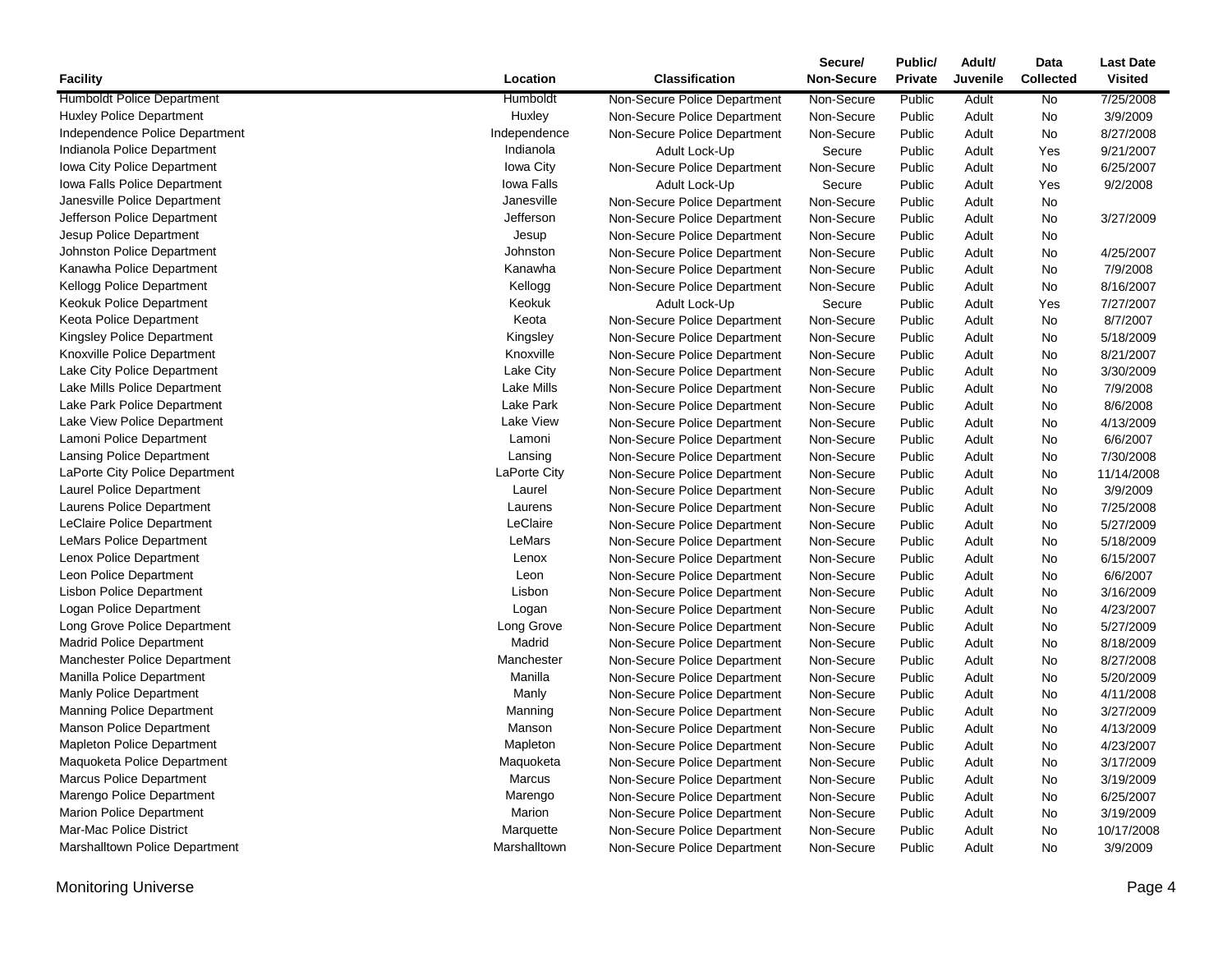|                                     |                       |                              | Secure/           | Public/        | Adult/   | Data             | <b>Last Date</b> |
|-------------------------------------|-----------------------|------------------------------|-------------------|----------------|----------|------------------|------------------|
| <b>Facility</b>                     | Location              | <b>Classification</b>        | <b>Non-Secure</b> | <b>Private</b> | Juvenile | <b>Collected</b> | <b>Visited</b>   |
| <b>Mason City Police Department</b> | <b>Mason City</b>     | Non-Secure Police Department | Non-Secure        | Public         | Adult    | No               | 4/11/2008        |
| <b>McCausland Police Department</b> | McCausland            | Non-Secure Police Department | Non-Secure        | Public         | Adult    | No               | 5/27/2009        |
| Mechanicsville Police Department    | Mechanicsville        | Non-Secure Police Department | Non-Secure        | Public         | Adult    | No               | 5/28/2009        |
| Melbourne Police Department         | Melbourne             | Non-Secure Police Department | Non-Secure        | Public         | Adult    | No               | 3/9/2009         |
| Melcher-Dallas Police Department    | Melcher-Dallas        | Non-Secure Police Department | Non-Secure        | Public         | Adult    | No               | 8/21/2007        |
| <b>Merrill Police Department</b>    | Merrill               | Non-Secure Police Department | Non-Secure        | Public         | Adult    | No               | 5/18/2009        |
| Mesquaki Nation Police Department   | Tama                  | Non-Secure Police Department | Non-Secure        | Public         | Adult    | No               | 3/23/2009        |
| <b>Milford Police Department</b>    | Milford               | Non-Secure Police Department | Non-Secure        | Public         | Adult    | No               | 8/6/2008         |
| Missouri Valley Police Department   | Missouri Valley       | Non-Secure Police Department | Non-Secure        | Public         | Adult    | No               | 4/23/2007        |
| Mitchellville Police Department     | Mitchellville         | Non-Secure Police Department | Non-Secure        | Public         | Adult    | No               | 9/21/2007        |
| Monona Police Department            | Monona                | Non-Secure Police Department | Non-Secure        | Public         | Adult    | No               | 10/17/2008       |
| Monroe Police Department            | Monroe                | Non-Secure Police Department | Non-Secure        | Public         | Adult    | No               | 8/16/2007        |
| Monticello Police Department        | Monticello            | Non-Secure Police Department | Non-Secure        | Public         | Adult    | No               | 3/16/2009        |
| Montrose Police Department          | Montrose              | Non-Secure Police Department | Non-Secure        | Public         | Adult    | No               | 7/27/2007        |
| <b>Moulton Police Department</b>    | Moulton               | Non-Secure Police Department | Non-Secure        | Public         | Adult    | No               | 9/28/2007        |
| Mount Vernon Police Department      | Mount Vernon          | Non-Secure Police Department | Non-Secure        | Public         | Adult    | No               | 3/16/2009        |
| Moville Police Department           | Moville               | Non-Secure Police Department | Non-Secure        | Public         | Adult    | No               | 5/18/2009        |
| Mount Pleasant Police Department    | <b>Mount Pleasant</b> | Non-Secure Police Department | Non-Secure        | Public         | Adult    | No               | 8/7/2007         |
| <b>Muscatine Police Department</b>  | Muscatine             | Non-Secure Police Department | Non-Secure        | Public         | Adult    | No               | 5/28/2009        |
| Nashua Police Department            | Nashua                | Non-Secure Police Department | Non-Secure        | Public         | Adult    | No               | 11/7/2008        |
| Nevada Police Department            | Nevada                | Non-Secure Police Department | Non-Secure        | Public         | Adult    | No               | 3/9/2009         |
| New Albin Police Department         | New Albin             | Non-Secure Police Department | Non-Secure        | Public         | Adult    | No               | 7/30/2008        |
| New Hampton Police Department       | New Hampton           | Non-Secure Police Department | Non-Secure        | Public         | Adult    | No               | 11/7/2008        |
| New London Police Department        | New London            | Non-Secure Police Department | Non-Secure        | Public         | Adult    | No               | 11/27/2007       |
| New Sharon Police Department        | New Sharon            | Non-Secure Police Department | Non-Secure        | Public         | Adult    | No               | 8/21/2007        |
| New Vienna Police Department        | New Vienna            | Non-Secure Police Department | Non-Secure        | Public         | Adult    | No               | 8/13/2008        |
| <b>Newell Police Department</b>     | Newell                | Non-Secure Police Department | Non-Secure        | Public         | Adult    | No               | 3/19/2009        |
| Newton Police Department            | Newton                | Non-Secure Police Department | Non-Secure        | Public         | Adult    | No               | 8/16/2007        |
| <b>Nichols Police Department</b>    | <b>Nichols</b>        | Non-Secure Police Department | Non-Secure        | Public         | Adult    | No               | 3/27/2009        |
| Nora Springs Police Department      | Nora Springs          | Non-Secure Police Department | Non-Secure        | Public         | Adult    | No               | 11/21/2008       |
| North Liberty Police Department     | North Liberty         | Non-Secure Police Department | Non-Secure        | Public         | Adult    | No               | 6/25/2007        |
| Northwood Police Department         | Northwood             | Non-Secure Police Department | Non-Secure        | Public         | Adult    | No               | 4/11/2008        |
| Norwalk Police Department           | Norwalk               | Adult Lock-Up                | Secure            | Public         | Adult    | Yes              | 9/21/2007        |
| <b>Odebolt Police Department</b>    | Odebolt               | Non-Secure Police Department | Non-Secure        | Public         | Adult    | No               | 4/13/2009        |
| Oelwein Police Department           | Oelwein               | Adult Lock-Up                | Secure            | Public         | Adult    | Yes              | 7/29/2008        |
| Ogden Police Department             | Ogden                 | Non-Secure Police Department | Non-Secure        | Public         | Adult    | No               | 3/27/2009        |
| Okoboji Police Department           | Okoboji               | Non-Secure Police Department | Non-Secure        | Public         | Adult    | No               | 8/6/2008         |
| Onawa Police Department             | Onawa                 | Non-Secure Police Department | Non-Secure        | Public         | Adult    | No               | 4/23/2007        |
| Orange City Police Department       | Orange City           | Non-Secure Police Department | Non-Secure        | Public         | Adult    | No               | 6/4/2008         |
| <b>Osage Police Department</b>      | Osage                 | Non-Secure Police Department | Non-Secure        | Public         | Adult    | No               | 11/21/2008       |
| Osceola Police Department           | Osceola               | Non-Secure Police Department | Non-Secure        | Public         | Adult    | No               | 6/6/2007         |
| Oskaloosa Police Department         | Oskaloosa             | Non-Secure Police Department | Non-Secure        | Public         | Adult    | No               | 8/21/2007        |
| Otho Police Department              | Otho                  | Non-Secure Police Department | Non-Secure        | Public         | Adult    | No               | 3/30/2009        |
| Ottumwa Police Department           | Ottumwa               | Non-Secure Police Department | Non-Secure        | Public         | Adult    | No               | 8/21/2007        |
| Panora Police Department            | Panora                | Non-Secure Police Department | Non-Secure        | Public         | Adult    | No               | 6/27/2007        |
|                                     |                       |                              |                   |                |          |                  |                  |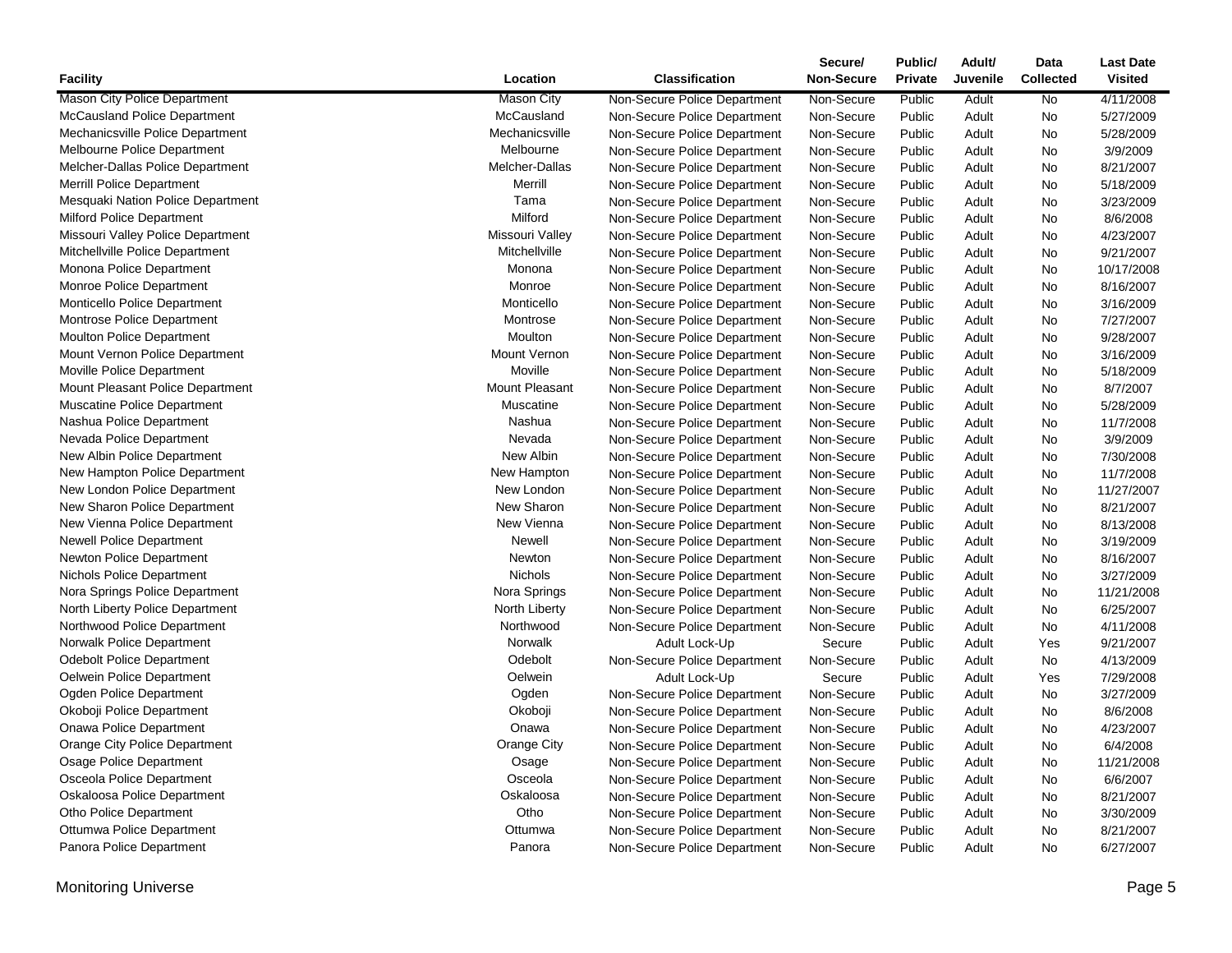|                                       |                      |                              | Secure/           | Public/        | Adult/   | Data             | <b>Last Date</b> |
|---------------------------------------|----------------------|------------------------------|-------------------|----------------|----------|------------------|------------------|
| <b>Facility</b>                       | Location             | <b>Classification</b>        | <b>Non-Secure</b> | <b>Private</b> | Juvenile | <b>Collected</b> | <b>Visited</b>   |
| <b>Parkersburg Police Department</b>  | Parkersburg          | Non-Secure Police Department | Non-Secure        | Public         | Adult    | No.              | 10/27/2008       |
| Pella Police Department               | Pella                | Adult Lock-Up                | Secure            | Public         | Adult    | Yes              | 11/28/2007       |
| Peosta Police Department              | Peosta               | Non-Secure Police Department | Non-Secure        | Public         | Adult    | No               | 8/13/2008        |
| Perry Police Department               | Perry                | Adult Lock-Up                | Secure            | Public         | Adult    | Yes              | 8/17/2006        |
| Pleasant Hill Police Department       | Pleasant Hill        | Adult Lock-Up                | Secure            | Public         | Adult    | Yes              | 4/20/2007        |
| Pleasantville Police Department       | Pleasantville        | Non-Secure Police Department | Non-Secure        | Public         | Adult    | No               | 8/21/2007        |
| Pocahontas Police Department          | Pocahontas           | Non-Secure Police Department | Non-Secure        | Public         | Adult    | No.              | 7/25/2008        |
| Polk City Police Department           | Polk City            | Adult Lock-Up                | Secure            | Public         | Adult    | Yes              | 4/20/2007        |
| <b>Pomeroy Police Department</b>      | Pomeroy              | Non-Secure Police Department | Non-Secure        | Public         | Adult    | No               | 4/13/2009        |
| Postville Police Department           | Postville            | Non-Secure Police Department | Non-Secure        | Public         | Adult    | No               | 7/27/2008        |
| <b>Prairie City Police Department</b> | <b>Prairie City</b>  | Non-Secure Police Department | Non-Secure        | Public         | Adult    | No               | 8/16/2007        |
| <b>Preston Police Department</b>      | Preston              | Non-Secure Police Department | Non-Secure        | Public         | Adult    | No.              | 3/17/2009        |
| <b>Princeton Police Department</b>    | Princeton            | Non-Secure Police Department | Non-Secure        | Public         | Adult    | No               | 5/27/2009        |
| Readlyn Police Department             | Readlyn              | Non-Secure Police Department | Non-Secure        | Public         | Adult    | No               | 11/7/2008        |
| <b>Red Oak Police Department</b>      | Red Oak              | Non-Secure Police Department | Non-Secure        | Public         | Adult    | No               | 6/12/2007        |
| <b>Redfield Police Department</b>     | Redfield             | Non-Secure Police Department | Non-Secure        | Public         | Adult    | No               | 6/6/2007         |
| Remsen Police Department              | Remsen               | Non-Secure Police Department | Non-Secure        | Public         | Adult    | No               |                  |
| <b>Rhodes Police Department</b>       | Rhodes               | Non-Secure Police Department | Non-Secure        | Public         | Adult    | No               |                  |
| <b>Riceville Police Department</b>    | Riceville            | Non-Secure Police Department | Non-Secure        | Public         | Adult    | No               | 10/27/2008       |
| <b>Robins Police Department</b>       | Robins               | Non-Secure Police Department | Non-Secure        | Public         | Adult    | No               | 3/16/2009        |
| Rock Rapids Police Department         | <b>Rock Rapids</b>   | Non-Secure Police Department | Non-Secure        | Public         | Adult    | No               | 6/4/2008         |
| Rock Valley Police Department         | <b>Rock Valley</b>   | Non-Secure Police Department | Non-Secure        | Public         | Adult    | No               | 6/4/2008         |
| Rockwell City Police Department       | <b>Rockwell City</b> | Non-Secure Police Department | Non-Secure        | Public         | Adult    | No               | 4/13/2009        |
| Rockwell Police Department            | Rockwell             | Non-Secure Police Department | Non-Secure        | Public         | Adult    | No               |                  |
| Rolfe Police Department               | Rolfe                | Non-Secure Police Department | Non-Secure        | Public         | Adult    | No               | 7/25/2008        |
| <b>Russell Police Department</b>      | Russell              | Non-Secure Police Department | Non-Secure        | Public         | Adult    | No               | 9/28/2007        |
| Sabula Police Department              | Sabula               | Non-Secure Police Department | Non-Secure        | Public         | Adult    | No               | 3/17/2009        |
| Sac City Police Department            | Sac City             | Non-Secure Police Department | Non-Secure        | Public         | Adult    | No               | 4/13/2009        |
| Sanborn Police Department             | Sanborn              | Non-Secure Police Department | Non-Secure        | Public         | Adult    | <b>No</b>        | 6/24/2008        |
| <b>Scranton Police Department</b>     | Scranton             | Non-Secure Police Department | Non-Secure        | Public         | Adult    | No               | 3/27/2009        |
| Sergeant Bluff Police Department      | Sergeant Bluff       | Non-Secure Police Department | Non-Secure        | Public         | Adult    | No               | 5/18/2009        |
| <b>Sheffield Police Department</b>    | Sheffield            | Non-Secure Police Department | Non-Secure        | Public         | Adult    | No               | 3/11/2008        |
| Sheldon Police Department             | Sheldon              | Non-Secure Police Department | Non-Secure        | Public         | Adult    | No               | 6/24/2008        |
| Shell Rock Police Department          | <b>Shell Rock</b>    | Non-Secure Police Department | Non-Secure        | Public         | Adult    | No               |                  |
| Shellsburg Police Department          | Shellsburg           | Non-Secure Police Department | Non-Secure        | Public         | Adult    | No               | 3/23/2009        |
| Shenandoah Police Department          | Shenandoah           | Non-Secure Police Department | Non-Secure        | Public         | Adult    | No               | 6/12/2007        |
| <b>Sidney Police Department</b>       | Sidney               | Non-Secure Police Department | Non-Secure        | Public         | Adult    | No               | 6/12/2007        |
| <b>Sigourney Police Department</b>    | Sigourney            | Non-Secure Police Department | Non-Secure        | Public         | Adult    | No               | 6/25/2007        |
| Sioux Center Police Department        | Sioux Center         | Non-Secure Police Department | Non-Secure        | Public         | Adult    | <b>No</b>        | 6/4/2008         |
| Sioux City Police Department          | Sioux City           | Non-Secure Police Department | Non-Secure        | Public         | Adult    | No               | 5/18/2009        |
| Sioux Rapids Police Department        | Sioux Rapids         | Non-Secure Police Department | Non-Secure        | Public         | Adult    | No               | 5/19/2009        |
| Sloan Police Department               | Sloan                | Non-Secure Police Department | Non-Secure        | Public         | Adult    | No               | 5/18/2009        |
| <b>Spencer Police Department</b>      | Spencer              | Non-Secure Police Department | Non-Secure        | Public         | Adult    | <b>No</b>        | 6/24/2008        |
| Spirit Lake Police Department         | Spirit Lake          | Non-Secure Police Department | Non-Secure        | Public         | Adult    | No               | 8/6/2008         |
| St. Ansgar Police Department          | St. Ansgar           | Non-Secure Police Department | Non-Secure        | Public         | Adult    | <b>No</b>        | 11/21/2008       |
|                                       |                      |                              |                   |                |          |                  |                  |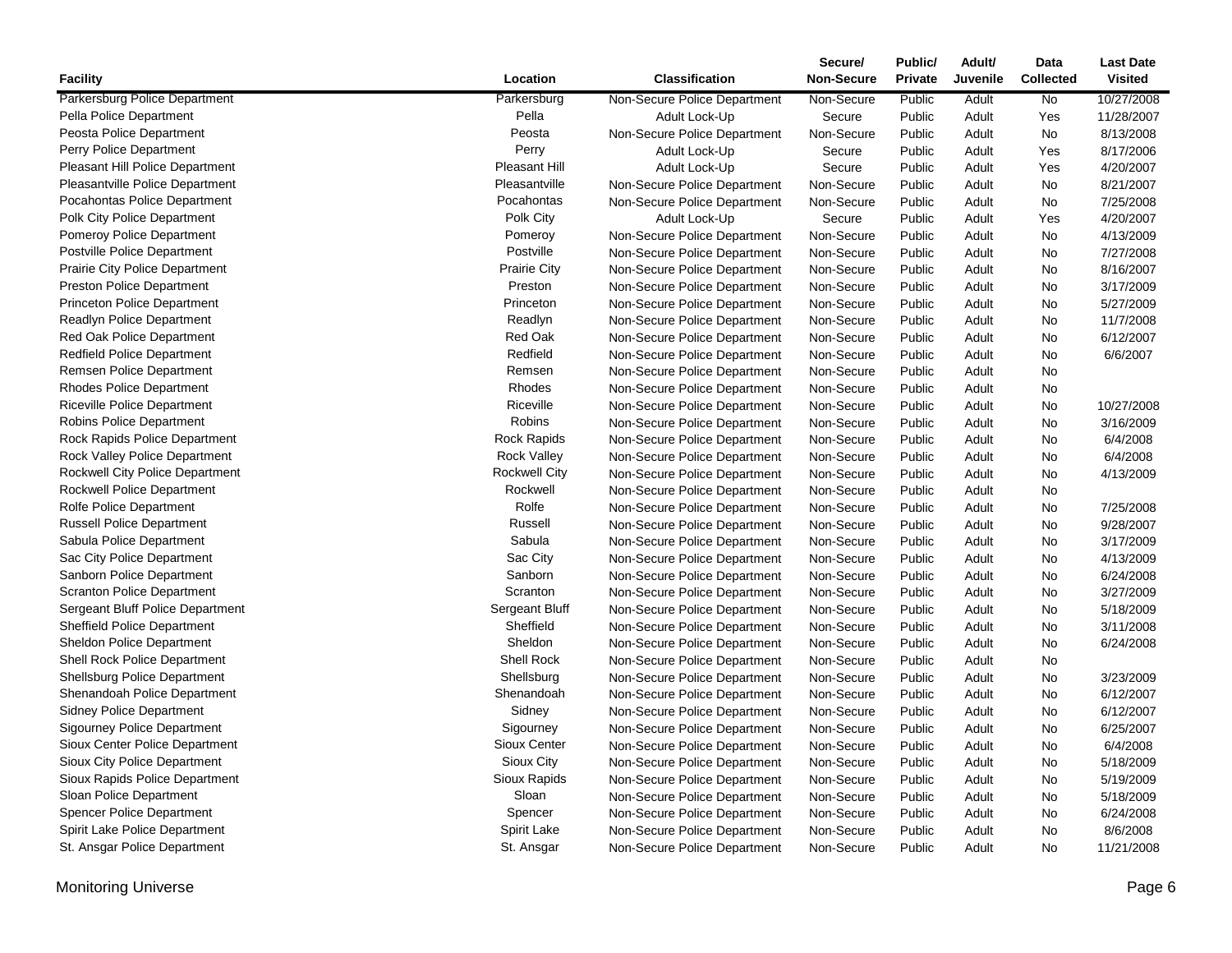|                                           |                         |                              | Secure/    | Public/ | Adult/   | Data             | <b>Last Date</b> |
|-------------------------------------------|-------------------------|------------------------------|------------|---------|----------|------------------|------------------|
| <b>Facility</b>                           | Location                | <b>Classification</b>        | Non-Secure | Private | Juvenile | <b>Collected</b> | <b>Visited</b>   |
| <b>Stacyville Police Department</b>       | Stacyville              | Non-Secure Police Department | Non-Secure | Public  | Adult    | <b>No</b>        |                  |
| <b>State Center Police Department</b>     | <b>State Center</b>     | Non-Secure Police Department | Non-Secure | Public  | Adult    | <b>No</b>        | 3/9/2009         |
| Storm Lake Police Department              | Storm Lake              | Non-Secure Police Department | Non-Secure | Public  | Adult    | No               | 5/19/2009        |
| <b>Story City Police Department</b>       | <b>Story City</b>       | Non-Secure Police Department | Non-Secure | Public  | Adult    | No               | 3/9/2009         |
| <b>Strawberry Point Police Department</b> | <b>Strawberry Point</b> | Non-Secure Police Department | Non-Secure | Public  | Adult    | No               | 10/17/2008       |
| <b>Stuart Police Department</b>           | Stuart                  | Non-Secure Police Department | Non-Secure | Public  | Adult    | No               | 11/16/2007       |
| <b>Sumner Police Department</b>           | Sumner                  | Non-Secure Police Department | Non-Secure | Public  | Adult    | No               | 11/7/2008        |
| <b>Superior Police Department</b>         | Superior                | Non-Secure Police Department | Non-Secure | Public  | Adult    | No               | 8/6/2008         |
| <b>Sutherland Police Department</b>       | Sutherland              | Non-Secure Police Department | Non-Secure | Public  | Adult    | No               | 6/24/2008        |
| Swea City Police Department               | Swea City               | Non-Secure Police Department | Non-Secure | Public  | Adult    | No               | 7/9/2008         |
| <b>Tabor Police Department</b>            | Tabor                   | Non-Secure Police Department | Non-Secure | Public  | Adult    | No               | 6/12/2007        |
| <b>Tama Police Department</b>             | Tama                    | Non-Secure Police Department | Non-Secure | Public  | Adult    | No               | 3/23/2009        |
| <b>Tipton Police Department</b>           | Tipton                  | Non-Secure Police Department | Non-Secure | Public  | Adult    | No               | 5/28/2009        |
| <b>Toledo Police Department</b>           | Toledo                  | Non-Secure Police Department | Non-Secure | Public  | Adult    | No               | 3/23/2009        |
| <b>Tripoli Police Department</b>          | Tripoli                 | Non-Secure Police Department | Non-Secure | Public  | Adult    | No               |                  |
| <b>Truro Police Department</b>            | Truro                   | Non-Secure Police Department | Non-Secure | Public  | Adult    | No               | 6/6/2007         |
| University Heights Police Department      | Iowa City               | Non-Secure Police Department | Non-Secure | Public  | Adult    | No               | 6/25/2007        |
| Urbana Police Department                  | Urbana                  | Non-Secure Police Department | Non-Secure | Public  | Adult    | <b>No</b>        | 3/23/2009        |
| Urbandale Police Department               | Urbandale               | Adult Lock-Up                | Secure     | Public  | Adult    | Yes              | 10/4/2007        |
| Van Meter Police Department               | Van Meter               | Non-Secure Police Department | Non-Secure | Public  | Adult    | No               | 4/20/2007        |
| Villisca Police Department                | Villisca                | Non-Secure Police Department | Non-Secure | Public  | Adult    | No               | 6/12/2007        |
| Vinton Police Department                  | Vinton                  | Non-Secure Police Department | Non-Secure | Public  | Adult    | No               | 3/23/2009        |
| <b>Walcott Police Department</b>          | Walcott                 | Non-Secure Police Department | Non-Secure | Public  | Adult    | No               | 5/27/2009        |
| Wapello Police Department                 | Wapello                 | Non-Secure Police Department | Non-Secure | Public  | Adult    | No               | 8/7/2007         |
| Washington Police Department              | Washington              | Non-Secure Police Department | Non-Secure | Public  | Adult    | No               | 6/25/2007        |
| Waterloo Police Department                | Waterloo                | Adult Lock-Up                | Non-Secure | Public  | Adult    | No               | 11/14/2008       |
| <b>Waukee Police Department</b>           | Waukee                  | Adult Lock-Up                | Secure     | Public  | Adult    | Yes              | 4/20/2007        |
| Waukon Police Department                  | Waukon                  | Non-Secure Police Department | Non-Secure | Public  | Adult    | <b>No</b>        | 7/30/2008        |
| <b>Waverly Police Department</b>          | Waverly                 | Non-Secure Police Department | Non-Secure | Public  | Adult    | No               | 11/7/2008        |
| <b>Wayland Police Department</b>          | Wayland                 | Non-Secure Police Department | Non-Secure | Public  | Adult    | No               | 11/27/2007       |
| Webster City Police Department            | <b>Webster City</b>     | Non-Secure Police Department | Non-Secure | Public  | Adult    | No               | 4/1/2008         |
| West Bend Police Department               | West Bend               | Non-Secure Police Department | Non-Secure | Public  | Adult    | No               | 7/25/2008        |
| West Branch Police Department             | West Branch             | Non-Secure Police Department | Non-Secure | Public  | Adult    | No               | 5/28/2009        |
| West Burlington Police Department         | West Burlington         | Non-Secure Police Department | Non-Secure | Public  | Adult    | No               | 8/7/2007         |
| West Des Moines Police Department         | <b>West Des Moines</b>  | Adult Lock-Up                | Secure     | Public  | Adult    | Yes              | 10/4/2007        |
| West Liberty Police Department            | <b>West Liberty</b>     | Non-Secure Police Department | Non-Secure | Public  | Adult    | No               | 5/28/2009        |
| West Point Police Department              | <b>West Point</b>       | Non-Secure Police Department | Non-Secure | Public  | Adult    | No               | 11/27/2007       |
| West Union Police Department              | <b>West Union</b>       | Non-Secure Police Department | Non-Secure | Public  | Adult    | No               | 7/29/2008        |
| <b>Whiting Police Department</b>          | Whiting                 | Non-Secure Police Department | Non-Secure | Public  | Adult    | No               | 4/23/2007        |
| Williamsburg Police Department            | Williamsburg            | Non-Secure Police Department | Non-Secure | Public  | Adult    | No               | 6/25/2007        |
| <b>Wilton Police Department</b>           | Wilton                  | Non-Secure Police Department | Non-Secure | Public  | Adult    | No               | 5/28/2009        |
| Windsor Heights Police Department         | Windsor Heights         | Non-Secure Police Department | Non-Secure | Public  | Adult    | No               | 4/25/2007        |
| <b>Winfield Police Department</b>         | Winfield                | Non-Secure Police Department | Non-Secure | Public  | Adult    | No               | 11/27/2007       |
| <b>Winterset Police Department</b>        | Winterset               | Non-Secure Police Department | Non-Secure | Public  | Adult    | No               | 6/6/2007         |
| <b>Woodbine Police Department</b>         | Woodbine                | Non-Secure Police Department | Non-Secure | Public  | Adult    | No.              | 4/23/2007        |
|                                           |                         |                              |            |         |          |                  |                  |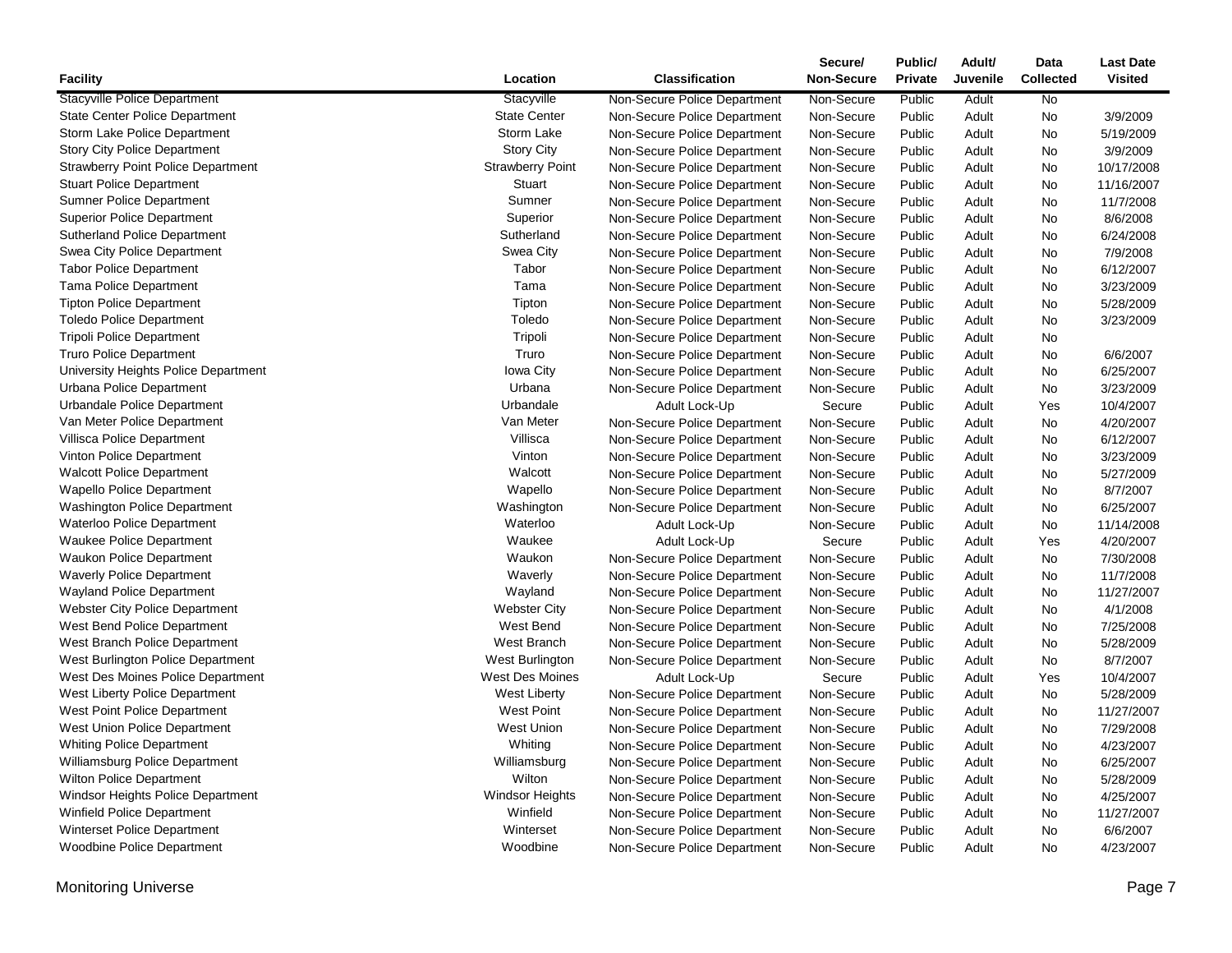| <b>Woodward Police Department</b><br>Woodward<br>Non-Secure Police Department<br>Non-Secure<br>Public<br>Adult<br><b>No</b><br>4/20/2007<br>Worthington<br>Worthington Police Department<br>Non-Secure Police Department<br>Non-Secure<br>Public<br>Adult<br>No<br>9/5/2008<br><b>Adair County Sheriff's Office</b><br>Greenfield<br>Public<br>8/14/2007<br>Adult Jail<br>Secure<br>Adult<br>Yes<br>Adams County Sheriff's Office<br>Corning<br>Adult Jail<br>Public<br>Yes<br>8/14/2007<br>Secure<br>Adult<br>Allamakee County Sheriff's Office<br><b>Adult Jail</b><br>7/29/2008<br>Waukon<br>Secure<br>Public<br>Adult<br>Yes<br>Appanoose County Sheriff's Office<br>9/21/2007<br>Centerville<br>Adult Jail<br>Secure<br>Public<br>Adult<br>Yes<br>Audobon County Sheriff's Office<br>7/9/2009<br>Audobon<br>Adult Jail<br>Secure<br>Public<br>Yes<br>Adult<br>Benton County Sheriff's Office<br>Vinton<br>Public<br>Yes<br>10/2/2009<br>Adult Jail<br>Secure<br>Adult<br><b>Black Hawk County Sheriff's Office</b><br>Waterloo<br>Public<br>11/14/2008<br>Adult Jail<br>Secure<br>Adult<br>Yes<br>Boone County Sheriff's Office<br>9/22/2009<br>Boone<br>Adult Jail<br>Secure<br>Public<br>Adult<br>Yes<br><b>Bremer County Sheriff's Office</b><br>9/29/2008<br>Waverly<br>Adult Jail<br>Secure<br>Public<br>Adult<br>Yes<br><b>Buchanan County Sheriff's Office</b><br>Independence<br>Adult Jail<br>Secure<br>Public<br>7/29/2008<br>Adult<br>Yes<br>Buena Vista County Sheriff's Office<br>Storm Lake<br>Adult Jail<br>Public<br>9/10/2009<br>Secure<br>Adult<br>Yes<br><b>Butler County Sheriff's Office</b><br>Allison<br>9/12/2008<br>Adult Jail<br>Secure<br>Public<br>Adult<br>Yes<br>Calhoun County Sheriff's Office<br>Sheriff's Office<br><b>Rockwell City</b><br>Non-Secure<br>Public<br>Adult<br>No<br>Carroll County Sheriff's Office<br>Public<br>Carroll<br>Adult Jail<br>Adult<br>Yes<br>6/25/2009<br>Secure<br>Cass County Sheriff's Office<br>Atlantic<br>Adult Jail<br>Secure<br>Public<br>11/16/2007<br>Adult<br>Yes<br><b>Cedar County Sheriff's Office</b><br>Public<br>7/20/2009<br>Tipton<br>Adult Jail<br>Secure<br>Adult<br>Yes<br>Cerro Gordo County Sheriff's Office<br>7/29/2009<br><b>Mason City</b><br>Adult Jail<br>Secure<br>Public<br>Adult<br>Yes<br><b>Cherokee County Sheriff's Office</b><br>Cherokee<br>Adult Jail<br>Secure<br>Public<br>Yes<br>9/10/2009<br>Adult<br>Chickasaw County Sheriff's Office<br>New Hampton<br>Secure<br>Public<br>Yes<br>5/20/2008<br>Adult Jail<br>Adult<br><b>Clarke County Sheriff's Office</b><br>Public<br>6/6/2007<br>Osceola<br>Adult Jail<br>Secure<br>Adult<br>Yes<br>Clay County Sheriff's Office<br>6/24/2008<br>Public<br>Adult<br>Spencer<br>Adult Jail<br>Secure<br>Yes<br>Clayton County Sheriff's Office<br>7/30/2008<br>Elkader<br>Adult Jail<br>Secure<br>Public<br>Adult<br>Yes<br><b>Clinton County Sheriff's Office</b><br>Clinton<br>Adult Jail<br>Secure<br>Public<br>Adult<br>Yes<br>8/12/2009<br><b>Crawford County Sheriff's Office</b><br>Denison<br>Secure<br>Public<br>Yes<br>6/25/2009<br>Adult Jail<br>Adult<br>Dallas County Sheriff's Office<br>Adel<br>Public<br>9/23/2009<br>Adult Jail<br>Secure<br>Adult<br>Yes<br>Davis County Sheriff's Office<br>Bloomfield<br>Public<br>9/21/2007<br>Adult Jail<br>Secure<br>Adult<br>Yes<br>Decatur County Sheriff's Office<br>6/6/2007<br>Leon<br>Adult Jail<br>Secure<br>Public<br>Yes<br>Adult<br>Delaware County Sheriff's Office<br>Adult Jail<br>Secure<br>Public<br>Adult<br>Yes<br>7/30/2008<br>Manchester<br>Des Moines County Sheriff's Office<br>8/7/2007<br>Adult Jail<br>Public<br>Yes<br><b>Burlington</b><br>Secure<br>Adult<br>Dickinson County Sheriff's Office<br>4/29/2008<br>Spirit Lake<br>Adult Jail<br>Secure<br>Public<br>Adult<br>Yes<br>Dubuque County Sheriff's Office<br>Public<br>9/5/2008<br>Dubuque<br>Adult Jail<br>Secure<br>Adult<br>Yes<br><b>Emmet County Sheriff's Office</b><br>4/30/2008<br>Estherville<br>Adult Jail<br>Public<br>Yes<br>Secure<br>Adult<br><b>Fayette County Sheriff's Office</b><br><b>West Union</b><br>Adult Jail<br>Secure<br>Public<br>Adult<br>Yes<br>8/27/2008<br><b>Floyd County Sheriff's Office</b><br><b>Charles City</b><br>Adult Jail<br>Secure<br>Public<br>5/20/2008<br>Adult<br>Yes<br><b>Franklin County Sheriff's Office</b><br>Sheriff's Office<br>Non-Secure<br>Public<br>Adult<br>No<br>Hampton<br>Fremont County Sheriff's Office<br>Sidney<br>Adult Jail<br>Secure<br>Public<br>Yes<br>9/5/2007<br>Adult<br>Greene County Sheriff's Office<br>Jefferson<br>Adult Jail<br>Public<br>Adult<br>Yes<br>6/25/2009<br>Secure<br><b>Grundy County Sheriff's Office</b><br><b>Grundy Center</b><br>Adult Jail<br>Public<br>Yes<br>9/12/2008<br>Secure<br>Adult<br><b>Guthrie County Sheriff's Office</b><br><b>Guthrie Center</b><br>Adult Jail<br>Public<br>7/9/2009<br>Secure<br>Adult<br>Yes<br>Hamilton County Sheriff's Office<br>4/18/2008<br><b>Webster City</b><br>Adult Jail<br>Secure<br>Public<br>Adult<br>Yes<br>Hancock County Sheriff's Office<br>7/29/2009<br>Garner<br>Adult Jail<br>Secure<br>Public<br>Yes<br>Adult<br>Hardin County Sheriff's Office<br>Eldora<br>Public<br>Yes<br>9/12/2008<br>Adult Jail<br>Secure<br>Adult<br>Harrison County Sheriff's Office<br>Public<br>Yes<br>7/9/2009<br>Logan<br>Adult Jail<br>Secure<br>Adult |                 |          |                       | Secure/           | Public/ | Adult/   | Data             | <b>Last Date</b> |
|------------------------------------------------------------------------------------------------------------------------------------------------------------------------------------------------------------------------------------------------------------------------------------------------------------------------------------------------------------------------------------------------------------------------------------------------------------------------------------------------------------------------------------------------------------------------------------------------------------------------------------------------------------------------------------------------------------------------------------------------------------------------------------------------------------------------------------------------------------------------------------------------------------------------------------------------------------------------------------------------------------------------------------------------------------------------------------------------------------------------------------------------------------------------------------------------------------------------------------------------------------------------------------------------------------------------------------------------------------------------------------------------------------------------------------------------------------------------------------------------------------------------------------------------------------------------------------------------------------------------------------------------------------------------------------------------------------------------------------------------------------------------------------------------------------------------------------------------------------------------------------------------------------------------------------------------------------------------------------------------------------------------------------------------------------------------------------------------------------------------------------------------------------------------------------------------------------------------------------------------------------------------------------------------------------------------------------------------------------------------------------------------------------------------------------------------------------------------------------------------------------------------------------------------------------------------------------------------------------------------------------------------------------------------------------------------------------------------------------------------------------------------------------------------------------------------------------------------------------------------------------------------------------------------------------------------------------------------------------------------------------------------------------------------------------------------------------------------------------------------------------------------------------------------------------------------------------------------------------------------------------------------------------------------------------------------------------------------------------------------------------------------------------------------------------------------------------------------------------------------------------------------------------------------------------------------------------------------------------------------------------------------------------------------------------------------------------------------------------------------------------------------------------------------------------------------------------------------------------------------------------------------------------------------------------------------------------------------------------------------------------------------------------------------------------------------------------------------------------------------------------------------------------------------------------------------------------------------------------------------------------------------------------------------------------------------------------------------------------------------------------------------------------------------------------------------------------------------------------------------------------------------------------------------------------------------------------------------------------------------------------------------------------------------------------------------------------------------------------------------------------------------------------------------------------------------------------------------------------------------------------------------------------------------------------------------------------------------------------------------------------------------------------------------------------------------------------------------------------------------------------------------------------------------------------------------------------------------------------------------------------------------------------------------------------------------------------------------------------------------------------------|-----------------|----------|-----------------------|-------------------|---------|----------|------------------|------------------|
|                                                                                                                                                                                                                                                                                                                                                                                                                                                                                                                                                                                                                                                                                                                                                                                                                                                                                                                                                                                                                                                                                                                                                                                                                                                                                                                                                                                                                                                                                                                                                                                                                                                                                                                                                                                                                                                                                                                                                                                                                                                                                                                                                                                                                                                                                                                                                                                                                                                                                                                                                                                                                                                                                                                                                                                                                                                                                                                                                                                                                                                                                                                                                                                                                                                                                                                                                                                                                                                                                                                                                                                                                                                                                                                                                                                                                                                                                                                                                                                                                                                                                                                                                                                                                                                                                                                                                                                                                                                                                                                                                                                                                                                                                                                                                                                                                                                                                                                                                                                                                                                                                                                                                                                                                                                                                                                                                                                          | <b>Facility</b> | Location | <b>Classification</b> | <b>Non-Secure</b> | Private | Juvenile | <b>Collected</b> | <b>Visited</b>   |
|                                                                                                                                                                                                                                                                                                                                                                                                                                                                                                                                                                                                                                                                                                                                                                                                                                                                                                                                                                                                                                                                                                                                                                                                                                                                                                                                                                                                                                                                                                                                                                                                                                                                                                                                                                                                                                                                                                                                                                                                                                                                                                                                                                                                                                                                                                                                                                                                                                                                                                                                                                                                                                                                                                                                                                                                                                                                                                                                                                                                                                                                                                                                                                                                                                                                                                                                                                                                                                                                                                                                                                                                                                                                                                                                                                                                                                                                                                                                                                                                                                                                                                                                                                                                                                                                                                                                                                                                                                                                                                                                                                                                                                                                                                                                                                                                                                                                                                                                                                                                                                                                                                                                                                                                                                                                                                                                                                                          |                 |          |                       |                   |         |          |                  |                  |
|                                                                                                                                                                                                                                                                                                                                                                                                                                                                                                                                                                                                                                                                                                                                                                                                                                                                                                                                                                                                                                                                                                                                                                                                                                                                                                                                                                                                                                                                                                                                                                                                                                                                                                                                                                                                                                                                                                                                                                                                                                                                                                                                                                                                                                                                                                                                                                                                                                                                                                                                                                                                                                                                                                                                                                                                                                                                                                                                                                                                                                                                                                                                                                                                                                                                                                                                                                                                                                                                                                                                                                                                                                                                                                                                                                                                                                                                                                                                                                                                                                                                                                                                                                                                                                                                                                                                                                                                                                                                                                                                                                                                                                                                                                                                                                                                                                                                                                                                                                                                                                                                                                                                                                                                                                                                                                                                                                                          |                 |          |                       |                   |         |          |                  |                  |
|                                                                                                                                                                                                                                                                                                                                                                                                                                                                                                                                                                                                                                                                                                                                                                                                                                                                                                                                                                                                                                                                                                                                                                                                                                                                                                                                                                                                                                                                                                                                                                                                                                                                                                                                                                                                                                                                                                                                                                                                                                                                                                                                                                                                                                                                                                                                                                                                                                                                                                                                                                                                                                                                                                                                                                                                                                                                                                                                                                                                                                                                                                                                                                                                                                                                                                                                                                                                                                                                                                                                                                                                                                                                                                                                                                                                                                                                                                                                                                                                                                                                                                                                                                                                                                                                                                                                                                                                                                                                                                                                                                                                                                                                                                                                                                                                                                                                                                                                                                                                                                                                                                                                                                                                                                                                                                                                                                                          |                 |          |                       |                   |         |          |                  |                  |
|                                                                                                                                                                                                                                                                                                                                                                                                                                                                                                                                                                                                                                                                                                                                                                                                                                                                                                                                                                                                                                                                                                                                                                                                                                                                                                                                                                                                                                                                                                                                                                                                                                                                                                                                                                                                                                                                                                                                                                                                                                                                                                                                                                                                                                                                                                                                                                                                                                                                                                                                                                                                                                                                                                                                                                                                                                                                                                                                                                                                                                                                                                                                                                                                                                                                                                                                                                                                                                                                                                                                                                                                                                                                                                                                                                                                                                                                                                                                                                                                                                                                                                                                                                                                                                                                                                                                                                                                                                                                                                                                                                                                                                                                                                                                                                                                                                                                                                                                                                                                                                                                                                                                                                                                                                                                                                                                                                                          |                 |          |                       |                   |         |          |                  |                  |
|                                                                                                                                                                                                                                                                                                                                                                                                                                                                                                                                                                                                                                                                                                                                                                                                                                                                                                                                                                                                                                                                                                                                                                                                                                                                                                                                                                                                                                                                                                                                                                                                                                                                                                                                                                                                                                                                                                                                                                                                                                                                                                                                                                                                                                                                                                                                                                                                                                                                                                                                                                                                                                                                                                                                                                                                                                                                                                                                                                                                                                                                                                                                                                                                                                                                                                                                                                                                                                                                                                                                                                                                                                                                                                                                                                                                                                                                                                                                                                                                                                                                                                                                                                                                                                                                                                                                                                                                                                                                                                                                                                                                                                                                                                                                                                                                                                                                                                                                                                                                                                                                                                                                                                                                                                                                                                                                                                                          |                 |          |                       |                   |         |          |                  |                  |
|                                                                                                                                                                                                                                                                                                                                                                                                                                                                                                                                                                                                                                                                                                                                                                                                                                                                                                                                                                                                                                                                                                                                                                                                                                                                                                                                                                                                                                                                                                                                                                                                                                                                                                                                                                                                                                                                                                                                                                                                                                                                                                                                                                                                                                                                                                                                                                                                                                                                                                                                                                                                                                                                                                                                                                                                                                                                                                                                                                                                                                                                                                                                                                                                                                                                                                                                                                                                                                                                                                                                                                                                                                                                                                                                                                                                                                                                                                                                                                                                                                                                                                                                                                                                                                                                                                                                                                                                                                                                                                                                                                                                                                                                                                                                                                                                                                                                                                                                                                                                                                                                                                                                                                                                                                                                                                                                                                                          |                 |          |                       |                   |         |          |                  |                  |
|                                                                                                                                                                                                                                                                                                                                                                                                                                                                                                                                                                                                                                                                                                                                                                                                                                                                                                                                                                                                                                                                                                                                                                                                                                                                                                                                                                                                                                                                                                                                                                                                                                                                                                                                                                                                                                                                                                                                                                                                                                                                                                                                                                                                                                                                                                                                                                                                                                                                                                                                                                                                                                                                                                                                                                                                                                                                                                                                                                                                                                                                                                                                                                                                                                                                                                                                                                                                                                                                                                                                                                                                                                                                                                                                                                                                                                                                                                                                                                                                                                                                                                                                                                                                                                                                                                                                                                                                                                                                                                                                                                                                                                                                                                                                                                                                                                                                                                                                                                                                                                                                                                                                                                                                                                                                                                                                                                                          |                 |          |                       |                   |         |          |                  |                  |
|                                                                                                                                                                                                                                                                                                                                                                                                                                                                                                                                                                                                                                                                                                                                                                                                                                                                                                                                                                                                                                                                                                                                                                                                                                                                                                                                                                                                                                                                                                                                                                                                                                                                                                                                                                                                                                                                                                                                                                                                                                                                                                                                                                                                                                                                                                                                                                                                                                                                                                                                                                                                                                                                                                                                                                                                                                                                                                                                                                                                                                                                                                                                                                                                                                                                                                                                                                                                                                                                                                                                                                                                                                                                                                                                                                                                                                                                                                                                                                                                                                                                                                                                                                                                                                                                                                                                                                                                                                                                                                                                                                                                                                                                                                                                                                                                                                                                                                                                                                                                                                                                                                                                                                                                                                                                                                                                                                                          |                 |          |                       |                   |         |          |                  |                  |
|                                                                                                                                                                                                                                                                                                                                                                                                                                                                                                                                                                                                                                                                                                                                                                                                                                                                                                                                                                                                                                                                                                                                                                                                                                                                                                                                                                                                                                                                                                                                                                                                                                                                                                                                                                                                                                                                                                                                                                                                                                                                                                                                                                                                                                                                                                                                                                                                                                                                                                                                                                                                                                                                                                                                                                                                                                                                                                                                                                                                                                                                                                                                                                                                                                                                                                                                                                                                                                                                                                                                                                                                                                                                                                                                                                                                                                                                                                                                                                                                                                                                                                                                                                                                                                                                                                                                                                                                                                                                                                                                                                                                                                                                                                                                                                                                                                                                                                                                                                                                                                                                                                                                                                                                                                                                                                                                                                                          |                 |          |                       |                   |         |          |                  |                  |
|                                                                                                                                                                                                                                                                                                                                                                                                                                                                                                                                                                                                                                                                                                                                                                                                                                                                                                                                                                                                                                                                                                                                                                                                                                                                                                                                                                                                                                                                                                                                                                                                                                                                                                                                                                                                                                                                                                                                                                                                                                                                                                                                                                                                                                                                                                                                                                                                                                                                                                                                                                                                                                                                                                                                                                                                                                                                                                                                                                                                                                                                                                                                                                                                                                                                                                                                                                                                                                                                                                                                                                                                                                                                                                                                                                                                                                                                                                                                                                                                                                                                                                                                                                                                                                                                                                                                                                                                                                                                                                                                                                                                                                                                                                                                                                                                                                                                                                                                                                                                                                                                                                                                                                                                                                                                                                                                                                                          |                 |          |                       |                   |         |          |                  |                  |
|                                                                                                                                                                                                                                                                                                                                                                                                                                                                                                                                                                                                                                                                                                                                                                                                                                                                                                                                                                                                                                                                                                                                                                                                                                                                                                                                                                                                                                                                                                                                                                                                                                                                                                                                                                                                                                                                                                                                                                                                                                                                                                                                                                                                                                                                                                                                                                                                                                                                                                                                                                                                                                                                                                                                                                                                                                                                                                                                                                                                                                                                                                                                                                                                                                                                                                                                                                                                                                                                                                                                                                                                                                                                                                                                                                                                                                                                                                                                                                                                                                                                                                                                                                                                                                                                                                                                                                                                                                                                                                                                                                                                                                                                                                                                                                                                                                                                                                                                                                                                                                                                                                                                                                                                                                                                                                                                                                                          |                 |          |                       |                   |         |          |                  |                  |
|                                                                                                                                                                                                                                                                                                                                                                                                                                                                                                                                                                                                                                                                                                                                                                                                                                                                                                                                                                                                                                                                                                                                                                                                                                                                                                                                                                                                                                                                                                                                                                                                                                                                                                                                                                                                                                                                                                                                                                                                                                                                                                                                                                                                                                                                                                                                                                                                                                                                                                                                                                                                                                                                                                                                                                                                                                                                                                                                                                                                                                                                                                                                                                                                                                                                                                                                                                                                                                                                                                                                                                                                                                                                                                                                                                                                                                                                                                                                                                                                                                                                                                                                                                                                                                                                                                                                                                                                                                                                                                                                                                                                                                                                                                                                                                                                                                                                                                                                                                                                                                                                                                                                                                                                                                                                                                                                                                                          |                 |          |                       |                   |         |          |                  |                  |
|                                                                                                                                                                                                                                                                                                                                                                                                                                                                                                                                                                                                                                                                                                                                                                                                                                                                                                                                                                                                                                                                                                                                                                                                                                                                                                                                                                                                                                                                                                                                                                                                                                                                                                                                                                                                                                                                                                                                                                                                                                                                                                                                                                                                                                                                                                                                                                                                                                                                                                                                                                                                                                                                                                                                                                                                                                                                                                                                                                                                                                                                                                                                                                                                                                                                                                                                                                                                                                                                                                                                                                                                                                                                                                                                                                                                                                                                                                                                                                                                                                                                                                                                                                                                                                                                                                                                                                                                                                                                                                                                                                                                                                                                                                                                                                                                                                                                                                                                                                                                                                                                                                                                                                                                                                                                                                                                                                                          |                 |          |                       |                   |         |          |                  |                  |
|                                                                                                                                                                                                                                                                                                                                                                                                                                                                                                                                                                                                                                                                                                                                                                                                                                                                                                                                                                                                                                                                                                                                                                                                                                                                                                                                                                                                                                                                                                                                                                                                                                                                                                                                                                                                                                                                                                                                                                                                                                                                                                                                                                                                                                                                                                                                                                                                                                                                                                                                                                                                                                                                                                                                                                                                                                                                                                                                                                                                                                                                                                                                                                                                                                                                                                                                                                                                                                                                                                                                                                                                                                                                                                                                                                                                                                                                                                                                                                                                                                                                                                                                                                                                                                                                                                                                                                                                                                                                                                                                                                                                                                                                                                                                                                                                                                                                                                                                                                                                                                                                                                                                                                                                                                                                                                                                                                                          |                 |          |                       |                   |         |          |                  |                  |
|                                                                                                                                                                                                                                                                                                                                                                                                                                                                                                                                                                                                                                                                                                                                                                                                                                                                                                                                                                                                                                                                                                                                                                                                                                                                                                                                                                                                                                                                                                                                                                                                                                                                                                                                                                                                                                                                                                                                                                                                                                                                                                                                                                                                                                                                                                                                                                                                                                                                                                                                                                                                                                                                                                                                                                                                                                                                                                                                                                                                                                                                                                                                                                                                                                                                                                                                                                                                                                                                                                                                                                                                                                                                                                                                                                                                                                                                                                                                                                                                                                                                                                                                                                                                                                                                                                                                                                                                                                                                                                                                                                                                                                                                                                                                                                                                                                                                                                                                                                                                                                                                                                                                                                                                                                                                                                                                                                                          |                 |          |                       |                   |         |          |                  |                  |
|                                                                                                                                                                                                                                                                                                                                                                                                                                                                                                                                                                                                                                                                                                                                                                                                                                                                                                                                                                                                                                                                                                                                                                                                                                                                                                                                                                                                                                                                                                                                                                                                                                                                                                                                                                                                                                                                                                                                                                                                                                                                                                                                                                                                                                                                                                                                                                                                                                                                                                                                                                                                                                                                                                                                                                                                                                                                                                                                                                                                                                                                                                                                                                                                                                                                                                                                                                                                                                                                                                                                                                                                                                                                                                                                                                                                                                                                                                                                                                                                                                                                                                                                                                                                                                                                                                                                                                                                                                                                                                                                                                                                                                                                                                                                                                                                                                                                                                                                                                                                                                                                                                                                                                                                                                                                                                                                                                                          |                 |          |                       |                   |         |          |                  |                  |
|                                                                                                                                                                                                                                                                                                                                                                                                                                                                                                                                                                                                                                                                                                                                                                                                                                                                                                                                                                                                                                                                                                                                                                                                                                                                                                                                                                                                                                                                                                                                                                                                                                                                                                                                                                                                                                                                                                                                                                                                                                                                                                                                                                                                                                                                                                                                                                                                                                                                                                                                                                                                                                                                                                                                                                                                                                                                                                                                                                                                                                                                                                                                                                                                                                                                                                                                                                                                                                                                                                                                                                                                                                                                                                                                                                                                                                                                                                                                                                                                                                                                                                                                                                                                                                                                                                                                                                                                                                                                                                                                                                                                                                                                                                                                                                                                                                                                                                                                                                                                                                                                                                                                                                                                                                                                                                                                                                                          |                 |          |                       |                   |         |          |                  |                  |
|                                                                                                                                                                                                                                                                                                                                                                                                                                                                                                                                                                                                                                                                                                                                                                                                                                                                                                                                                                                                                                                                                                                                                                                                                                                                                                                                                                                                                                                                                                                                                                                                                                                                                                                                                                                                                                                                                                                                                                                                                                                                                                                                                                                                                                                                                                                                                                                                                                                                                                                                                                                                                                                                                                                                                                                                                                                                                                                                                                                                                                                                                                                                                                                                                                                                                                                                                                                                                                                                                                                                                                                                                                                                                                                                                                                                                                                                                                                                                                                                                                                                                                                                                                                                                                                                                                                                                                                                                                                                                                                                                                                                                                                                                                                                                                                                                                                                                                                                                                                                                                                                                                                                                                                                                                                                                                                                                                                          |                 |          |                       |                   |         |          |                  |                  |
|                                                                                                                                                                                                                                                                                                                                                                                                                                                                                                                                                                                                                                                                                                                                                                                                                                                                                                                                                                                                                                                                                                                                                                                                                                                                                                                                                                                                                                                                                                                                                                                                                                                                                                                                                                                                                                                                                                                                                                                                                                                                                                                                                                                                                                                                                                                                                                                                                                                                                                                                                                                                                                                                                                                                                                                                                                                                                                                                                                                                                                                                                                                                                                                                                                                                                                                                                                                                                                                                                                                                                                                                                                                                                                                                                                                                                                                                                                                                                                                                                                                                                                                                                                                                                                                                                                                                                                                                                                                                                                                                                                                                                                                                                                                                                                                                                                                                                                                                                                                                                                                                                                                                                                                                                                                                                                                                                                                          |                 |          |                       |                   |         |          |                  |                  |
|                                                                                                                                                                                                                                                                                                                                                                                                                                                                                                                                                                                                                                                                                                                                                                                                                                                                                                                                                                                                                                                                                                                                                                                                                                                                                                                                                                                                                                                                                                                                                                                                                                                                                                                                                                                                                                                                                                                                                                                                                                                                                                                                                                                                                                                                                                                                                                                                                                                                                                                                                                                                                                                                                                                                                                                                                                                                                                                                                                                                                                                                                                                                                                                                                                                                                                                                                                                                                                                                                                                                                                                                                                                                                                                                                                                                                                                                                                                                                                                                                                                                                                                                                                                                                                                                                                                                                                                                                                                                                                                                                                                                                                                                                                                                                                                                                                                                                                                                                                                                                                                                                                                                                                                                                                                                                                                                                                                          |                 |          |                       |                   |         |          |                  |                  |
|                                                                                                                                                                                                                                                                                                                                                                                                                                                                                                                                                                                                                                                                                                                                                                                                                                                                                                                                                                                                                                                                                                                                                                                                                                                                                                                                                                                                                                                                                                                                                                                                                                                                                                                                                                                                                                                                                                                                                                                                                                                                                                                                                                                                                                                                                                                                                                                                                                                                                                                                                                                                                                                                                                                                                                                                                                                                                                                                                                                                                                                                                                                                                                                                                                                                                                                                                                                                                                                                                                                                                                                                                                                                                                                                                                                                                                                                                                                                                                                                                                                                                                                                                                                                                                                                                                                                                                                                                                                                                                                                                                                                                                                                                                                                                                                                                                                                                                                                                                                                                                                                                                                                                                                                                                                                                                                                                                                          |                 |          |                       |                   |         |          |                  |                  |
|                                                                                                                                                                                                                                                                                                                                                                                                                                                                                                                                                                                                                                                                                                                                                                                                                                                                                                                                                                                                                                                                                                                                                                                                                                                                                                                                                                                                                                                                                                                                                                                                                                                                                                                                                                                                                                                                                                                                                                                                                                                                                                                                                                                                                                                                                                                                                                                                                                                                                                                                                                                                                                                                                                                                                                                                                                                                                                                                                                                                                                                                                                                                                                                                                                                                                                                                                                                                                                                                                                                                                                                                                                                                                                                                                                                                                                                                                                                                                                                                                                                                                                                                                                                                                                                                                                                                                                                                                                                                                                                                                                                                                                                                                                                                                                                                                                                                                                                                                                                                                                                                                                                                                                                                                                                                                                                                                                                          |                 |          |                       |                   |         |          |                  |                  |
|                                                                                                                                                                                                                                                                                                                                                                                                                                                                                                                                                                                                                                                                                                                                                                                                                                                                                                                                                                                                                                                                                                                                                                                                                                                                                                                                                                                                                                                                                                                                                                                                                                                                                                                                                                                                                                                                                                                                                                                                                                                                                                                                                                                                                                                                                                                                                                                                                                                                                                                                                                                                                                                                                                                                                                                                                                                                                                                                                                                                                                                                                                                                                                                                                                                                                                                                                                                                                                                                                                                                                                                                                                                                                                                                                                                                                                                                                                                                                                                                                                                                                                                                                                                                                                                                                                                                                                                                                                                                                                                                                                                                                                                                                                                                                                                                                                                                                                                                                                                                                                                                                                                                                                                                                                                                                                                                                                                          |                 |          |                       |                   |         |          |                  |                  |
|                                                                                                                                                                                                                                                                                                                                                                                                                                                                                                                                                                                                                                                                                                                                                                                                                                                                                                                                                                                                                                                                                                                                                                                                                                                                                                                                                                                                                                                                                                                                                                                                                                                                                                                                                                                                                                                                                                                                                                                                                                                                                                                                                                                                                                                                                                                                                                                                                                                                                                                                                                                                                                                                                                                                                                                                                                                                                                                                                                                                                                                                                                                                                                                                                                                                                                                                                                                                                                                                                                                                                                                                                                                                                                                                                                                                                                                                                                                                                                                                                                                                                                                                                                                                                                                                                                                                                                                                                                                                                                                                                                                                                                                                                                                                                                                                                                                                                                                                                                                                                                                                                                                                                                                                                                                                                                                                                                                          |                 |          |                       |                   |         |          |                  |                  |
|                                                                                                                                                                                                                                                                                                                                                                                                                                                                                                                                                                                                                                                                                                                                                                                                                                                                                                                                                                                                                                                                                                                                                                                                                                                                                                                                                                                                                                                                                                                                                                                                                                                                                                                                                                                                                                                                                                                                                                                                                                                                                                                                                                                                                                                                                                                                                                                                                                                                                                                                                                                                                                                                                                                                                                                                                                                                                                                                                                                                                                                                                                                                                                                                                                                                                                                                                                                                                                                                                                                                                                                                                                                                                                                                                                                                                                                                                                                                                                                                                                                                                                                                                                                                                                                                                                                                                                                                                                                                                                                                                                                                                                                                                                                                                                                                                                                                                                                                                                                                                                                                                                                                                                                                                                                                                                                                                                                          |                 |          |                       |                   |         |          |                  |                  |
|                                                                                                                                                                                                                                                                                                                                                                                                                                                                                                                                                                                                                                                                                                                                                                                                                                                                                                                                                                                                                                                                                                                                                                                                                                                                                                                                                                                                                                                                                                                                                                                                                                                                                                                                                                                                                                                                                                                                                                                                                                                                                                                                                                                                                                                                                                                                                                                                                                                                                                                                                                                                                                                                                                                                                                                                                                                                                                                                                                                                                                                                                                                                                                                                                                                                                                                                                                                                                                                                                                                                                                                                                                                                                                                                                                                                                                                                                                                                                                                                                                                                                                                                                                                                                                                                                                                                                                                                                                                                                                                                                                                                                                                                                                                                                                                                                                                                                                                                                                                                                                                                                                                                                                                                                                                                                                                                                                                          |                 |          |                       |                   |         |          |                  |                  |
|                                                                                                                                                                                                                                                                                                                                                                                                                                                                                                                                                                                                                                                                                                                                                                                                                                                                                                                                                                                                                                                                                                                                                                                                                                                                                                                                                                                                                                                                                                                                                                                                                                                                                                                                                                                                                                                                                                                                                                                                                                                                                                                                                                                                                                                                                                                                                                                                                                                                                                                                                                                                                                                                                                                                                                                                                                                                                                                                                                                                                                                                                                                                                                                                                                                                                                                                                                                                                                                                                                                                                                                                                                                                                                                                                                                                                                                                                                                                                                                                                                                                                                                                                                                                                                                                                                                                                                                                                                                                                                                                                                                                                                                                                                                                                                                                                                                                                                                                                                                                                                                                                                                                                                                                                                                                                                                                                                                          |                 |          |                       |                   |         |          |                  |                  |
|                                                                                                                                                                                                                                                                                                                                                                                                                                                                                                                                                                                                                                                                                                                                                                                                                                                                                                                                                                                                                                                                                                                                                                                                                                                                                                                                                                                                                                                                                                                                                                                                                                                                                                                                                                                                                                                                                                                                                                                                                                                                                                                                                                                                                                                                                                                                                                                                                                                                                                                                                                                                                                                                                                                                                                                                                                                                                                                                                                                                                                                                                                                                                                                                                                                                                                                                                                                                                                                                                                                                                                                                                                                                                                                                                                                                                                                                                                                                                                                                                                                                                                                                                                                                                                                                                                                                                                                                                                                                                                                                                                                                                                                                                                                                                                                                                                                                                                                                                                                                                                                                                                                                                                                                                                                                                                                                                                                          |                 |          |                       |                   |         |          |                  |                  |
|                                                                                                                                                                                                                                                                                                                                                                                                                                                                                                                                                                                                                                                                                                                                                                                                                                                                                                                                                                                                                                                                                                                                                                                                                                                                                                                                                                                                                                                                                                                                                                                                                                                                                                                                                                                                                                                                                                                                                                                                                                                                                                                                                                                                                                                                                                                                                                                                                                                                                                                                                                                                                                                                                                                                                                                                                                                                                                                                                                                                                                                                                                                                                                                                                                                                                                                                                                                                                                                                                                                                                                                                                                                                                                                                                                                                                                                                                                                                                                                                                                                                                                                                                                                                                                                                                                                                                                                                                                                                                                                                                                                                                                                                                                                                                                                                                                                                                                                                                                                                                                                                                                                                                                                                                                                                                                                                                                                          |                 |          |                       |                   |         |          |                  |                  |
|                                                                                                                                                                                                                                                                                                                                                                                                                                                                                                                                                                                                                                                                                                                                                                                                                                                                                                                                                                                                                                                                                                                                                                                                                                                                                                                                                                                                                                                                                                                                                                                                                                                                                                                                                                                                                                                                                                                                                                                                                                                                                                                                                                                                                                                                                                                                                                                                                                                                                                                                                                                                                                                                                                                                                                                                                                                                                                                                                                                                                                                                                                                                                                                                                                                                                                                                                                                                                                                                                                                                                                                                                                                                                                                                                                                                                                                                                                                                                                                                                                                                                                                                                                                                                                                                                                                                                                                                                                                                                                                                                                                                                                                                                                                                                                                                                                                                                                                                                                                                                                                                                                                                                                                                                                                                                                                                                                                          |                 |          |                       |                   |         |          |                  |                  |
|                                                                                                                                                                                                                                                                                                                                                                                                                                                                                                                                                                                                                                                                                                                                                                                                                                                                                                                                                                                                                                                                                                                                                                                                                                                                                                                                                                                                                                                                                                                                                                                                                                                                                                                                                                                                                                                                                                                                                                                                                                                                                                                                                                                                                                                                                                                                                                                                                                                                                                                                                                                                                                                                                                                                                                                                                                                                                                                                                                                                                                                                                                                                                                                                                                                                                                                                                                                                                                                                                                                                                                                                                                                                                                                                                                                                                                                                                                                                                                                                                                                                                                                                                                                                                                                                                                                                                                                                                                                                                                                                                                                                                                                                                                                                                                                                                                                                                                                                                                                                                                                                                                                                                                                                                                                                                                                                                                                          |                 |          |                       |                   |         |          |                  |                  |
|                                                                                                                                                                                                                                                                                                                                                                                                                                                                                                                                                                                                                                                                                                                                                                                                                                                                                                                                                                                                                                                                                                                                                                                                                                                                                                                                                                                                                                                                                                                                                                                                                                                                                                                                                                                                                                                                                                                                                                                                                                                                                                                                                                                                                                                                                                                                                                                                                                                                                                                                                                                                                                                                                                                                                                                                                                                                                                                                                                                                                                                                                                                                                                                                                                                                                                                                                                                                                                                                                                                                                                                                                                                                                                                                                                                                                                                                                                                                                                                                                                                                                                                                                                                                                                                                                                                                                                                                                                                                                                                                                                                                                                                                                                                                                                                                                                                                                                                                                                                                                                                                                                                                                                                                                                                                                                                                                                                          |                 |          |                       |                   |         |          |                  |                  |
|                                                                                                                                                                                                                                                                                                                                                                                                                                                                                                                                                                                                                                                                                                                                                                                                                                                                                                                                                                                                                                                                                                                                                                                                                                                                                                                                                                                                                                                                                                                                                                                                                                                                                                                                                                                                                                                                                                                                                                                                                                                                                                                                                                                                                                                                                                                                                                                                                                                                                                                                                                                                                                                                                                                                                                                                                                                                                                                                                                                                                                                                                                                                                                                                                                                                                                                                                                                                                                                                                                                                                                                                                                                                                                                                                                                                                                                                                                                                                                                                                                                                                                                                                                                                                                                                                                                                                                                                                                                                                                                                                                                                                                                                                                                                                                                                                                                                                                                                                                                                                                                                                                                                                                                                                                                                                                                                                                                          |                 |          |                       |                   |         |          |                  |                  |
|                                                                                                                                                                                                                                                                                                                                                                                                                                                                                                                                                                                                                                                                                                                                                                                                                                                                                                                                                                                                                                                                                                                                                                                                                                                                                                                                                                                                                                                                                                                                                                                                                                                                                                                                                                                                                                                                                                                                                                                                                                                                                                                                                                                                                                                                                                                                                                                                                                                                                                                                                                                                                                                                                                                                                                                                                                                                                                                                                                                                                                                                                                                                                                                                                                                                                                                                                                                                                                                                                                                                                                                                                                                                                                                                                                                                                                                                                                                                                                                                                                                                                                                                                                                                                                                                                                                                                                                                                                                                                                                                                                                                                                                                                                                                                                                                                                                                                                                                                                                                                                                                                                                                                                                                                                                                                                                                                                                          |                 |          |                       |                   |         |          |                  |                  |
|                                                                                                                                                                                                                                                                                                                                                                                                                                                                                                                                                                                                                                                                                                                                                                                                                                                                                                                                                                                                                                                                                                                                                                                                                                                                                                                                                                                                                                                                                                                                                                                                                                                                                                                                                                                                                                                                                                                                                                                                                                                                                                                                                                                                                                                                                                                                                                                                                                                                                                                                                                                                                                                                                                                                                                                                                                                                                                                                                                                                                                                                                                                                                                                                                                                                                                                                                                                                                                                                                                                                                                                                                                                                                                                                                                                                                                                                                                                                                                                                                                                                                                                                                                                                                                                                                                                                                                                                                                                                                                                                                                                                                                                                                                                                                                                                                                                                                                                                                                                                                                                                                                                                                                                                                                                                                                                                                                                          |                 |          |                       |                   |         |          |                  |                  |
|                                                                                                                                                                                                                                                                                                                                                                                                                                                                                                                                                                                                                                                                                                                                                                                                                                                                                                                                                                                                                                                                                                                                                                                                                                                                                                                                                                                                                                                                                                                                                                                                                                                                                                                                                                                                                                                                                                                                                                                                                                                                                                                                                                                                                                                                                                                                                                                                                                                                                                                                                                                                                                                                                                                                                                                                                                                                                                                                                                                                                                                                                                                                                                                                                                                                                                                                                                                                                                                                                                                                                                                                                                                                                                                                                                                                                                                                                                                                                                                                                                                                                                                                                                                                                                                                                                                                                                                                                                                                                                                                                                                                                                                                                                                                                                                                                                                                                                                                                                                                                                                                                                                                                                                                                                                                                                                                                                                          |                 |          |                       |                   |         |          |                  |                  |
|                                                                                                                                                                                                                                                                                                                                                                                                                                                                                                                                                                                                                                                                                                                                                                                                                                                                                                                                                                                                                                                                                                                                                                                                                                                                                                                                                                                                                                                                                                                                                                                                                                                                                                                                                                                                                                                                                                                                                                                                                                                                                                                                                                                                                                                                                                                                                                                                                                                                                                                                                                                                                                                                                                                                                                                                                                                                                                                                                                                                                                                                                                                                                                                                                                                                                                                                                                                                                                                                                                                                                                                                                                                                                                                                                                                                                                                                                                                                                                                                                                                                                                                                                                                                                                                                                                                                                                                                                                                                                                                                                                                                                                                                                                                                                                                                                                                                                                                                                                                                                                                                                                                                                                                                                                                                                                                                                                                          |                 |          |                       |                   |         |          |                  |                  |
|                                                                                                                                                                                                                                                                                                                                                                                                                                                                                                                                                                                                                                                                                                                                                                                                                                                                                                                                                                                                                                                                                                                                                                                                                                                                                                                                                                                                                                                                                                                                                                                                                                                                                                                                                                                                                                                                                                                                                                                                                                                                                                                                                                                                                                                                                                                                                                                                                                                                                                                                                                                                                                                                                                                                                                                                                                                                                                                                                                                                                                                                                                                                                                                                                                                                                                                                                                                                                                                                                                                                                                                                                                                                                                                                                                                                                                                                                                                                                                                                                                                                                                                                                                                                                                                                                                                                                                                                                                                                                                                                                                                                                                                                                                                                                                                                                                                                                                                                                                                                                                                                                                                                                                                                                                                                                                                                                                                          |                 |          |                       |                   |         |          |                  |                  |
|                                                                                                                                                                                                                                                                                                                                                                                                                                                                                                                                                                                                                                                                                                                                                                                                                                                                                                                                                                                                                                                                                                                                                                                                                                                                                                                                                                                                                                                                                                                                                                                                                                                                                                                                                                                                                                                                                                                                                                                                                                                                                                                                                                                                                                                                                                                                                                                                                                                                                                                                                                                                                                                                                                                                                                                                                                                                                                                                                                                                                                                                                                                                                                                                                                                                                                                                                                                                                                                                                                                                                                                                                                                                                                                                                                                                                                                                                                                                                                                                                                                                                                                                                                                                                                                                                                                                                                                                                                                                                                                                                                                                                                                                                                                                                                                                                                                                                                                                                                                                                                                                                                                                                                                                                                                                                                                                                                                          |                 |          |                       |                   |         |          |                  |                  |
|                                                                                                                                                                                                                                                                                                                                                                                                                                                                                                                                                                                                                                                                                                                                                                                                                                                                                                                                                                                                                                                                                                                                                                                                                                                                                                                                                                                                                                                                                                                                                                                                                                                                                                                                                                                                                                                                                                                                                                                                                                                                                                                                                                                                                                                                                                                                                                                                                                                                                                                                                                                                                                                                                                                                                                                                                                                                                                                                                                                                                                                                                                                                                                                                                                                                                                                                                                                                                                                                                                                                                                                                                                                                                                                                                                                                                                                                                                                                                                                                                                                                                                                                                                                                                                                                                                                                                                                                                                                                                                                                                                                                                                                                                                                                                                                                                                                                                                                                                                                                                                                                                                                                                                                                                                                                                                                                                                                          |                 |          |                       |                   |         |          |                  |                  |
|                                                                                                                                                                                                                                                                                                                                                                                                                                                                                                                                                                                                                                                                                                                                                                                                                                                                                                                                                                                                                                                                                                                                                                                                                                                                                                                                                                                                                                                                                                                                                                                                                                                                                                                                                                                                                                                                                                                                                                                                                                                                                                                                                                                                                                                                                                                                                                                                                                                                                                                                                                                                                                                                                                                                                                                                                                                                                                                                                                                                                                                                                                                                                                                                                                                                                                                                                                                                                                                                                                                                                                                                                                                                                                                                                                                                                                                                                                                                                                                                                                                                                                                                                                                                                                                                                                                                                                                                                                                                                                                                                                                                                                                                                                                                                                                                                                                                                                                                                                                                                                                                                                                                                                                                                                                                                                                                                                                          |                 |          |                       |                   |         |          |                  |                  |
|                                                                                                                                                                                                                                                                                                                                                                                                                                                                                                                                                                                                                                                                                                                                                                                                                                                                                                                                                                                                                                                                                                                                                                                                                                                                                                                                                                                                                                                                                                                                                                                                                                                                                                                                                                                                                                                                                                                                                                                                                                                                                                                                                                                                                                                                                                                                                                                                                                                                                                                                                                                                                                                                                                                                                                                                                                                                                                                                                                                                                                                                                                                                                                                                                                                                                                                                                                                                                                                                                                                                                                                                                                                                                                                                                                                                                                                                                                                                                                                                                                                                                                                                                                                                                                                                                                                                                                                                                                                                                                                                                                                                                                                                                                                                                                                                                                                                                                                                                                                                                                                                                                                                                                                                                                                                                                                                                                                          |                 |          |                       |                   |         |          |                  |                  |
|                                                                                                                                                                                                                                                                                                                                                                                                                                                                                                                                                                                                                                                                                                                                                                                                                                                                                                                                                                                                                                                                                                                                                                                                                                                                                                                                                                                                                                                                                                                                                                                                                                                                                                                                                                                                                                                                                                                                                                                                                                                                                                                                                                                                                                                                                                                                                                                                                                                                                                                                                                                                                                                                                                                                                                                                                                                                                                                                                                                                                                                                                                                                                                                                                                                                                                                                                                                                                                                                                                                                                                                                                                                                                                                                                                                                                                                                                                                                                                                                                                                                                                                                                                                                                                                                                                                                                                                                                                                                                                                                                                                                                                                                                                                                                                                                                                                                                                                                                                                                                                                                                                                                                                                                                                                                                                                                                                                          |                 |          |                       |                   |         |          |                  |                  |
|                                                                                                                                                                                                                                                                                                                                                                                                                                                                                                                                                                                                                                                                                                                                                                                                                                                                                                                                                                                                                                                                                                                                                                                                                                                                                                                                                                                                                                                                                                                                                                                                                                                                                                                                                                                                                                                                                                                                                                                                                                                                                                                                                                                                                                                                                                                                                                                                                                                                                                                                                                                                                                                                                                                                                                                                                                                                                                                                                                                                                                                                                                                                                                                                                                                                                                                                                                                                                                                                                                                                                                                                                                                                                                                                                                                                                                                                                                                                                                                                                                                                                                                                                                                                                                                                                                                                                                                                                                                                                                                                                                                                                                                                                                                                                                                                                                                                                                                                                                                                                                                                                                                                                                                                                                                                                                                                                                                          |                 |          |                       |                   |         |          |                  |                  |
|                                                                                                                                                                                                                                                                                                                                                                                                                                                                                                                                                                                                                                                                                                                                                                                                                                                                                                                                                                                                                                                                                                                                                                                                                                                                                                                                                                                                                                                                                                                                                                                                                                                                                                                                                                                                                                                                                                                                                                                                                                                                                                                                                                                                                                                                                                                                                                                                                                                                                                                                                                                                                                                                                                                                                                                                                                                                                                                                                                                                                                                                                                                                                                                                                                                                                                                                                                                                                                                                                                                                                                                                                                                                                                                                                                                                                                                                                                                                                                                                                                                                                                                                                                                                                                                                                                                                                                                                                                                                                                                                                                                                                                                                                                                                                                                                                                                                                                                                                                                                                                                                                                                                                                                                                                                                                                                                                                                          |                 |          |                       |                   |         |          |                  |                  |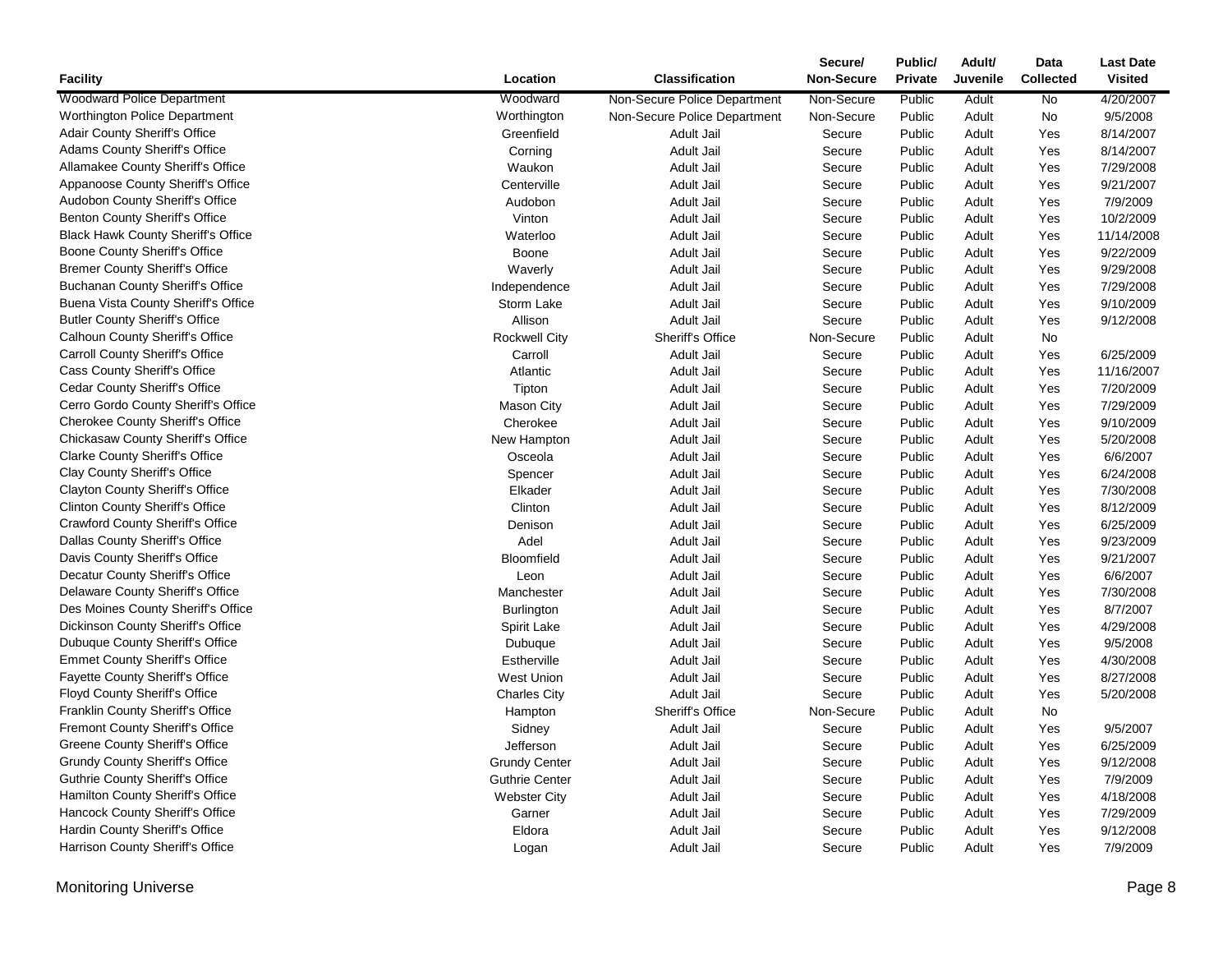|                                                                 |                       |                       | Secure/<br>Non-Secure | Public/        | Adult/<br>Juvenile | Data             | <b>Last Date</b><br><b>Visited</b> |
|-----------------------------------------------------------------|-----------------------|-----------------------|-----------------------|----------------|--------------------|------------------|------------------------------------|
| <b>Facility</b>                                                 | Location              | <b>Classification</b> |                       | <b>Private</b> |                    | <b>Collected</b> |                                    |
| Henry County Sheriff's Office                                   | Mt. Pleasant          | <b>Adult Jail</b>     | Secure                | Public         | Adult              | Yes              | 8/7/2007                           |
| Howard County Sheriff's Office                                  | Cresco                | <b>Adult Jail</b>     | Secure                | Public         | Adult              | Yes              | 5/19/2008                          |
| Humboldt County Sheriff's Office                                | Humboldt              | Adult Jail            | Secure                | Public         | Adult              | Yes              | 9/30/2009                          |
| Ida County Sheriff's Office                                     | <b>Ida Grove</b>      | Adult Jail            | Secure                | Public         | Adult              | Yes              | 6/25/2009<br>10/2/2009             |
| Iowa County Sheriff's Office<br>Jackson County Sheriff's Office | Marengo               | <b>Adult Jail</b>     | Secure                | Public         | Adult              | Yes              | 7/21/2009                          |
| Jasper County Sheriff's Office                                  | Maquoketa             | Adult Jail            | Secure                | Public         | Adult              | Yes              |                                    |
|                                                                 | Newton                | Adult Jail            | Secure                | Public         | Adult              | Yes              | 3/28/2007                          |
| Jefferson County Sheriff's Office                               | Fairfield             | Adult Jail            | Secure                | Public         | Adult              | Yes              | 11/28/2007                         |
| Johnson County Sheriff's Office                                 | Iowa City             | Adult Jail            | Secure                | Public         | Adult              | Yes              | 7/20/2009                          |
| Jones County Sheriff's Office                                   | Anamosa               | Adult Jail            | Secure                | Public         | Adult              | Yes              | 10/22/2009                         |
| Keokuk County Sheriff's Office                                  | Sigourney             | Adult Jail            | Secure                | Public         | Adult              | Yes              | 6/26/2007                          |
| Kossuth County Sheriff's Office                                 | Algona                | Adult Jail            | Secure                | Public         | Adult              | Yes              | 7/29/2009                          |
| Lee County Sheriff's Office                                     | Montrose              | <b>Adult Jail</b>     | Secure                | Public         | Adult              | Yes              | 11/28/2007                         |
| Linn County Sheriff's Office                                    | Cedar Rapids          | <b>Adult Jail</b>     | Secure                | Public         | Adult              | Yes              | 11/4/2009                          |
| Louisa County Sheriff's Office                                  | Wapello               | Adult Jail            | Secure                | Public         | Adult              | Yes              | 11/9/2009                          |
| Lucas County Sheriff's Office                                   | Chariton              | Adult Jail            | Secure                | Public         | Adult              | Yes              | 9/21/2007                          |
| Lyon County Sheriff's Office                                    | <b>Rock Rapids</b>    | <b>Adult Jail</b>     | Secure                | Public         | Adult              | Yes              | 4/29/2008                          |
| Madison County Sheriff's Office                                 | Winterset             | Adult Jail            | Secure                | Public         | Adult              | Yes              | 4/11/2007                          |
| Mahaska County Sheriff's Office                                 | Oskaloosa             | <b>Adult Jail</b>     | Secure                | Public         | Adult              | Yes              | 3/28/2007                          |
| Marion County Sheriff's Office                                  | Knoxville             | Adult Jail            | Secure                | Public         | Adult              | Yes              | 3/28/2007                          |
| Marshall County Sheriff's Office                                | Marshalltown          | Adult Jail            | Secure                | Public         | Adult              | Yes              | 11/17/2006                         |
| Mills County Sheriff's Office                                   | Glenwood              | Adult Jail            | Secure                | Public         | Adult              | Yes              | 9/5/2007                           |
| Mitchell County Sheriff's Office                                | Osage                 | Adult Jail            | Secure                | Public         | Adult              | Yes              | 5/19/2008                          |
| Monona County Sheriff's Office                                  | Onawa                 | Adult Jail            | Secure                | Public         | Adult              | Yes              | 9/9/2009                           |
| Monroe County Sheriff's Office                                  | Albia                 | <b>Adult Jail</b>     | Secure                | Public         | Adult              | Yes              | 9/21/2007                          |
| Montogomery County Sheriff's Office                             | Red Oak               | Adult Jail            | Secure                | Public         | Adult              | Yes              | 8/14/2007                          |
| Muscatine County Sheriff's Office                               | Muscatine             | Adult Jail            | Secure                | Public         | Adult              | Yes              | 7/20/2009                          |
| O'Brien County Sheriff's Office                                 | Primghar              | <b>Adult Jail</b>     | Secure                | Public         | Adult              | Yes              | 6/24/2008                          |
| Osceola County Sheriff's Office                                 | Sibley                | <b>Adult Jail</b>     | Secure                | Public         | Adult              | Yes              | 7/29/2009                          |
| Page County Sheriff's Office                                    | Clarinda              | Adult Jail            | Secure                | Public         | Adult              | Yes              | 8/14/2007                          |
| Palo Alto County Sheriff's Office                               | Emmetsburg            | <b>Adult Jail</b>     | Secure                | Public         | Adult              | Yes              | 4/30/2008                          |
| <b>Plymouth County Sheriff's Office</b>                         | LeMars                | <b>Adult Jail</b>     | Secure                | Public         | Adult              | Yes              | 9/9/2009                           |
| Pocahontas County Sheriff's Office                              | Pocahontas            | Adult Jail            | Secure                | Public         | Adult              | Yes              | 9/30/2009                          |
| Polk County Sheriff's Office                                    | Des Moines            | Adult Jail            | Secure                | Public         | Adult              | Yes              | 12/17/2008                         |
| Pottawattamie County Sheriff's Office                           | <b>Council Bluffs</b> | Adult Jail            | Secure                | Public         | Adult              | Yes              | 9/5/2007                           |
| Poweshiek County Sheriff's Office                               | Montezuma             | <b>Adult Jail</b>     | Secure                | Public         | Adult              | Yes              | 10/2/2009                          |
| Ringgold County Sheriff's Office                                | Mount Ayr             | Adult Jail            | Secure                | Public         | Adult              | Yes              | 4/11/2007                          |
| Sac County Sheriff's Office                                     | Sac City              | Adult Jail            | Secure                | Public         | Adult              | Yes              | 6/25/2009                          |
| Scott County Sheriff's Office                                   | Davenport             | Adult Jail            | Secure                | Public         | Adult              | Yes              | 7/21/2009                          |
| <b>Shelby County Sheriff's Office</b>                           | Harlan                | <b>Adult Jail</b>     | Secure                | Public         | Adult              | Yes              | 7/9/2009                           |
| Sioux County Sheriff's Office                                   | Orange City           | <b>Adult Jail</b>     | Secure                | Public         | Adult              | Yes              | 6/24/2008                          |
| Story County Sheriff's Office                                   | Nevada                | Adult Jail            | Secure                | Public         | Adult              | Yes              | 9/23/2009                          |
| Tama County Sheriff's Office                                    | Toledo                | <b>Adult Jail</b>     | Secure                | Public         | Adult              | Yes              | 10/2/2009                          |
| Taylor County Sheriff's Office                                  | Bedford               | Adult Jail            | Secure                | Public         | Adult              | Yes              | 8/14/2007                          |
| Union County Sheriff's Office                                   | Creston               | Adult Jail            | Secure                | Public         | Adult              | Yes              | 4/11/2007                          |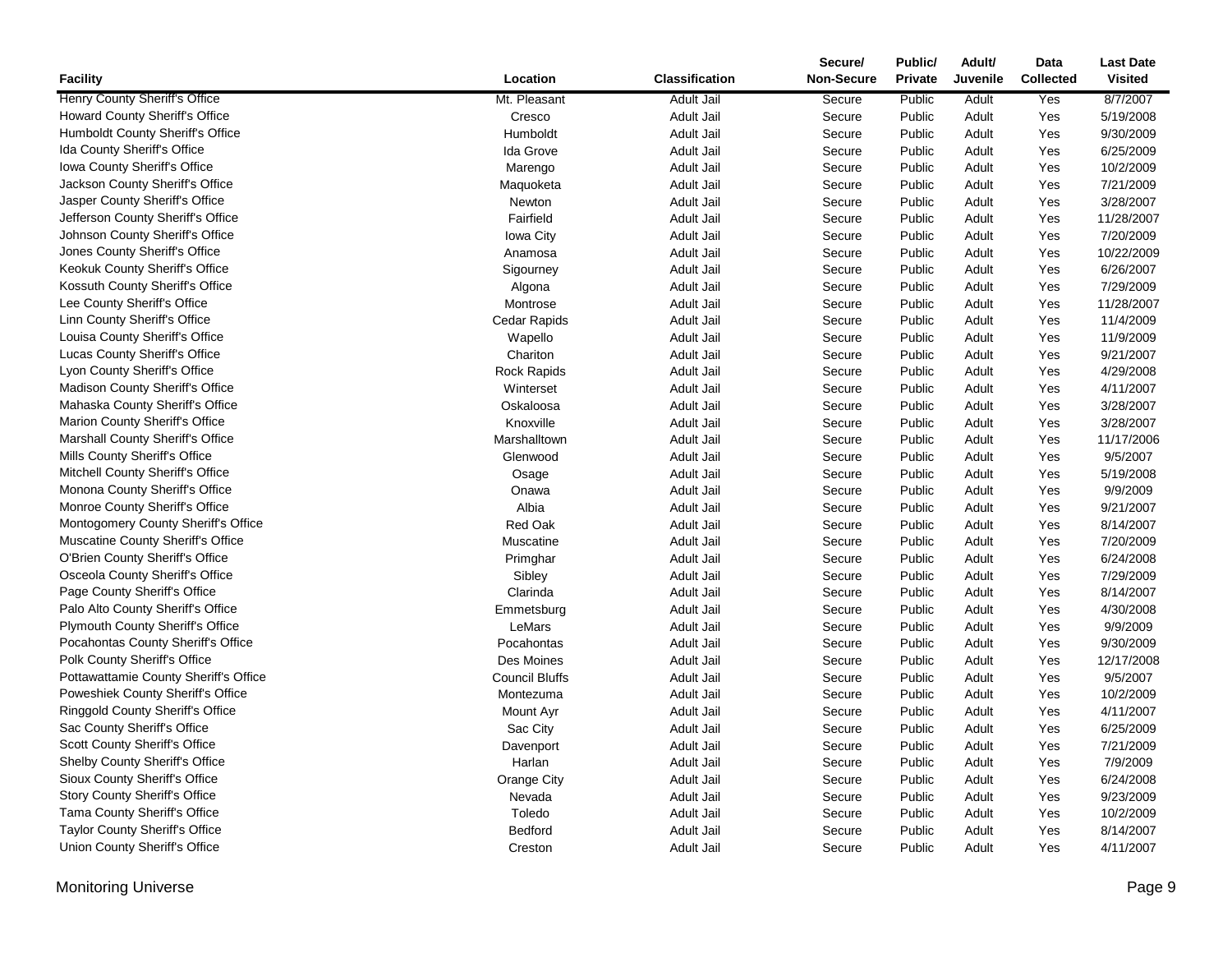|                                                           |                       |                                       | Secure/           | Public/        | Adult/      | Data             | <b>Last Date</b> |
|-----------------------------------------------------------|-----------------------|---------------------------------------|-------------------|----------------|-------------|------------------|------------------|
| <b>Facility</b>                                           | Location              | <b>Classification</b>                 | <b>Non-Secure</b> | <b>Private</b> | Juvenile    | <b>Collected</b> | <b>Visited</b>   |
| Van Buren County Sheriff's Office                         | Keosauqua             | <b>Adult Jail</b>                     | Secure            | Public         | Adult       | Yes              | 11/28/2007       |
| <b>Wapello County Sheriff's Office</b>                    | Ottumwa               | Adult Jail                            | Secure            | Public         | Adult       | Yes              | 7/24/2009        |
| Warren County Sheriff's Office                            | Indianola             | Adult Jail                            | Secure            | Public         | Adult       | Yes              | 6/6/2007         |
| <b>Washington County Sheriff's Office</b>                 | Washington            | Adult Jail                            | Secure            | Public         | Adult       | Yes              | 6/26/2007        |
| Wayne County Sheriff's Office                             | Corydon               | Adult Jail                            | Secure            | Public         | Adult       | Yes              | 9/21/2007        |
| Webster County Sheriff's Office                           | Fort Dodge            | Adult Jail                            | Secure            | Public         | Adult       | Yes              | 9/30/2009        |
| Winnebago County Sheriff's Office                         | <b>Forest City</b>    | Adult Jail                            | Secure            | Public         | Adult       | Yes              | 5/19/2008        |
| Winneshiek County Sheriff's Office                        | Decorah               | Adult Jail                            | Secure            | Public         | Adult       | Yes              | 5/20/2008        |
| Woodbury County Sheriff's Office                          | Sioux City            | Adult Jail                            | Secure            | Public         | Adult       | Yes              | 9/9/2009         |
| Worth County Sheriff's Office                             | Northwood             | Adult Jail                            | Secure            | Public         | Adult       | Yes              | 7/29/2009        |
| <b>Wright County Sheriff's Office</b>                     | Clarion               | Adult Jail                            | Secure            | Public         | Adult       | Yes              | 4/18/2008        |
| Central Iowa Juvenile Detention Center                    | Eldora                | Juvenile Detention Facility           | Secure            | Public         | Juvenile    | Yes              | 7/27/2009        |
| North Iowa Juvenile Detention Center                      | Waterloo              | Juvenile Detention Facility           | Secure            | Public         | Juvenile    | Yes              | 7/27/2009        |
| Northwest Iowa Youth Emergency Services Center            | Cherokee              | Juvenile Detention Facility           | Secure            | Public         | Juvenile    | Yes              | 9/10/2009        |
| Polk County Youth Services                                | Des Moines            | Juvenile Detention Facility           | Secure            | Public         | Juvenile    | Yes              | 9/17/2009        |
| Scott County Juvenile Detention Center                    | Davenport             | Juvenile Detention Facility           | Secure            | Public         | Juvenile    | Yes              | 7/20/2009        |
| South Iowa Area Juvenile Detention Service Agency - Lee   | Montrose              | Juvenile Detention Facility           | Secure            | Public         | Juvenile    | Yes              | 7/24/2009        |
| South Iowa Area Juvenile Detention Service Agency - Lucas | Chariton              | Juvenile Detention Facility           | Secure            | Public         | Juvenile    | Yes              | 9/28/2007        |
| Southwest Iowa Juvenile Detention Center                  | <b>Council Bluffs</b> | Juvenile Detention Facility           | Secure            | Public         | Juvenile    | Yes              | 9/25/2009        |
| <b>Woodbury County Juvenile Detention Center</b>          | Sioux City            | Juvenile Detention Facility           | Secure            | Public         | Juvenile    | Yes              | 9/9/2009         |
| Youth Services of Linn County                             | <b>Cedar Rapids</b>   | Juvenile Detention Facility           | Secure            | Public         | Juvenile    | Yes              | 11/4/2009        |
| Dubuque County Juvenile Detention Center                  | Dubuque               | Co-Located Detention Facility         | Secure            | Public         | Juvenile    | Yes              | 8/26/2009        |
| <b>Clarke County Juvenile Detention Center</b>            | Osceola               | Co-Located Detention Facility         | Secure            | Public         | Juvenile    | Yes              | 11/2/2009        |
| Mental Health Institute at Cherokee                       | Cherokee              | <b>Mental Health Institute</b>        | Secure            | Public         | <b>Both</b> | Yes              | 9/10/2009        |
| Mental Health Institute at Clarinda                       | Clarinda              | <b>Mental Health Institute</b>        | Secure            | Public         | Adult       | <b>No</b>        |                  |
| Mental Health Institute at Independence                   | Independence          | <b>Mental Health Institute</b>        | Secure            | Public         | Both        | Yes              | 9/5/2008         |
| Mental Health Institute at Mount Pleasant                 | Mount Pleasant        | <b>Mental Health Institute</b>        | Secure            | Public         | Adult       | No               |                  |
| Eldora State Training School for Boys                     | Eldora                | <b>State Training School</b>          | Secure            | Public         | Juvenile    | Yes              | 7/27/2009        |
| Toledo State School for Girls (Iowa Juvenile Home)        | Toledo                | <b>State Training School</b>          | Non-Secure        | Public         | Juvenile    | <b>No</b>        | 9/19/2000        |
| Boys and Girls Home and Family Services, Inc.             | Sioux City            | <b>Residential Treatment Facility</b> | Non-Secure        | Private        | Juvenile    | <b>No</b>        |                  |
| ChildServe                                                | Johnston              | <b>Residential Treatment Facility</b> | Non-Secure        | Private        | Juvenile    | <b>No</b>        |                  |
| Children and Families of Iowa                             | Des Moines            | <b>Residential Treatment Facility</b> | Non-Secure        | Private        | Juvenile    | No               |                  |
| Children's Square, USA                                    | <b>Council Bluffs</b> | <b>Residential Treatment Facility</b> | Non-Secure        | Private        | Juvenile    | No               |                  |
| Clarinda Academy                                          | Clarinda              | <b>Residential Treatment Facility</b> | Non-Secure        | Private        | Juvenile    | <b>No</b>        |                  |
| Family Resources, Inc.                                    | Davenport             | <b>Residential Treatment Facility</b> | Secure            | Private        | Juvenile    | Yes              | 7/21/2009        |
| Four Oaks, Inc.                                           | Cedar Rapids          | <b>Residential Treatment Facility</b> | Secure            | Private        | Juvenile    | Yes              | 8/26/2008        |
| <b>Francis Lauer Youth Services</b>                       | <b>Mason City</b>     | <b>Residential Treatment Facility</b> | Non-Secure        | Private        | Juvenile    | <b>No</b>        |                  |
| G & G Living Centers                                      | Garnavillo            | <b>Residential Treatment Facility</b> | Non-Secure        | Private        | Juvenile    | <b>No</b>        |                  |
| Gerard of Iowa                                            | <b>Mason City</b>     | <b>Residential Treatment Facility</b> | Non-Secure        | Private        | Juvenile    | <b>No</b>        |                  |
| <b>Hillcrest Family Services</b>                          | Dubuque               | <b>Residential Treatment Facility</b> | Non-Secure        | Private        | Juvenile    | <b>No</b>        |                  |
| Hope Haven, Inc.                                          | <b>Rock Valley</b>    | <b>Residential Treatment Facility</b> | Non-Secure        | Private        | Juvenile    | No               |                  |
| Horizons, A Family Service Alliance                       | Marion                | <b>Residential Treatment Facility</b> | Non-Secure        | Private        | Juvenile    | No               |                  |
| House of Mercy                                            | Des Moines            | <b>Residential Treatment Facility</b> | Non-Secure        | Private        | Juvenile    | <b>No</b>        |                  |
| Jerry Rabiner Memorial Boys Ranch                         | Fort Dodge            | <b>Residential Treatment Facility</b> | Non-Secure        | Private        | Juvenile    | No               |                  |
| Lutheran Social Services of Iowa                          | Des Moines            | <b>Residential Treatment Facility</b> | Non-Secure        | Private        | Juvenile    | No               |                  |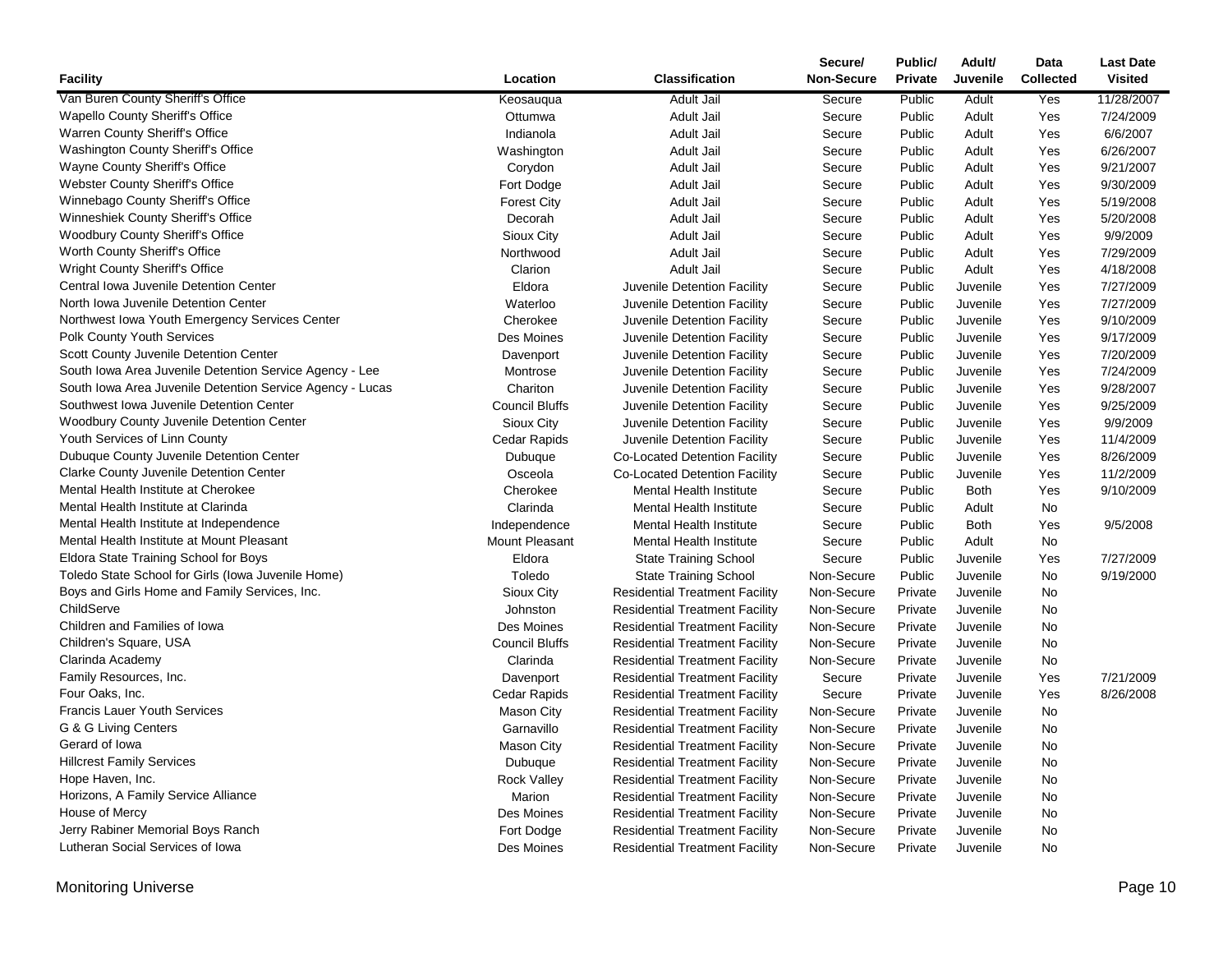|                                                             |                       |                                       | Secure/           | Public/        | Adult/          | Data             | <b>Last Date</b> |
|-------------------------------------------------------------|-----------------------|---------------------------------------|-------------------|----------------|-----------------|------------------|------------------|
| <b>Facility</b>                                             | Location              | <b>Classification</b>                 | <b>Non-Secure</b> | <b>Private</b> | <b>Juvenile</b> | <b>Collected</b> | <b>Visited</b>   |
| Mental Health Institute                                     | Independence          | <b>Residential Treatment Facility</b> | Non-Secure        | Public         | Juvenile        | No               |                  |
| Midwest Christian Children's Home                           | Peterson              | <b>Residential Treatment Facility</b> | Non-Secure        | Private        | Juvenile        | No               |                  |
| <b>New Choices</b>                                          | Iowa City             | <b>Residential Treatment Facility</b> | Non-Secure        | Private        | Juvenile        | No               |                  |
| <b>Orchard Place</b>                                        | Des Moines            | <b>Residential Treatment Facility</b> | Non-Secure        | Private        | Juvenile        | No               |                  |
| Quakerdale Home                                             | New Providence        | <b>Residential Treatment Facility</b> | Non-Secure        | Private        | Juvenile        | No               |                  |
| Ruth Harbor, Inc.                                           | Des Moines            | <b>Residential Treatment Facility</b> | Non-Secure        | Private        | Juvenile        | No               |                  |
| Systems Unlimited, Inc.                                     | Iowa City             | <b>Residential Treatment Facility</b> | Non-Secure        | Private        | Juvenile        | No               |                  |
| <b>Tanager Place</b>                                        | Cedar Rapids          | <b>Residential Treatment Facility</b> | Non-Secure        | Private        | Juvenile        | <b>No</b>        |                  |
| The Crittenton Center                                       | Sioux City            | <b>Residential Treatment Facility</b> | Non-Secure        | Private        | Juvenile        | No               |                  |
| Woodward Academy                                            | Woodward              | <b>Residential Treatment Facility</b> | Non-Secure        | Private        | Juvenile        | No               | 11/14/2002       |
| Young House, Inc.                                           | <b>Burlington</b>     | <b>Residential Treatment Facility</b> | Non-Secure        | Private        | Juvenile        | No               |                  |
| Youth Homes of Mid-America                                  | Johnston              | <b>Residential Treatment Facility</b> | Non-Secure        | Private        | Juvenile        | No               |                  |
| Youth Services International -- Forest Ridge Youth Services | Estherville           | <b>Residential Treatment Facility</b> | Non-Secure        | Private        | Juvenile        | No               |                  |
| American Home Finding Assc.                                 | Agency                | Juvenile Shelter Facility             | Non-Secure        | Private        | Juvenile        | No               |                  |
| <b>Black Hawk County Youth Shelter</b>                      | Waterloo              | Juvenile Shelter Facility             | Non-Secure        | Public         | Juvenile        | No               |                  |
| Children's Square, USA                                      | <b>Council Bluffs</b> | Juvenile Shelter Facility             | Non-Secure        | Private        | Juvenile        | No               |                  |
| Clarinda Academy                                            | Clarinda              | Juvenile Shelter Facility             | Non-Secure        | Private        | Juvenile        | No               |                  |
| Family Resources, Inc.                                      | Davenport             | Juvenile Shelter Facility             | Non-Secure        | Private        | Juvenile        | No               | 7/21/2009        |
| Foundation II, Inc.                                         | Cedar Rapids          | Juvenile Shelter Facility             | Non-Secure        | Private        | Juvenile        | No               | 11/4/2009        |
| Four Oaks - Youth Homes, Inc.                               | Iowa City             | Juvenile Shelter Facility             | Non-Secure        | Private        | Juvenile        | No               | 7/20/2009        |
| Four Oaks - Youth Homes, Inc.                               | Independence          | Juvenile Shelter Facility             | Non-Secure        | Private        | Juvenile        | No               |                  |
| <b>Francis Lauer Youth Services</b>                         | <b>Mason City</b>     | Juvenile Shelter Facility             | Non-Secure        | Private        | Juvenile        | No               |                  |
| <b>Hillcrest Family Services</b>                            | Dubuque               | Juvenile Shelter Facility             | Non-Secure        | Private        | Juvenile        | No               | 8/26/2009        |
| Lutheran Social Services of Iowa - Bremwood                 | Waverly               | Juvenile Shelter Facility             | Non-Secure        | Private        | Juvenile        | No               |                  |
| Orchard Place - PACE                                        | Des Moines            | Juvenile Shelter Facility             | Non-Secure        | Private        | Juvenile        | No               |                  |
| <b>Polk County Youth Services</b>                           | Des Moines            | Juvenile Shelter Facility             | Non-Secure        | Public         | Juvenile        | No               |                  |
| Quakerdale Home                                             | Manning & Newton      | Juvenile Shelter Facility             | Non-Secure        | Private        | Juvenile        | No               |                  |
| <b>Rabiner Treatment Center</b>                             | Algona                | Juvenile Shelter Facility             | Non-Secure        | Private        | Juvenile        | No               |                  |
| South Central Youth and Family Services Commission          | Indianola             | Juvenile Shelter Facility             | Non-Secure        | Public         | Juvenile        | No               |                  |
| <b>The Crittenton Center</b>                                | Sioux City            | Juvenile Shelter Facility             | Non-Secure        | Private        | Juvenile        | No               |                  |
| Youth & Shelter Services, Inc.                              | Ames                  | Juvenile Shelter Facility             | Non-Secure        | Private        | Juvenile        | No               |                  |
| Youth Emergency Services & Shelter                          | Des Moines            | Juvenile Shelter Facility             | Non-Secure        | Private        | Juvenile        | No               |                  |
| Youth Services International -- Forest Ridge Youth Services | Gruver & Estherville  | Juvenile Shelter Facility             | Non-Secure        | Private        | Juvenile        | No               |                  |
| Youth Services of Linn County                               | Cedar Rapids          | Juvenile Shelter Facility             | Non-Secure        | Public         | Juvenile        | No               |                  |
| Youth Shelter Care of North Central Iowa                    | Fort Dodge            | Juvenile Shelter Facility             | Non-Secure        | Private        | Juvenile        | No               |                  |
| Anamosa State Penitentiary                                  | Anamosa               | <b>State Prison</b>                   | Secure            | Public         | Adult           | No               |                  |
| Clarinda Correctional Facility                              | Clarinda              | <b>State Prison</b>                   | Secure            | Public         | Adult           | No               |                  |
| <b>Fort Dodge Correctional Facility</b>                     | Fort Dodge            | <b>State Prison</b>                   | Secure            | Public         | Adult           | No               |                  |
| Iowa Correctional Institution for Women                     | Mitchellville         | <b>State Prison</b>                   | Secure            | Public         | Adult           | No               |                  |
| <b>Iowa Medical and Classification Center</b>               | Oakdale               | <b>State Prison</b>                   | Secure            | Public         | Adult           | No               |                  |
| Iowa State Penitentiary                                     | Fort Madison          | <b>State Prison</b>                   | Secure            | Public         | Adult           | No               |                  |
| Mount Pleasant Correctional Facility                        | Mt. Pleasant          | <b>State Prison</b>                   | Secure            | Public         | Adult           | No               |                  |
| <b>Newton Correctional Facility</b>                         | Newton                | <b>State Prison</b>                   | Secure            | Public         | Adult           | No               |                  |
| North Central Correctional Facility                         | <b>Rockwell City</b>  | <b>State Prison</b>                   | Secure            | Public         | Adult           | <b>No</b>        |                  |
| Iowa State University Department of Public Safety           | Ames                  | State University - Public Safety      | Non-Secure        | Public         | Adult           | No               | 11/17/2008       |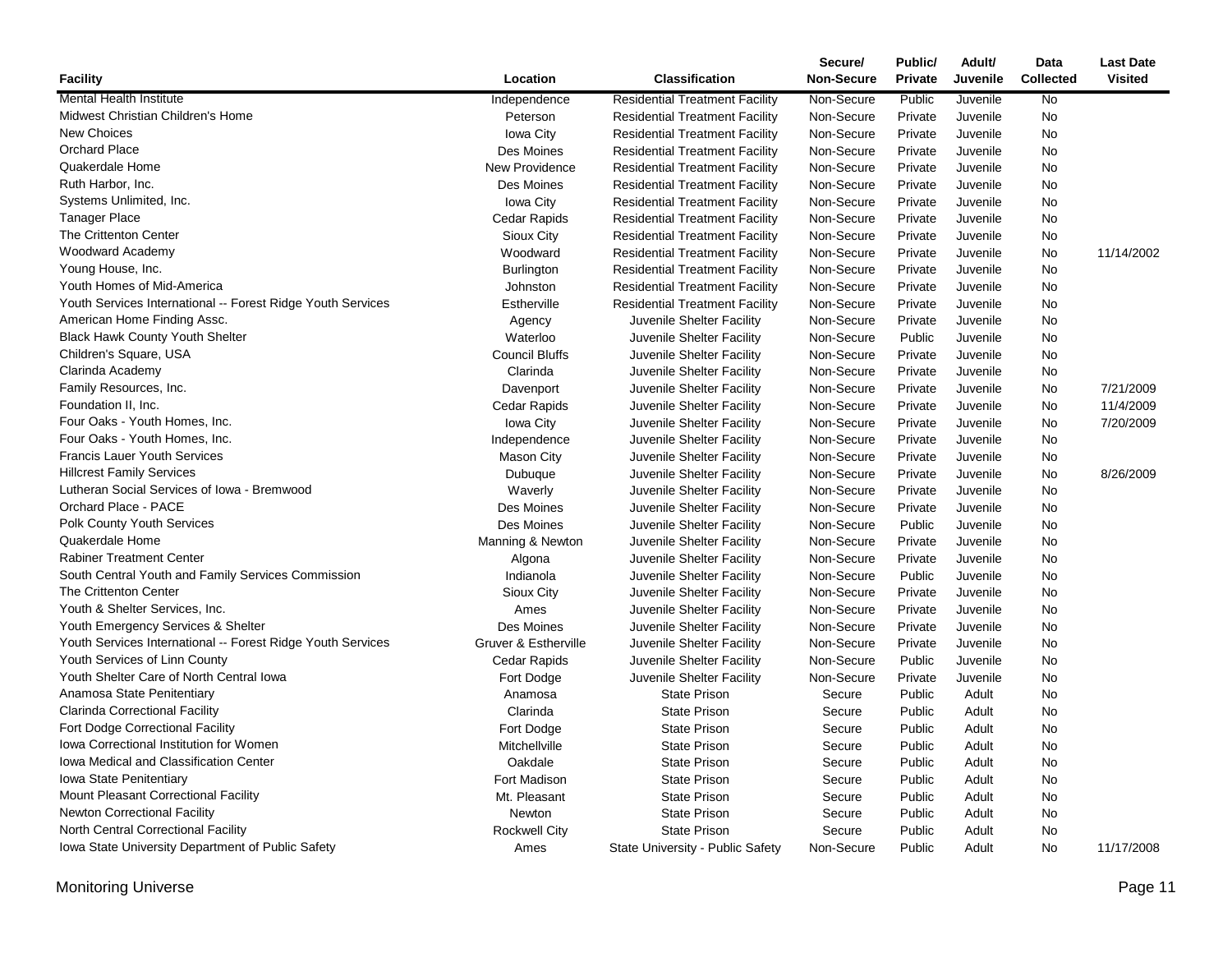| <b>Facility</b>                                         | Location              | <b>Classification</b>            | Secure/<br><b>Non-Secure</b> | Public/<br><b>Private</b> | Adult/<br>Juvenile | Data<br><b>Collected</b> | <b>Last Date</b><br><b>Visited</b> |
|---------------------------------------------------------|-----------------------|----------------------------------|------------------------------|---------------------------|--------------------|--------------------------|------------------------------------|
| University of Iowa Department of Public Safety          | Iowa City             | State University - Public Safety | Secure                       | Public                    | Adult              | Yes                      | 11/17/2008                         |
| University of Northern Iowa Department of Public Safety | Cedar Falls           | State University - Public Safety | Secure                       | Public                    | Adult              | Yes                      | 11/17/2008                         |
| Iowa State Patrol - District #1                         | Des Moines            | Department of Public Safety      | Non-Secure                   | Public                    | Adult              | <b>No</b>                | 12/8/2009                          |
| Iowa State Patrol - District #2                         | Osceola               | Department of Public Safety      | Non-Secure                   | Public                    | Adult              | <b>No</b>                | 11/2/2009                          |
| Iowa State Patrol - District #3                         | <b>Council Bluffs</b> | Department of Public Safety      | Non-Secure                   | Public                    | Adult              | <b>No</b>                | 10/21/2009                         |
| Iowa State Patrol - District #4                         | Denison               | Department of Public Safety      | Non-Secure                   | Public                    | Adult              | <b>No</b>                | 10/21/2009                         |
| Iowa State Patrol - District #5                         | Cherokee              | Department of Public Safety      | Non-Secure                   | Public                    | Adult              | <b>No</b>                | 10/21/2009                         |
| Iowa State Patrol - District #6                         | Spencer               | Department of Public Safety      | Non-Secure                   | Public                    | Adult              | <b>No</b>                | 10/21/2009                         |
| Iowa State Patrol - District #7                         | Fort Dodge            | Department of Public Safety      | Non-Secure                   | Public                    | Adult              | <b>No</b>                | 10/21/2009                         |
| Iowa State Patrol - District #8                         | Mason City            | Department of Public Safety      | Non-Secure                   | Public                    | Adult              | <b>No</b>                | 6/2/2009                           |
| Iowa State Patrol - District #9                         | Cedar Falls           | Department of Public Safety      | Non-Secure                   | Public                    | Adult              | <b>No</b>                | 6/2/2009                           |
| Iowa State Patrol - District #10                        | <b>Oelwein</b>        | Department of Public Safety      | Non-Secure                   | Public                    | Adult              | No                       | 6/2/2009                           |
| Iowa State Patrol - District #11                        | Cedar Rapids          | Department of Public Safety      | Non-Secure                   | Public                    | Adult              | <b>No</b>                | 6/2/2009                           |
| Iowa State Patrol - District #12                        | Stockton              | Department of Public Safety      | Non-Secure                   | Public                    | Adult              | <b>No</b>                | 7/20/2009                          |
| Iowa State Patrol - District #13                        | Mt. Pleasant          | Department of Public Safety      | Non-Secure                   | Public                    | Adult              | <b>No</b>                |                                    |
| Iowa State Patrol - District #14                        | Ottumwa               | Department of Public Safety      | Non-Secure                   | Public                    | Adult              | No                       |                                    |
| Iowa State Patrol - District #15                        | Des Moines            | Department of Public Safety      | Non-Secure                   | Public                    | Adult              | <b>No</b>                | 12/8/2009                          |
| lowa State Patrol - District #16                        | Des Moines            | Department of Public Safety      | Non-Secure                   | Public                    | Adult              | <b>No</b>                |                                    |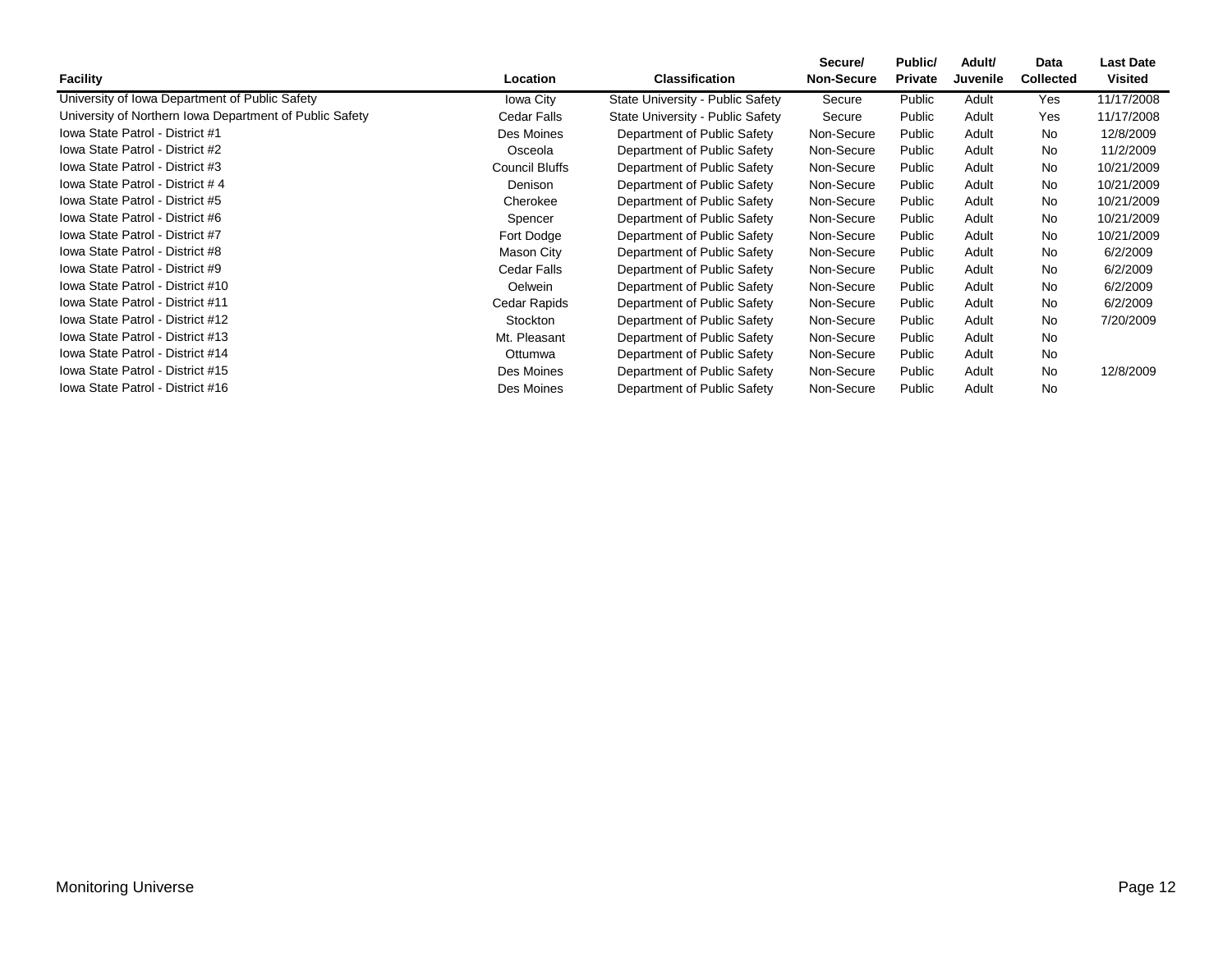

CHESTER J. CULVER GOVERNOR

PATTY JUDGE LT. GOVERNOR

 $\overline{\phantom{a}}$ 

CRIMINAL AND JUVENILE JUSTICE PLANNING AND STATISTICAL ANALYSIS CENTER PAUL STAGEBERG, ADMINISTRATOR

Collocated Facilities in Iowa:

Dubuque County Jail – Dubuque County Juvenile Detention Center

Clarke County Jail – Clarke County Juvenile Detention Center<sup>1</sup>

<sup>&</sup>lt;sup>1</sup> The Clarke County Juvenile Detention Center opened in April 2009. As of December 2009 all facility staff are temporarily laid-off due to a lack of youth in custody, and the county is currently assessing the future operations of the facility.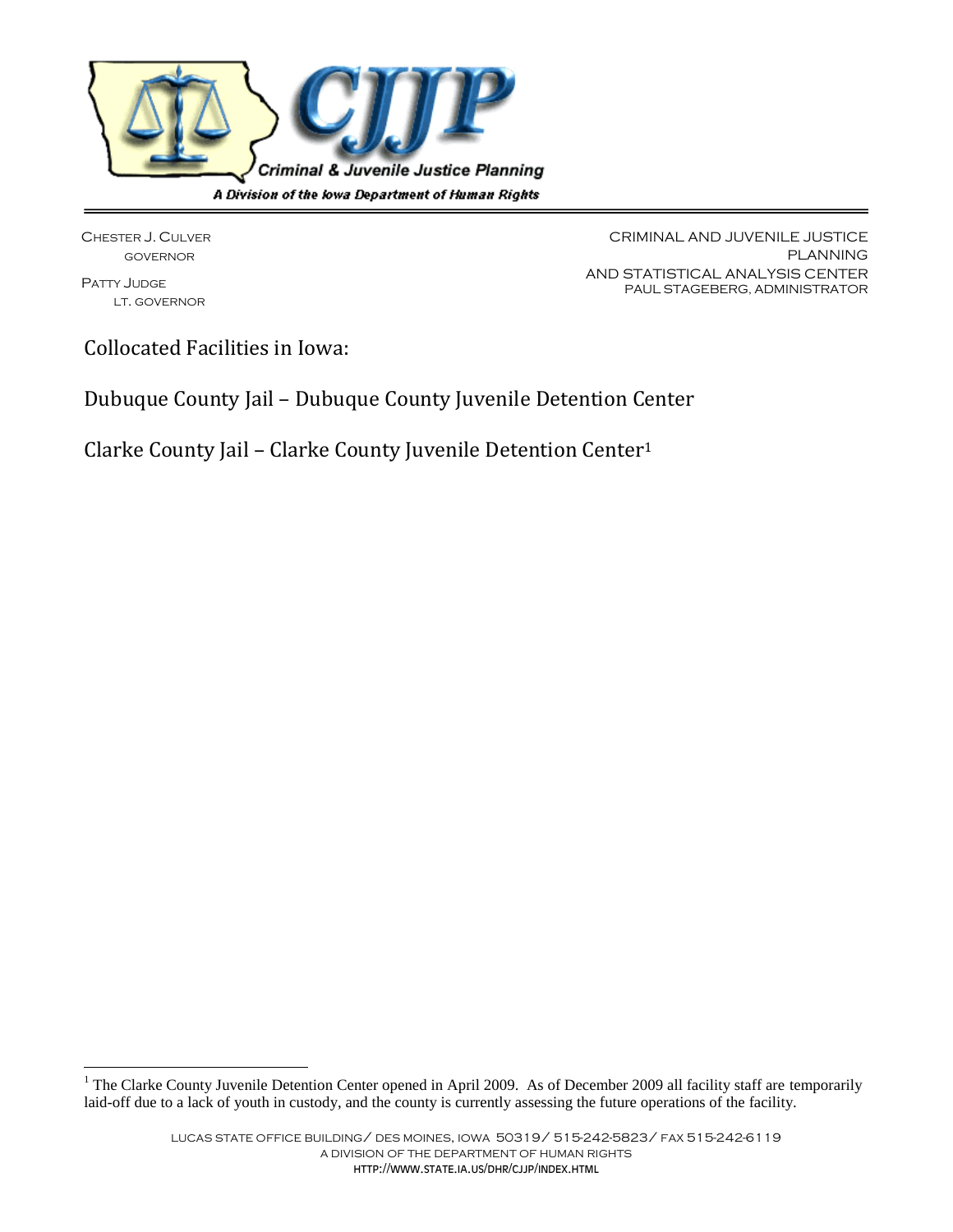

CHESTER J. CULVER GOVERNOR PATTY JUDGE

LT. GOVERNOR

CRIMINAL AND JUVENILE JUSTICE PLANNING AND STATISTICAL ANALYSIS CENTER PAUL STAGEBERG, ADMINISTRATOR

Facilities in Iowa approved for use of the Rural Exception: Carroll County Jail – Carroll County, Carroll, Iowa Cerro Gordo County Jail – Cerro Gordo County, Mason City, Iowa Greene County Jail, Greene County, Jefferson, Iowa Hancock County Jail, Hancock County, Garner, Iowa Kossuth County Jail, Kossuth County, Algona, Iowa Osceola County Jail, Osceola County, Sibley, Iowa Wapello County Jail, Wapello County, Ottumwa, Iowa Worth County Jail, Worth County, Northwood, Iowa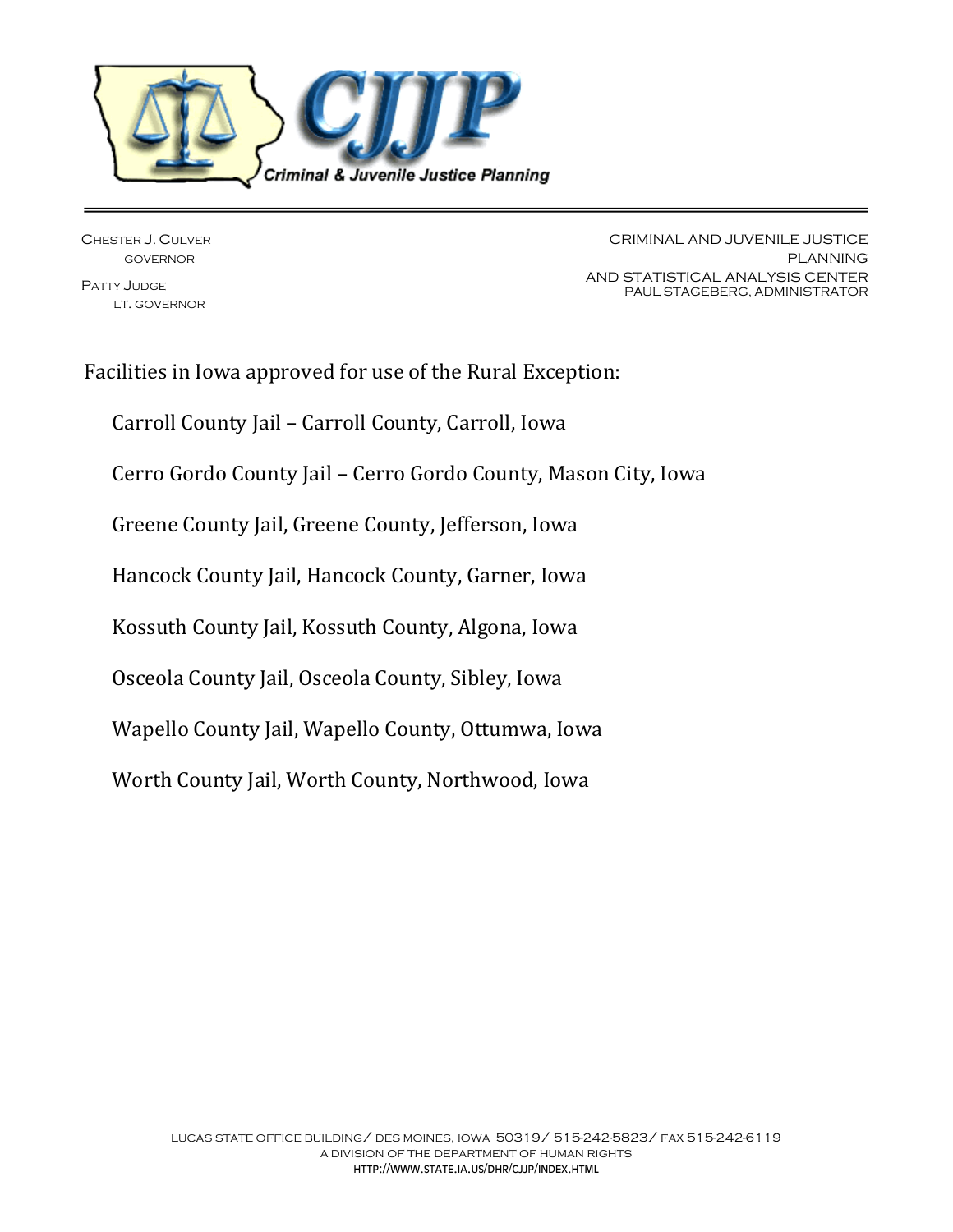

CHESTER J. CULVER GOVERNOR

PATTY JUDGE LT. GOVERNOR

CRIMINAL AND JUVENILE JUSTICE PLANNING AND STATISTICAL ANALYSIS CENTER PAUL STAGEBERG, ADMINISTRATOR

Criterion B: The extent to which the instances of non-compliance were in apparent violation of State law or established executive or judicial policy.

1. A brief description of the non-complaint incidents including a statement of the circumstances surrounding the instances of non-compliance:

Of the 47 DSO non-compliant holds, 23 are a result of the flooding in the spring of 2008 that devastated the community of Cedar Rapids. This flooding destroyed Linn County's shelter care facility. After the flood waters receded the county received permission from the state licensing agency, the Iowa Department of Human Services, to temporarily operate the shelter out of an empty housing pod at the Linn County Juvenile Detention Center. The facility constructed temporary walls to separate the shelter care youth from the detention youth; however, the housing pod is still in a secure location of the facility. Due to the electronic configuration of the doors, the locks could not be removed to make it a non-secure location; thus, using the federal definition this agency would currently be classified as a secure juvenile detention center. OJJDP was aware of the effects of this flooding from the State Compliance Monitoring Audit that took place in June 2008, and the situation of the shelter care facility from an email letter sent to Linda Rosen in October 2008; please refer to the attached copy of the email letter.

Most of the youth who were placed in the shelter care were either under the jurisdiction of the juvenile court for a delinquent act, or by law enforcement as an accused delinquent offender. However, there were 23 youth placed over the course of the year that did not have a pending or adjudicated delinquent charge. All 23 of these youth were non-offenders under the jurisdiction of the family court.

There were 17 DSO non-compliant holds that were the result of four police departments operating temporary holding cells. Under the Iowa Administrative Code Chapter 201-51 it is possible for a law enforcement agency to have secure holding capacity without meeting the standards for a temporary holding facility provided a detainee is held for less than two hours and trained staff of the agency is available to respond to, render aid to, or release the detainee in the event of a life-endangering emergency. These four police departments are agencies that have been identified as having secure capacity from the state's increased on-site review of all law enforcement agencies, and collection of data from those agencies that have been identified as having secure capacity. Prior to the identification of these agencies and monitoring of the secure holds of juveniles by these agencies they were not aware of any state or federal restrictions of placing juveniles in their temporary holding cells. Now that these agencies are included in the monitoring universe as secure facilities their administration has been educated regarding the state and federal requirements to securely detain a juvenile. These agencies have changed their policies and the training of their staff regarding juveniles in their custody to ensure that they are in compliance with both the state and federal laws.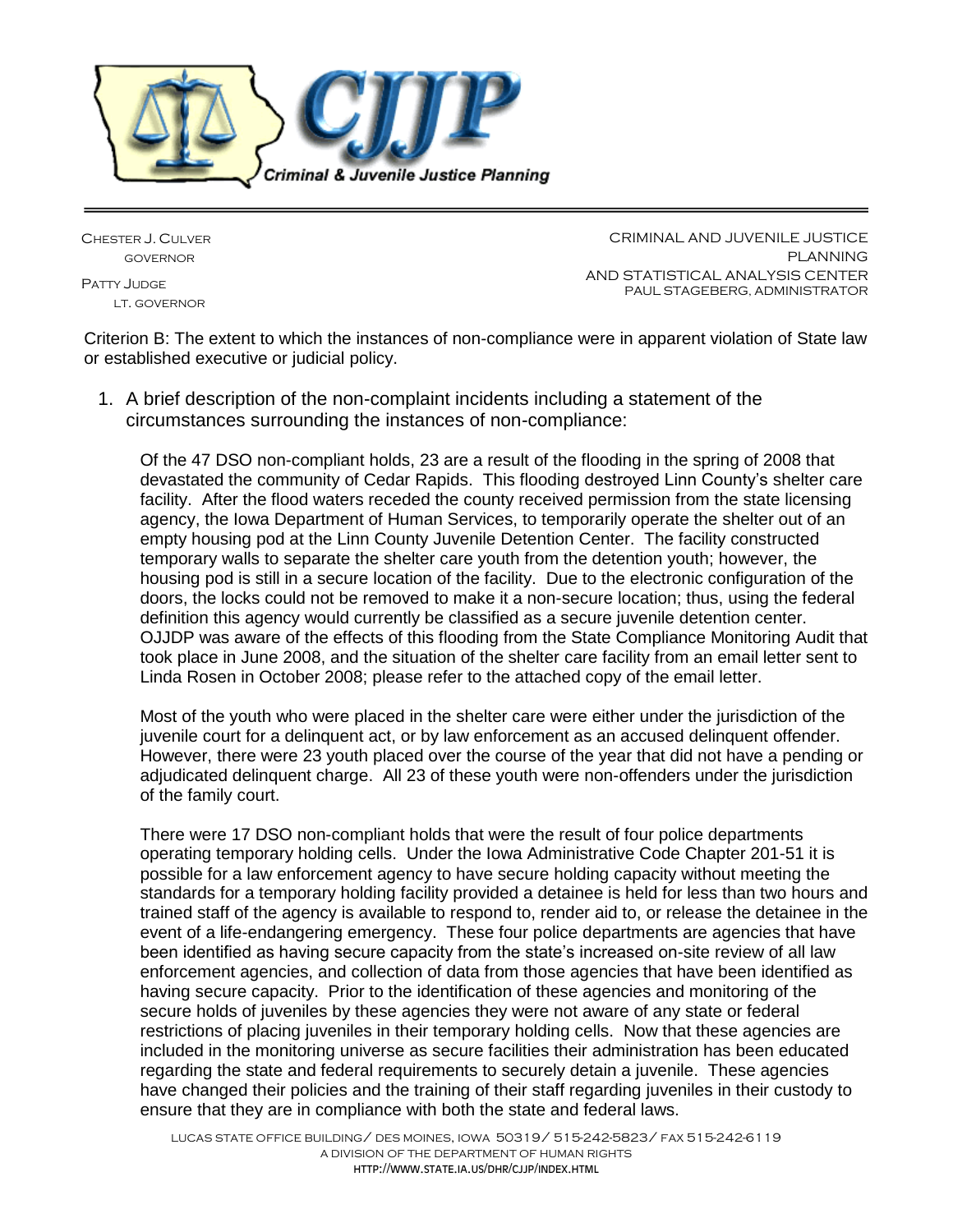Of these 17 non-compliant holds, 11 were for underage possession of alcohol, two were for runaways and the remaining four were for non-offenders that were in temporary law enforcement custody. None of these 17 holds were in secure custody for more than six hours, and 14 were is secure custody for less than an hour.

The remaining seven DSO non-compliant holds occurred in three different juvenile detention centers. Two of these seven non-compliant holds were for out-of-state runaways, one was an in-state runaway, two were for failure to pay for fines on non-criminal traffic violations, and the remaining two were courtesy holds for the juvenile court when no specific delinquent offense could be identified, therefore they were classified as non-offenders.

2. Describe whether the instances of non-compliance were in apparent violation of State law or established executive or judicial policy:

All 47 non-compliant holds were a violation of Iowa Code 232.22; please refer to the attached copy of this code section. The 23 non-compliant holds at the juvenile shelter care facility were placed using Iowa Code 232.21, the section of the Iowa Code that defines placement in a shelter care facility, not with Iowa Code 232.22. Using 232.21 these holds were compliant; however, since the facility would be classified as a juvenile detention center under the federal definition the non-compliant holds did not meet the requirements established under Iowa Code 232.22.

Of the 17 non-compliant holds at the four police departments with temporary holding cells all were in violation of Iowa Code 232.22(3)(c). Under this section "a facility that is intended or used for the detention of adults" may only securely confine juveniles when there is an allegation that they have committed an act which if committed by an adult would be a felony, an aggravated misdemeanor assault, an aggravated misdemeanor sexual assault, operating a vehicle while intoxicated (i.e. driving under the influence), or public intoxication. Since underage possession of alcohol, running away, and being a non-offender are not included in this list of charges defined by the state as acceptable charges to securely detain a juvenile, all 17 of these non-compliant holds were also a violation of State Code.

The seven non-compliant holds at the three juvenile detention centers were likewise not in compliance with Iowa Code 232.22(1) that requires the juvenile to be on a warrant from another jurisdiction, an escapee from a juvenile correctional or penal institution, for violation of preadjudication release conditions of a delinquent charge, violation of dispositional release conditions, there is probable cause that the juvenile has committed a delinquent act, or as part of a dispositional order.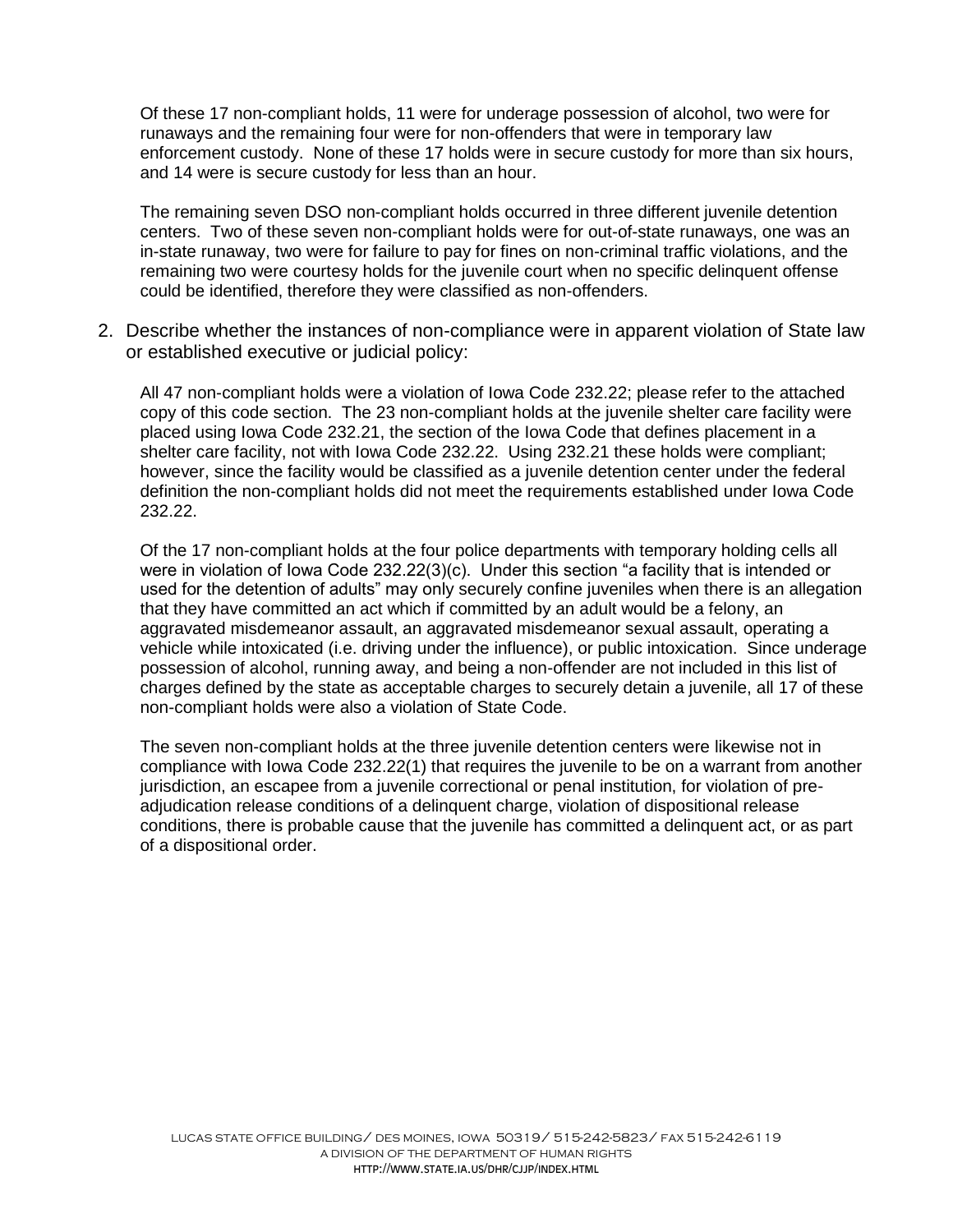

CHESTER J. CULVER GOVERNOR PATTY JUDGE LT. GOVERNOR

CRIMINAL AND JUVENILE JUSTICE PI ANNING AND STATISTICAL ANALYSIS CENTER PAUL STAGEBERG, ADMINISTRATOR

Criterion C: The extent to which an acceptable plan has been developed which is designed to eliminate the noncompliant incidents within a reasonable time, where the instances of noncompliance either (1) indicate a pattern or practice, or (2) appear to be consistent with State law or established executive or judicial policy, or both.

There were three "circumstances" that lead to Iowa's current DSO rate of 7.01. The first was the operation of a shelter care facility out of an empty detention center pod due to extreme flooding conditions in the community of Cedar Rapids, the second was the identification of four police departments that are operating temporary holding cells, and the final were isolated noncompliant holds in juvenile detention centers.

1. Juvenile Shelter Care Facility

The first circumstance is not the standard operating procedure for a shelter care facility in the State of Iowa, but was the result of a natural catastrophe that devastated the second largest community in Iowa, Cedar Rapids. This community continues to recover from the damage inflicted to the city and county by extensive flooding, and is currently in the process of determining the future of the Linn County Juvenile Shelter Care Facility.

The current recommendations are to permanently close the county operated facility and let private juvenile service providers in the community expand upon the shelter care services that they provide. This proposal would close the county operated shelter care facility in early 2010. If the County Board of Supervisors accepts this recommendation the situation that is creating these non-compliant holds will be removed.

#### 2. Police Department

The second circumstance was the identification of four police departments that are operating temporary holding cells. While it would appear that this practice of occasionally confining a juvenile have been the standard operating procedures of these facilities, these practices and policies would not be permitted under the state law. These agencies have been provided education regarding the state laws that define the conditions required to securely detain a juvenile in these temporary cells, and these agencies have made a commitment to change the policy and practice at their facilities to ensure compliance with both state and federal laws regarding the secure confinement of iuveniles.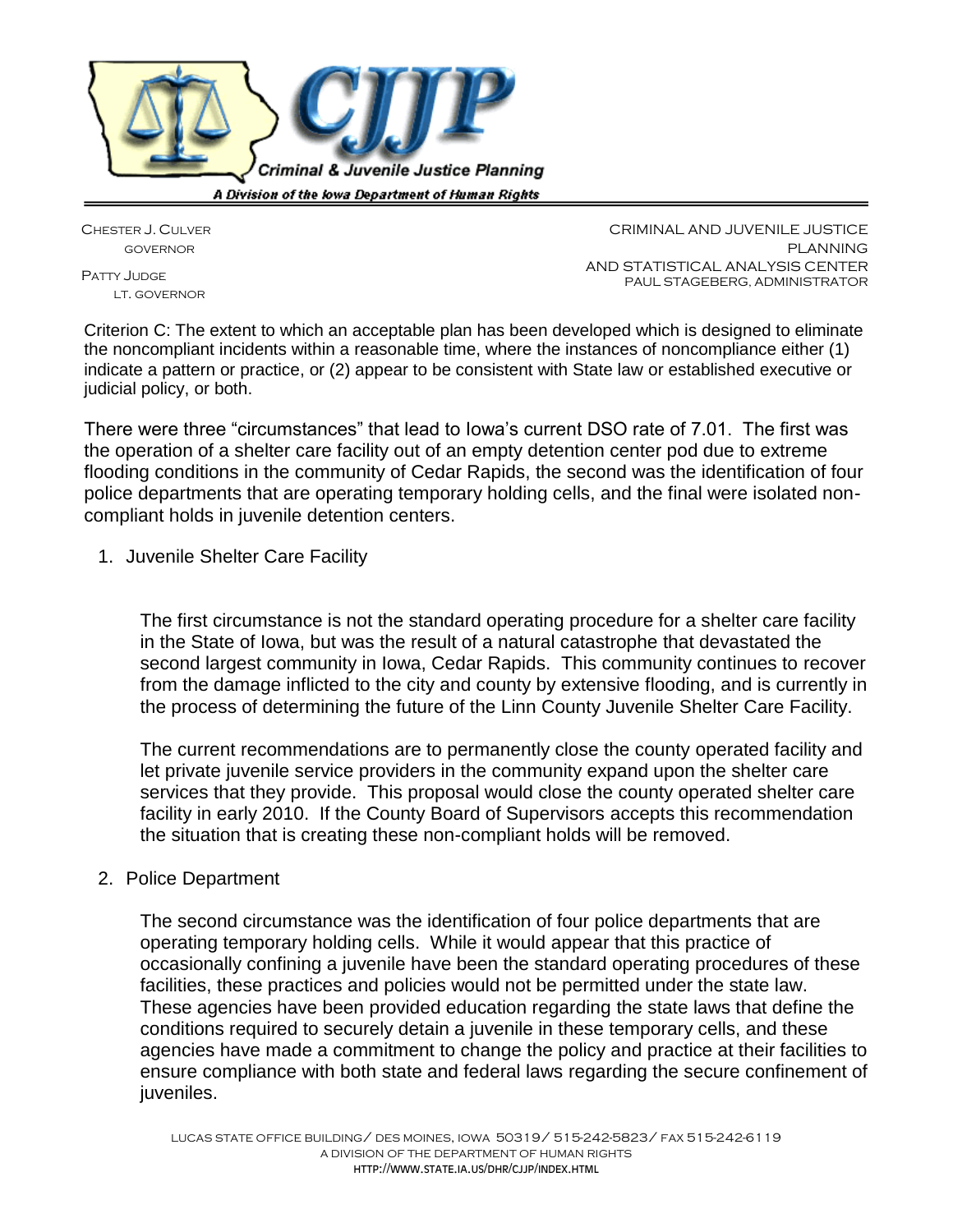It will be the plan of the state's juvenile compliance monitor that these four facilities will be closely monitored and each will receive an on-site monitoring visit to determine their level of investment to maintain compliance with the state and federal laws.

#### 3. Juvenile Detention Centers

The third circumstance was the seven non-compliant holds that occurred at three juvenile detention centers. These three juvenile detention centers accounted for over 1,100 secure placements during the year under review. These 7 non-compliant holds accounted for less than 1% of the holds of these facilities (0.6%). With this low of a percentage of non-compliant holds it would appear that there is no practice or policy within these centers to securely detain juveniles in a manner that is non-compliant with state and federal laws.

It will continue to be the plan of the state compliance monitor to work with all of Iowa's juvenile detention centers to eliminate non-compliant holds and continue to ensure Iowa's historically low number of DSO violations.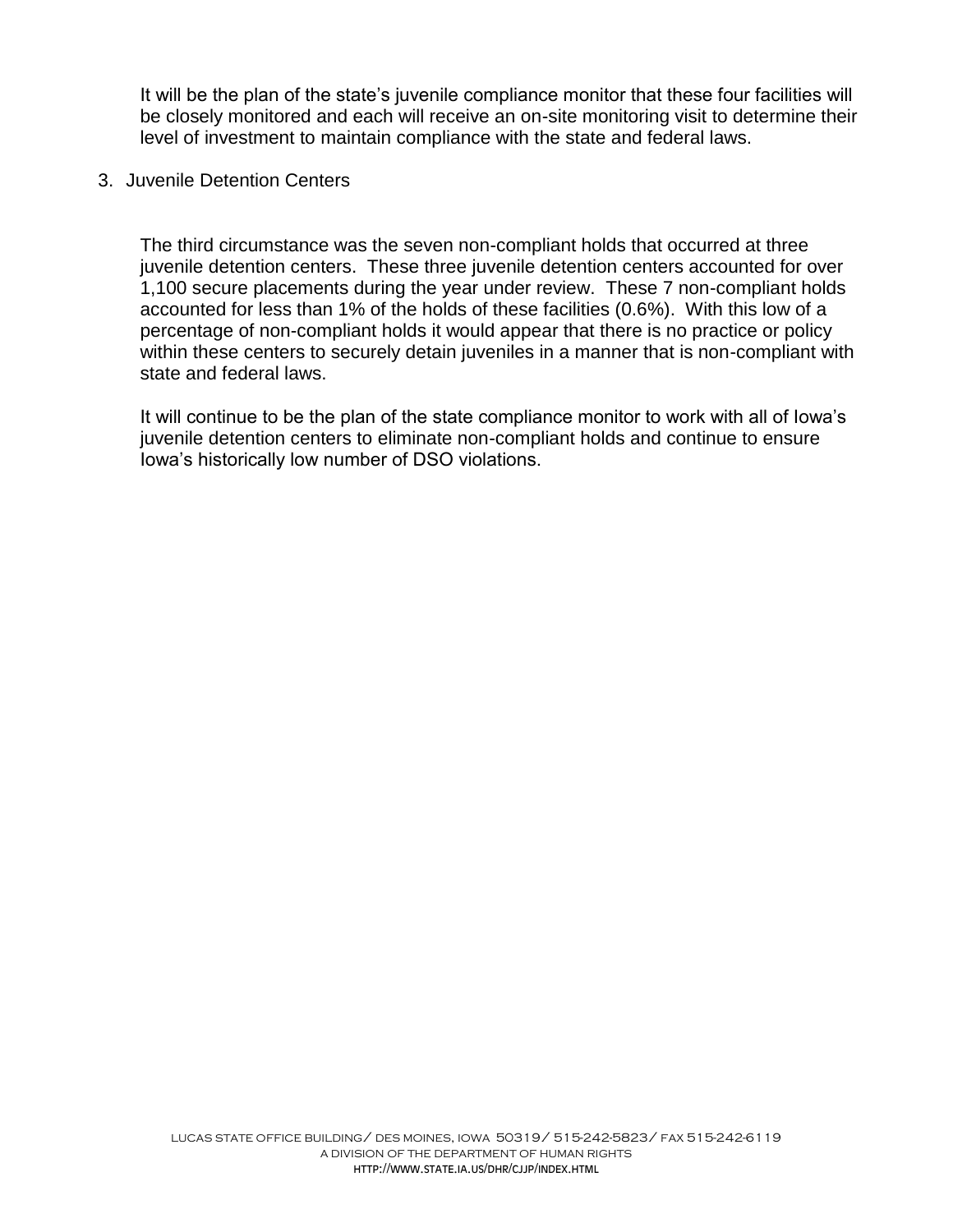

CHESTER J. CULVER GOVERNOR

PATTY **JUDGE** LT. GOVERNOR

CRIMINAL AND JUVENILE JUSTICE PLANNING AND STATISTICAL ANALYSIS CENTER PAUL STAGEBERG, ADMINISTRATOR

Numerical De Minimis: The extent that noncompliance with Jail Removal is insignificant or of slight consequence:

The plans to reduce jail removal violations and maintain compliance with the jail removal mandate of the JJDP Act involve intensified monitoring and development of alternatives. The plan continues to be effective.

In December of 1992 CJJP staff began training presentations at Iowa's Law Enforcement Academy regarding the JJDP Act mandates, relevant state statutes and jail alternatives. These trainings have grown to include presentations at the Sheriff and Deputy's Association Training, the Jail Administrator's Training, specialized trainings at county jails and the Des Moines Regional Police Academy. During 2008 and 2009 CJJP staff presented trainings to the Iowa Law Enforcement Academy's Jail School recertification classes. The CJJP staff will continue to make such presentations as requested by these professional organizations or by facilities.

CJJP also continues to work with the State Jail Inspector to identify and reduce violations. Finally, CJJP continues to work with the state legislature and juvenile justice policy makers on any proposed changes in policies and procedures relating to Iowa's participation in the JJDP Act.

Of the jail removal violations 17 of the 19 occurrences were at four police departments with temporary holding cells, which by state administrative code have a maximum holding time of two hours. Of these 17 violations all were also DSO violations, and none exceeded the six hour requirement. The administrations of these facilities have been notified of the violations and they are in the process of addressing the use of the facility for juveniles to eliminate these non-compliant holds. The remaining two jail removal violations occurred at two county jails. One of the violations was a remaining incidence that had been discovered during the previous reporting period and addressed at that time. As no additional violations were discovered during an on-site visit for this reporting period, it would appear that the facility has corrected the condition that was leading to the violations. The remaining facility does not display a pattern of disregarding either state laws or federal mandates regarding jail removal requirements.

Discussions were held with sheriffs, chiefs of police, chief deputies or jail administrators at all of these facilities to educate them why these holds were non-compliant with both state and federal laws, and how to correct the situation so that future violations are prevented.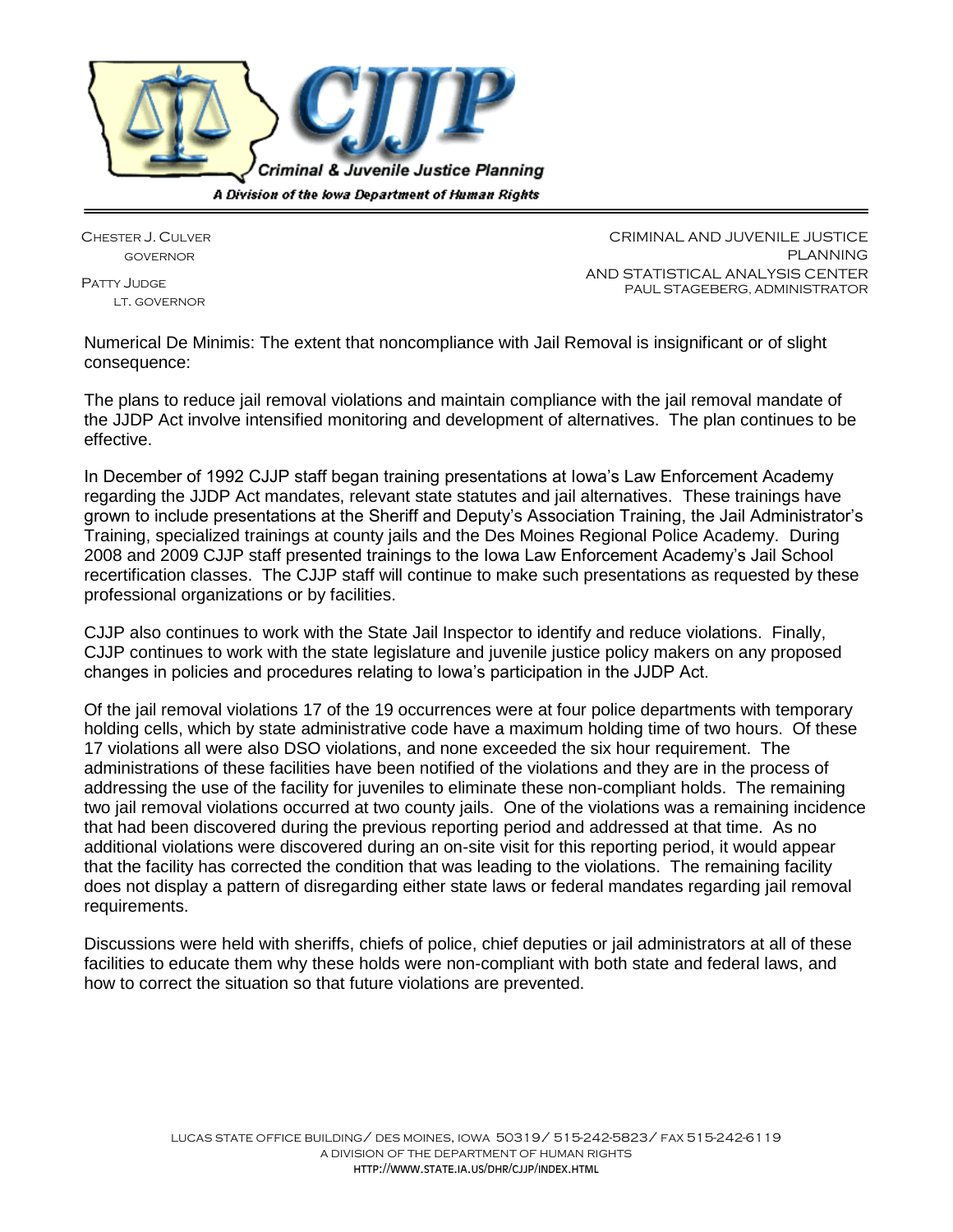#### Musel, Scott [DHR]

Musel, Scott [DHR] From: Friday, October 03, 2008 10:43 AM Sent: To: Rosen, Linda Stageberg, Paul [DHR]; Kuker, Dave [DHR]; Sage, Eric [DHR] Cc: Linn County Juvenile Detention Subject:

#### Linda,

Here is the email that I indicated I would send you during our telephone conversation on Friday, Oct. 3rd, 2008 regarding the youth shelter in Linn county, lowa. As you may be aware Linn county is where Cedar Rapids is located; this community was devestated by the floods that hit eastern lowa in June of 2008. As you may recall from your visit in June about 1,300 city blocks were flooded, including most of the downtown district. During the flood the Linn County Youth Shelter was evacuated and flooded. Initially they transferred the youth to a shelter in lowa City where the Linn county staff helped with staffing needs; however, when that facility needed to be evacuated they discharged the vouth either back to their home or to other shelter facilities. Due to the devestation in the community and damage to their shelter facility they were neither able to return to the facility or find other quarters when the flood waters retreated. There was significant damage to the shelter facility that presently make it uninhabitable. Many county facilities were affected by the flood, including the county courthouse, county jail and county administrative offices. They have found temporary locations for all of these agencies and facilities; however, as they try to get the county back on its operating feet the youth shelter has not been high on the priority list.

During this time the facility received permission from the state licensing agency, Department of Human Services, to temporarily set up house in an empty pod at the Linn County Juvenile Detention Center. They have set up temporary walls to separate the shelter and detention youth that provides the shelter with its own private entrance; however, it is still a secure area and access. At the same time juvenile court and juvenile court services have been operating out of this same building. Basically it is a building designed and intended for one agency that is currently serving four agencies. They opened up this temporary youth shelter on July 21st, and I became aware of its operation at the detention center in late August. I immediately set up a meeting with the detention director, youth shelter director and the director of Linn County Youth Services.

During my meeting with the three directors and a tour of the space being used by the shelter confirmed that the shelter is in a locked/secure part of the detention center. It was expressed during this meeting that none of the directors find their current situation to be to their liking. They have formed a committee to begin discussing and planning both short term and long term solutions to the situation. This committee first met on September 25th, and I was informed that I will be kept abreast of the decisions of this committee. During our discussions it was expressed to me that they are attempting to minimize the amount of time that the youth are in the facility. The youth are basically in the facility to sleep at night, for breakfast, get ready for school, they then leave for the day to go to school, upon return they do homework, eat supper and then go back out into the community for an evening activity before returning to the facility to shower, get ready for bed and go to sleep. It was also urgently expressed that the shelter staff understand that if a youth asks to leave the facility that the staff will open the door for them and let them go.

Up through my meeting with the facility they had a total of 25 youth in their custody for a total of 28 holds (3 youth were in the shelter twice). Of those youth 17 were either adjudicated delinquent or had charges pending, and eight of the youth had no delinquent adjudications or charges pending. This accounted for 19 holds being of an adjudicated or charged youth and nine holds of status offenders or non-offenders. The facility is going to continue to provide me with data and I will continue to monitor those youth that are status offenders or non-offenders. All of these youth will be reported on our compliance monitoring report that is due in December 2009 for the time period of July 2008 - June 2009. I am not sure whether this will put lowa out of compliance with the DSO de minimis exceptions or not; however, I felt that we should address this situation at the present time. Iowa can presently have about 38 DSO violation prior to needing to address criterions B and C of the compliance monitoring report.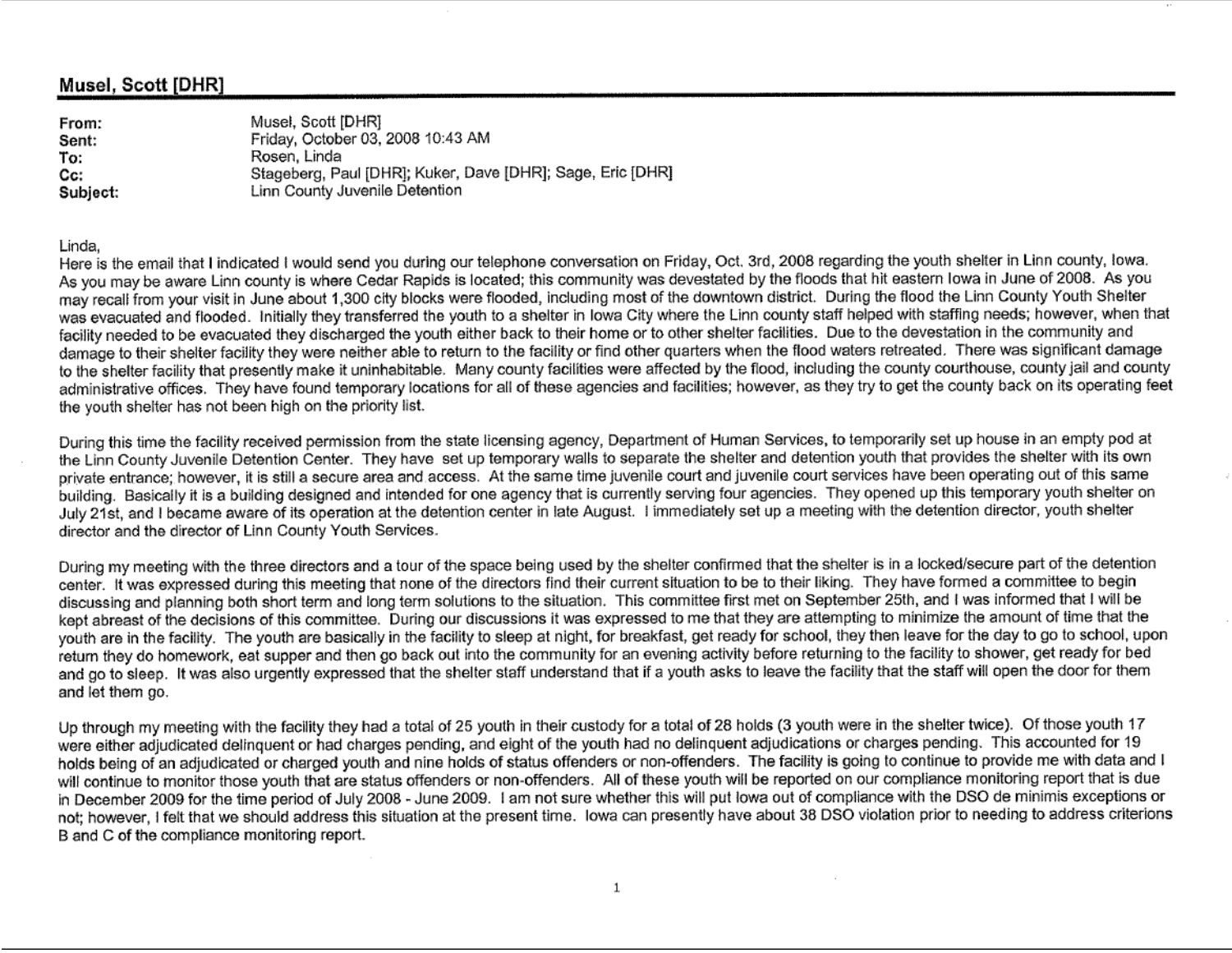I am not sure if there are any type of crisis situation exceptions that can be applied to this requirement of the Act, and I would be interested in investigating if any of these exceptions exist. Any information or help that you can provide would be most appreciated. If you have any questions please feel free to contact me at the number or email provided below.

the control of the control of the control of

and the control of the con-

 $\sim$ 

Thank you for your time and I look forward to hearing back from you soon.

 $\sim$ 

and the control of

Sincerely, Scott

Scott Musel Program Planner Department of Human Rights Criminal & Juvenile Justice Planning Lucas State Office Building Des Moines, IA 50319  $(515)$  281-6503 scott.musel@iowa.gov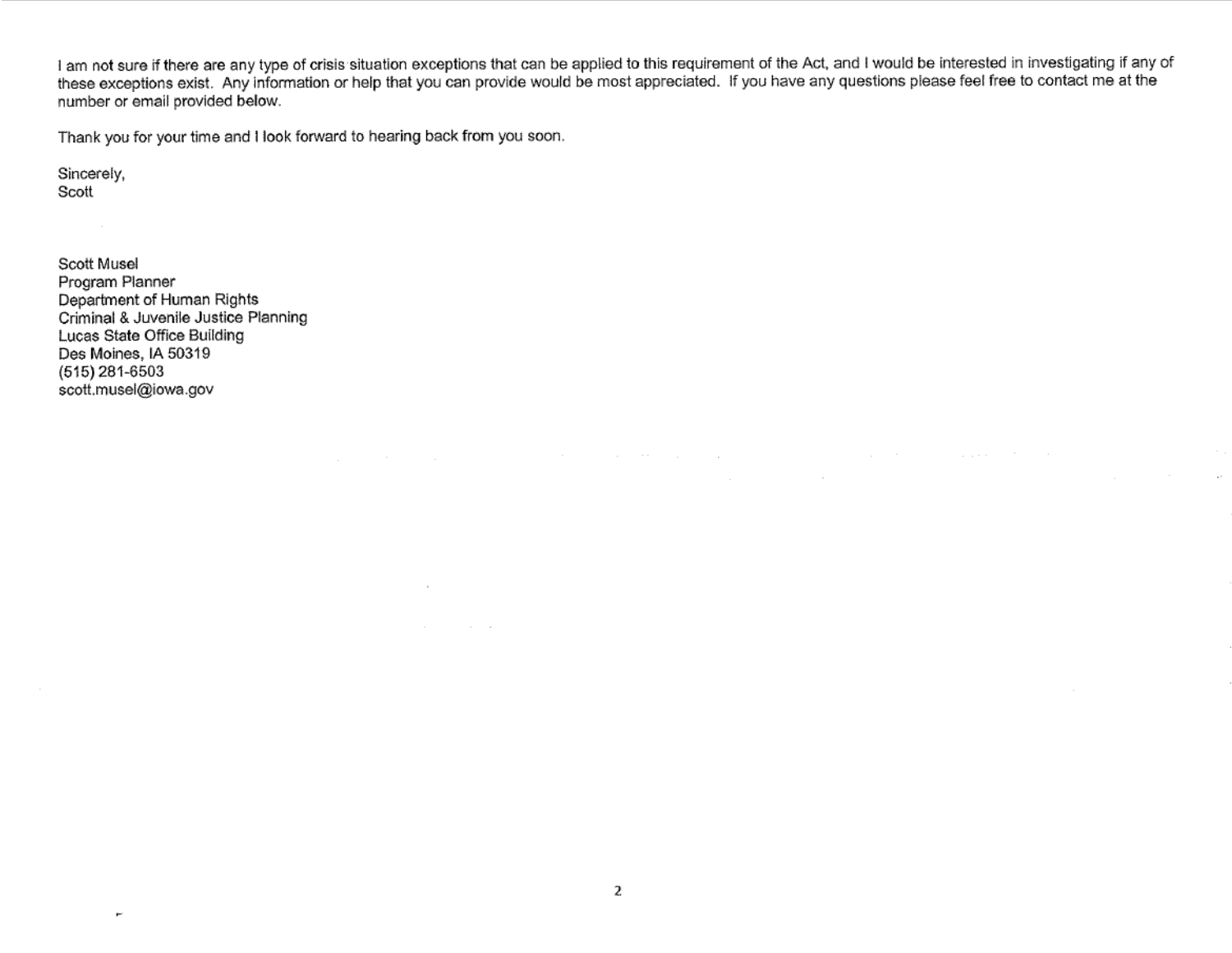## **232.22 PLACEMENT IN DETENTION.**

- 1. A child shall not be placed in detention unless one of the following conditions is met:
	- a. The child is being held under warrant for another jurisdiction.
	- b. The child is an escapee from a juvenile correctional or penal institution.
	- c. There is probable cause to believe that the child has violated conditions of release imposed under section 232.44, subsection 5,paragraph "b", or section 232.52 or 232.54, and there is a substantial probability that the child will run away or otherwise be unavailable for subsequent court appearance.
	- d. There is probable cause to believe the child has committed a delinquent act, and one of the following conditions is met:
		- (1)There is a substantial probability that the child will run away or otherwise be unavailable for subsequent court appearance.
		- (2)There is a serious risk that the child if released may commit an act which would inflict serious bodily harm on the child or on another.
		- (3)There is a serious risk that the child if released may commit serious damage to the property of others.
	- e. There is probable cause to believe that the child has committed a delinquent act involving possession with intent to deliver any of the following controlled substances:
		- (1)A mixture or substance containing cocaine base, also known as crack cocaine, and if the act was committed by an adult, it would be a violation of section 124.401, subsection 1, paragraph "a", subparagraph (3), paragraph "b", subparagraph (3), or paragraph "c", subparagraph (3).
		- (2)A mixture or substance containing cocaine, its salts, optical and geometric isomers, and salts of isomers, and if the act was committed by an adult, it would be a violation of section 124.401, subsection 1, paragraph "a", subparagraph (2), subparagraph subdivision (b), paragraph "b", subparagraph (2), subparagraph subdivision (b), or paragraph "c", subparagraph (2), subparagraph subdivision (b).
		- (3)A mixture or substance containing methamphetamine, its salts, isomers, or salts of isomers, or analogs of methamphetamine, and if the act was committed by an adult, it would be a violation of section 124.401, subsection 1.
	- f. A dispositional order has been entered under section 232.52 placing the child in secure custody in a facility defined in subsection 3, paragraph "a" or "b".
	- g. There is probable cause to believe that the child has committed a delinquent act which would be domestic abuse under chapter 236 or a domestic abuse assault under section 708.2A if committed by an adult.
- 2. If deemed appropriate by the court, an order for placement of a child in detention may include a determination that continuation of the child in the child's home is contrary to the child's welfare and that reasonable efforts as defined in section 232.57 have been made. The inclusion of such a determination shall not under any circumstances be deemed a prerequisite for entering an order pursuant to this section. However, the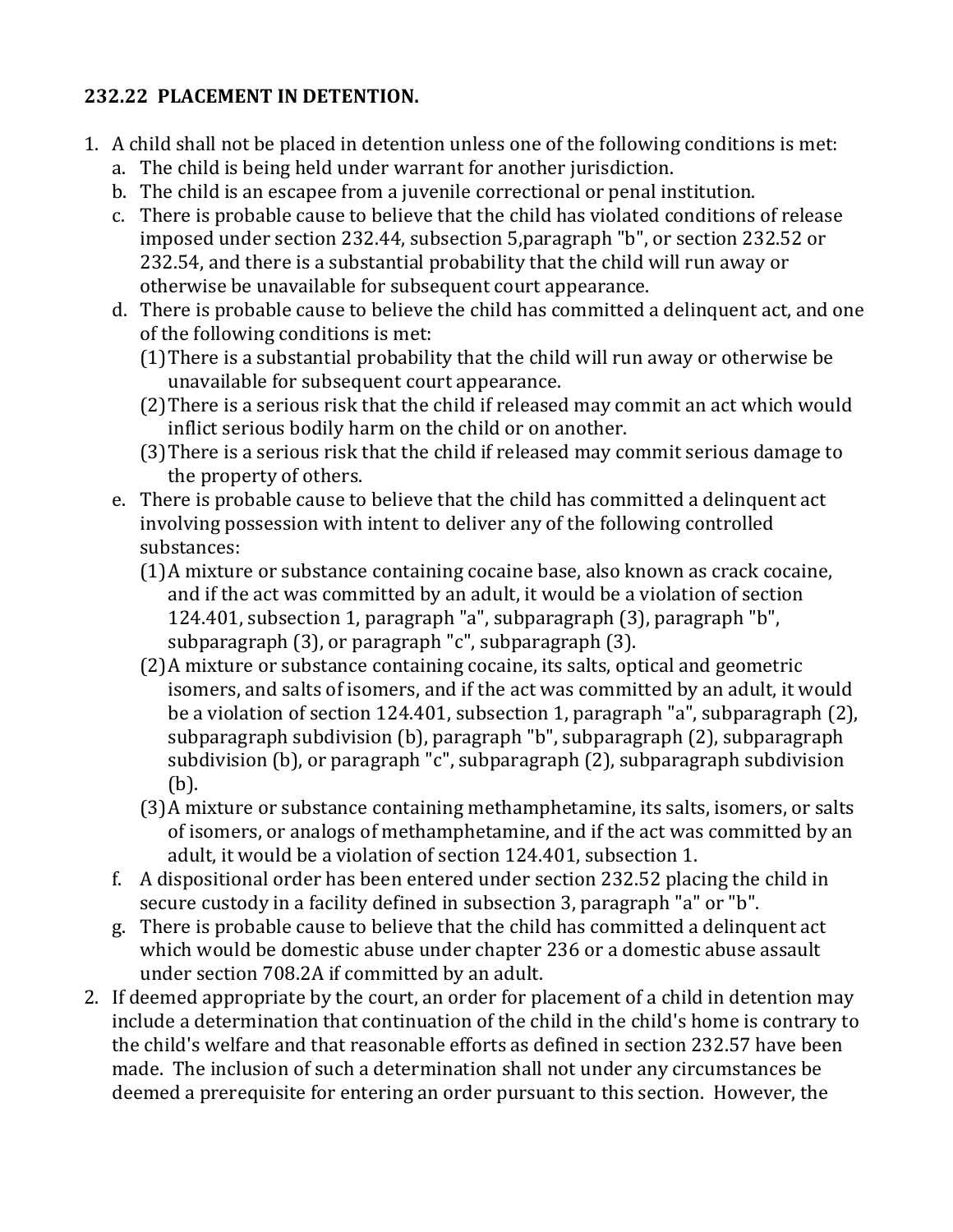inclusion of such a determination, supported by the record, may assist the department in obtaining federal funding for the child's placement.

- 3. Except as provided in subsection 7, a child may be placed in detention as provided in this section in one of the following facilities only:
	- a. A juvenile detention home.
	- b. Any other suitable place designated by the court other than a facility under paragraph "c".
	- c. A room in a facility intended or used for the detention of adults if there is probable cause to believe that the child has committed a delinquent act which if committed by an adult would be a felony, or aggravated misdemeanor under section 708.2 or 709.11, a serious or aggravated misdemeanor under section 321J.2, or a violation of section 123.46, and if all of the following apply:
		- (1)The child is at least fourteen years of age.
		- (2)The child has shown by the child's conduct, habits, or condition that the child constitutes an immediate and serious danger to another or to the property of another, and a facility or place enumerated in paragraph "a" or "b" is unavailable, or the court determines that the child's conduct or condition endangers the safety of others in the facility.
		- (3)The facility has an adequate staff to supervise and monitor the child's activities at all times.
		- (4)The child is confined in a room entirely separated from detained adults, is confined in a manner which prohibits communication with detained adults, and is permitted to use common areas of the facility only when no contact with detained adults is possible. However, if the child is to be detained for a violation of section 123.46 or section 321J.2, placement in a facility pursuant to this paragraph shall be made only after an attempt has been made to notify the parents or legal guardians of the child and request that the parents or legal guardians take custody of the child. If the parents or legal guardians cannot be contacted, or refuse to take custody of the child, an attempt shall be made to place the child in another facility, including but not limited to a local hospital or shelter care facility. Also, a child detained for a violation of section 123.46 or section 321J.2 pursuant to this paragraph shall only be detained in a facility with adequate staff to provide continuous visual supervision of the child.
	- d. A place used for the detention of children prior to an adjudicatory hearing may also be used for the detention of a child awaiting disposition to a placement under section 232.52, subsection 2, paragraph "e" while the adjudicated child is awaiting transfer to the disposition placement.
- 4. A child shall not be held in a facility under subsection 3, paragraph "a" or "b" for a period in excess of twenty-four hours without an oral or written court order authorizing the detention. When the detention is authorized by an oral court order, the court shall enter a written order before the end of the next day confirming the oral order and indicating the reasons for the order.
- 5. A child shall not be detained in a facility under subsection 3, paragraph "c" for a period of time in excess of six hours without the oral or written order of a judge or a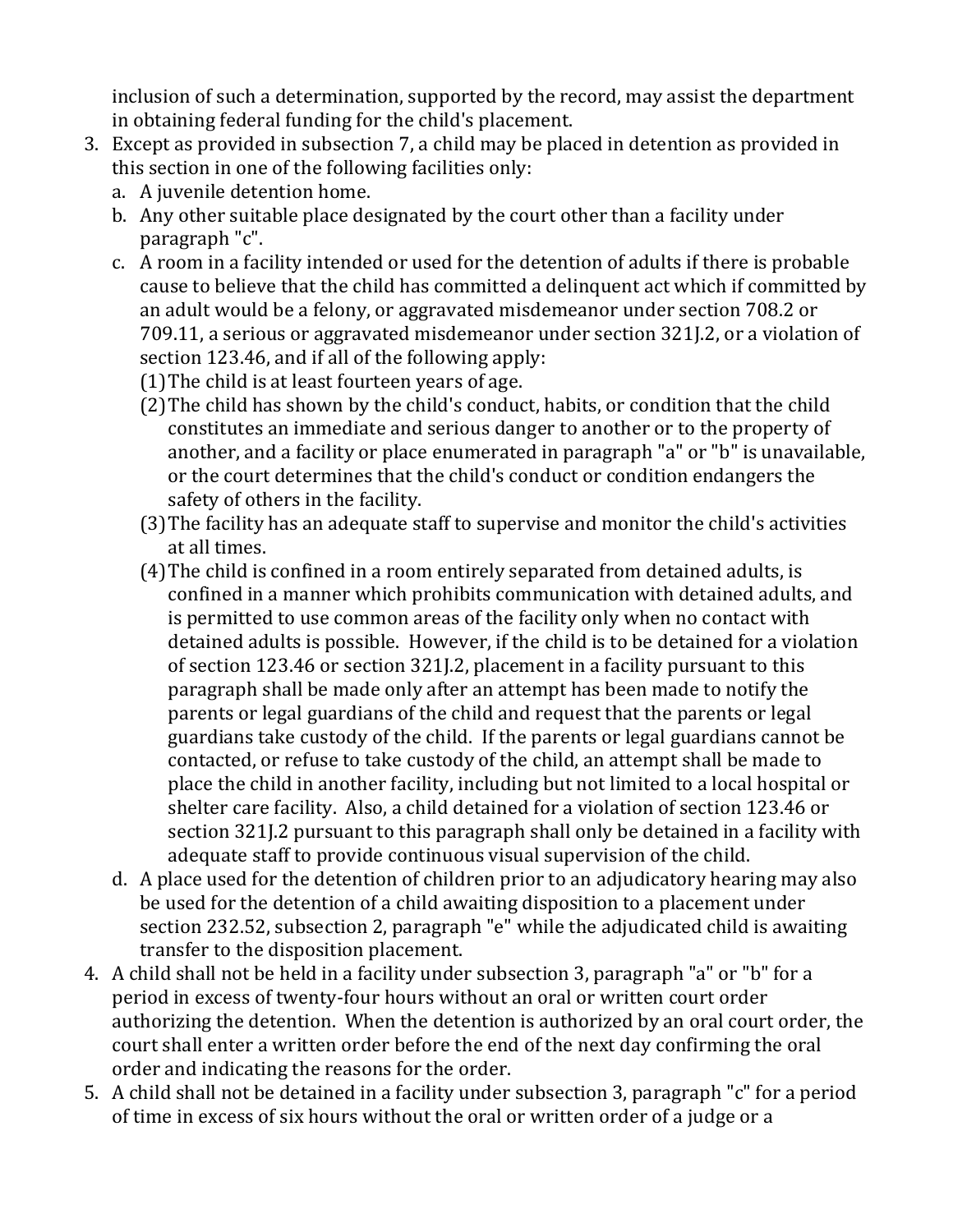magistrate authorizing the detention. A judge or magistrate may authorize detention in a facility under subsection 3, paragraph "c" for a period of time in excess of six hours but less than twenty-four hours, excluding weekends and legal holidays, but only if all of the following occur or exist:

- a. The facility serves a geographic area outside a standard metropolitan statistical area as determined by the United States census bureau.
- b. The court determines that an acceptable alternative placement does not exist pursuant to criteria developed by the department of human services.
- c. The facility has been certified by the department of corrections as being capable of sight and sound separation pursuant to this section and section 356.3.

d. The child is awaiting an initial hearing before the court pursuant to section 232.44. The restrictions contained in this subsection relating to the detention of a child in a facility under subsection 3, paragraph "c" do not apply if the court has waived its jurisdiction over the child for the alleged commission of a felony offense pursuant to section 232.45.

- 6. An adult within the jurisdiction of the court under section 232.8, subsection 1, who has been placed in detention, is not bailable under chapter 811. If such an adult is detained in a room in a facility intended or used for the detention of adults, the adult shall be confined in a room entirely separated from adults not within the jurisdiction of the court under section 232.8, subsection 1.
- 7. If the court has waived its jurisdiction over the child for the alleged commission of a forcible felony offense pursuant to section 232.45 or 232.45A, and there is a serious risk that the child may commit an act which would inflict serious bodily harm on another person, the child may be held in the county jail, notwithstanding section 356.3. However, wherever possible the child shall be held in sight and sound separation from adult offenders. A child held in the county jail under this subsection shall have all the rights of adult postarrest or pretrial detainees.
- 8. Notwithstanding any other provision of the Code to the contrary, a child shall not be placed in detention for a violation of section 123.47, or for failure to comply with a dispositional order which provides for performance of community service for a violation of section 123.47.

[S13, § 254-a24; SS15, § 254-a16; C24, 27, 31, 35, 39, § 3633; C46, 50, 54, 58, 62, § 232.17; C66, 71, 73, 75, 77, § 232.17--232.19; C79, 81, § 232.22; 82 Acts, ch 1209, § 4, 5]

86 Acts, ch 1186, § 3; 87 Acts, ch 149, §2--4; 88 Acts, ch 1167, §2, 3; 91 Acts, ch 232, §2, 3; 92 Acts, ch 1231, § 14, 15; 95 Acts, ch 180, § 3; 95 Acts, ch 191, § 9; 96 Acts, ch 1164, § 7; 97 Acts, ch 126, §14; 2001 Acts, ch 135, §6

Referred to in § 232.19, 232.20, 232.23, 232.29, 232.44, 232.46, 232.52, 232.149, 803.6